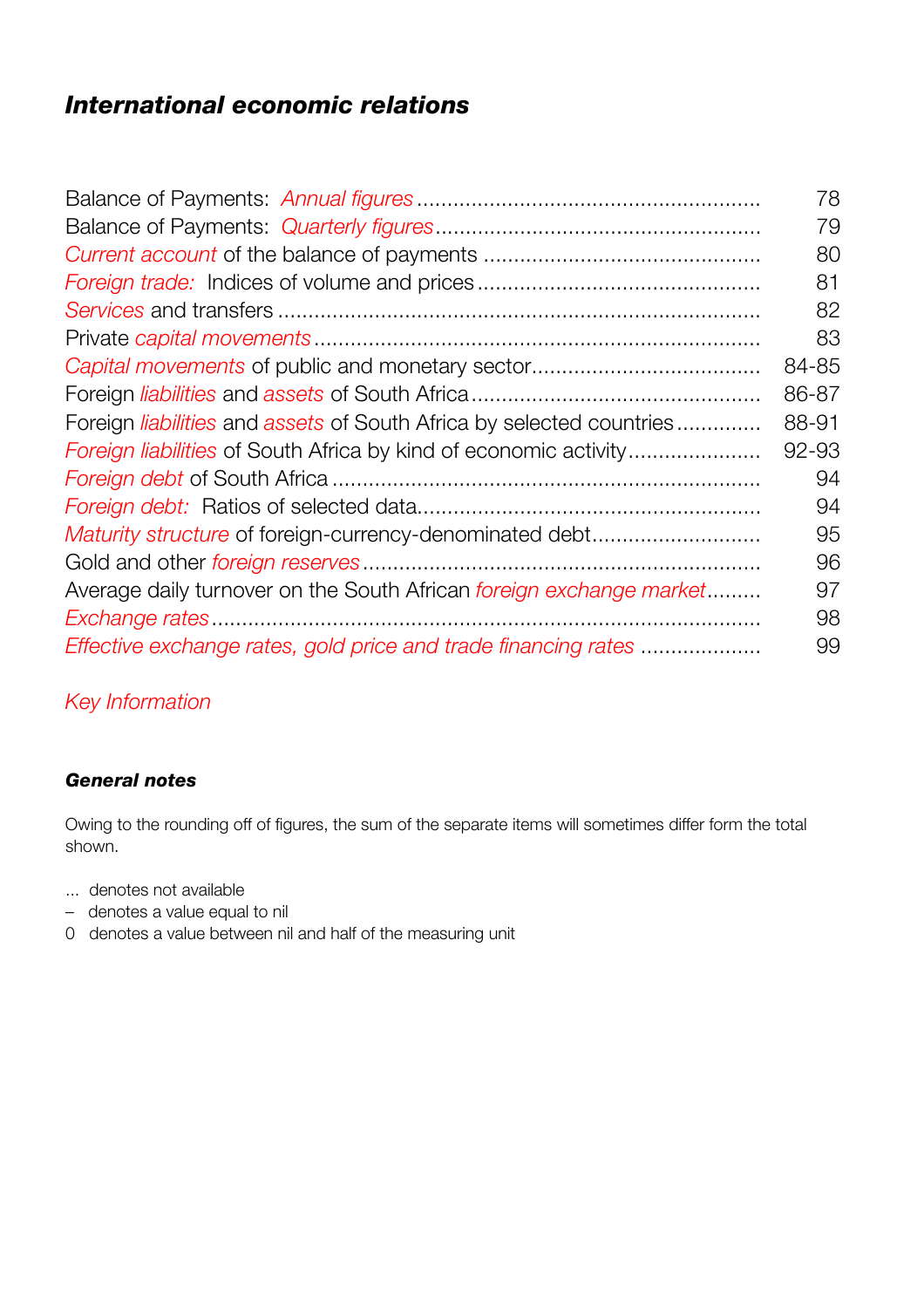R miljoene

### <span id="page-1-0"></span>**BETALINGSBALANS1 BALANCE OF PAYMENTS1 Jaarsyfers Annual figures**<br> **Annual figures**<br> **A** millione **A** millions

|                                                                                                                                                     | 1990     | 1991     | 1992                     | 1993     | 1994     | 1995     | 1996     | 1997      |
|-----------------------------------------------------------------------------------------------------------------------------------------------------|----------|----------|--------------------------|----------|----------|----------|----------|-----------|
| Goedere-uitvoer, v.a.b. <sup>2</sup>                                                                                                                | 42 735   | 44 709   | 49010                    | 56 512   | 64 952   | 82 128   | 101 451  | 114 142   |
| Netto gouduitvoer <sup>3</sup>                                                                                                                      | 18 177   | 19587    | 19 391                   | 22 449   | 23 671   | 22 537   | 26 300   | 25818     |
| Ontvangste vir dienste                                                                                                                              | 11 346   | 12 3 8 6 | 13310                    | 14 5 25  | 17970    | 21 345   | 26 412   | 31 459    |
| min Goedere-invoer, v.a.b. <sup>2</sup>                                                                                                             | 43 408   | 47 385   | 51883                    | 59 869   | 76 251   | 98 422   | 117 748  | 130 844   |
| min Betalings vir dienste                                                                                                                           | 23 711   | 23 312   | 25 153                   | 27 997   | 31 709   | 37 633   | 43 394   | 48 887    |
| Totaal van goedere en dienste (netto ontvangste +)                                                                                                  | 5 1 3 9  | 5985     | 4675                     | 5620     | $-1.367$ | $-10045$ | $-6979$  | $-8312$   |
| Oordragte (netto ontvangste +)                                                                                                                      | 185      | 202      | 300                      | 429      | 160      | 120      | $-313$   | $-501$    |
| Saldo op lopende rekening                                                                                                                           | 5324     | 6 187    | 4975                     | 6049     | -1 207   | -9925    | -7 292   | -8813     |
| Langtermynkapitaalbewegings                                                                                                                         | $-102$   | $-1730$  | $-1511$                  | $-272$   | 3503     | 18 230   | 6739     | 30 036    |
| Openbare owerhede                                                                                                                                   | 1 308    | 1 1 6 6  | 2 1 2 2                  | 168      | 3518     | 4 0 7 3  | 8019     | 12828     |
| Openbare korporasies                                                                                                                                | $-797$   | $-115$   | 1 0 2 0                  | $-3054$  | 584      | 6539     | $-1.342$ | 6861      |
| Monetêre sektor                                                                                                                                     | 37       | $-124$   | $-689$                   | $-61$    | $-1.374$ | 363      | $-1268$  | $-824$    |
| Nie-monetêre-private sektor                                                                                                                         | -650     | $-2657$  | $-3964$                  | 2675     | 775      | 7 255    | 1 3 3 0  | 11 171    |
| <b>Basiese saldo</b>                                                                                                                                | 5 2 2 2  | 4 4 5 7  | 3464                     | 5777     | 2 2 9 6  | 8 3 0 5  | -553     | 21 223    |
| Korttermynkapitaalbewegings nie verwant aan reserwes <sup>4</sup>                                                                                   | $-1670$  | $-424$   | $-3197$                  | $-14969$ | 825      | 772      | -4 070   | $-9790$   |
| Openbare owerhede                                                                                                                                   | 167      | ٠        | $\overline{\phantom{a}}$ | ÷.       | 1720     | $-1722$  |          |           |
| Openbare korporasies                                                                                                                                | $-124$   | $-416$   | $-39$                    | 553      | 171      | 192      | $-916$   | $-331$    |
| Monetêre sektor <sup>6</sup>                                                                                                                        | 638      | 2621     | 3 3 0 6                  | $-3309$  | 3414     | 8498     | 9893     | 1 1 2 2   |
| Nie-monetêre-private sektor <sup>5</sup>                                                                                                            | $-2.351$ | $-2629$  | $-6464$                  | $-12213$ | $-4480$  | $-6196$  | $-13047$ | $-10.581$ |
| Verandering in netto goud- en ander buitelandse<br>reserwes weens betalingsbalanstransaksies<br>Change in net gold and other foreign reserves owing |          |          |                          |          |          |          |          |           |
|                                                                                                                                                     | 3552     | 4033     | 267                      | $-9192$  | 3 1 2 1  | 9077     | -4 623   | 11 433    |
| Verandering in laste verwant aan reserwes <sup>4</sup>                                                                                              | $-2673$  | $-1024$  | 808                      | 7427     | $-413$   | $-5306$  | -6       | 8089      |
| STR-toekennings en waardasie-aansuiwerings                                                                                                          | $-520$   | $-468$   | 326                      | 1610     | 344      | 315      | 3 2 4 5  | 257       |
| Verandering in bruto goud- en ander buitelandse reserwes                                                                                            | 359      | 2541     | 1401                     | -155     | 3 0 5 2  | 4 0 8 6  | -1 384   | 19779     |
| Memo item: Totale kapitaalbewegings nie verwant aan reserwes nie<br>Memo item: Total capital movements not related to reserves (5024J)              | -1 772   | -2 154   | -4 708                   | -15 241  | 4 328    | 19 002   | 2669     | 20 246    |

KB501

1. 2. 3.

4.

Gegewens vir die laate vier jaar is voorlopig en onderhewig aan hersiening.<br>Gegewens vir die laate vier jaar is voorlopig en onderhewig aan hersiening.<br>Netto verkope van goud in die buiteland plus veranderings in goudbesit

5. 6.

1. 2. 3.

Data for the last four years are preliminary and subject to revision.<br>Published customs figures adjusted for balance of payments purposes.<br>Net foreign sales of gold plus changes in gold holdings of the Reserve Bank and oth 4.

ties. Including unrecorded transactions on the current as well as the capital account. Including all short-term foreign liabilities of the other banking institutions (excluding the Reserve Bank). 5. 6.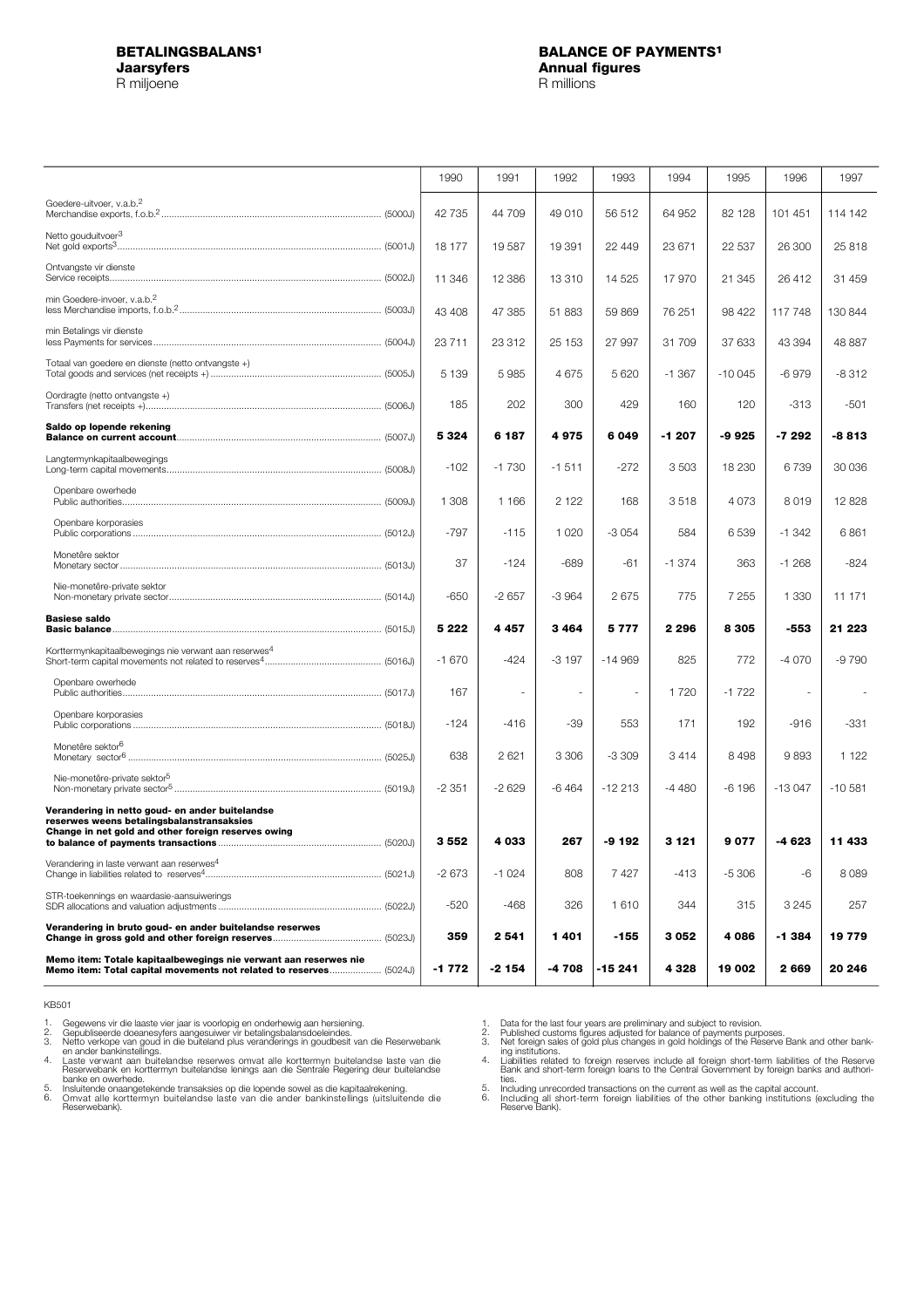<span id="page-2-0"></span>

|                                                                                                                                         |         |         | 1997     |         |          |         |         |         |          |             |
|-----------------------------------------------------------------------------------------------------------------------------------------|---------|---------|----------|---------|----------|---------|---------|---------|----------|-------------|
|                                                                                                                                         | 01      | 02      | 03       | 04      | 1996     | 01      | 02      | 03      | 04       | 1997        |
|                                                                                                                                         |         |         |          |         |          |         |         |         |          |             |
| Goedere-uitvoer, v.a.b. <sup>1</sup>                                                                                                    | 21 456  | 24 017  | 27924    | 28 054  | 101 451  | 24 743  | 29 576  | 30 168  | 29 655   | 114 142     |
| Netto gouduitvoer <sup>2</sup>                                                                                                          | 6 2 3 3 | 6 3 2 5 | 7 184    | 6558    | 26 300   | 6712    | 6178    | 6499    | 6429     | 25 818      |
| Ontvangste vir dienste                                                                                                                  | 5983    | 5990    | 6833     | 7 606   | 26 412   | 7 1 4 6 | 7653    | 7682    | 8978     | 31 459      |
| min Goedere-invoer, v.a.b. <sup>1</sup>                                                                                                 | 25 037  | 28 899  | 32 800   | 31 012  | 117 748  | 29 5 24 | 32 496  | 34 190  | 34 634   | 130 844     |
| min Betalings vir dienste                                                                                                               | 9 3 2 1 | 10617   | 11 674   | 11782   | 43 394   | 10 988  | 11740   | 12 865  | 13 2 9 4 | 48 887      |
| Totaal van goedere en dienste (netto ontvangste +)                                                                                      | $-686$  | $-3184$ | $-2533$  | $-576$  | $-6979$  | $-1911$ | $-829$  | $-2706$ | $-2866$  | $-8312$     |
| Oordragte (netto ontvangste +)                                                                                                          | $-122$  | -85     | $-37$    | -69     | $-313$   | $-163$  | $-49$   | $-80$   | $-209$   | $-501$      |
| Saldo op lopende rekening                                                                                                               |         |         |          |         |          |         |         |         |          |             |
|                                                                                                                                         | -808    | $-3269$ | $-2570$  | -645    | $-7292$  | $-2074$ | -878    | $-2786$ | $-3075$  | -8 813      |
| Langtermynkapitaalbewegings                                                                                                             | 4 9 20  | 2 2 6 2 | 156      | $-599$  | 6739     | 4 2 2 8 | 14 918  | 8 3 3 6 | 2554     | 30 036      |
| Openbare owerhede                                                                                                                       | 2 1 2 7 | 1960    | 864      | 3 0 6 8 | 8019     | 1 0 3 4 | 12 211  | 2 1 4 7 | $-2564$  | 12 8 28     |
| Openbare korporasies                                                                                                                    | 131     | $-842$  | $-1838$  | 1 207   | $-1.342$ | 1 4 3 6 | 4821    | 802     | $-198$   | 6861        |
| Monetêre sektor                                                                                                                         | $-234$  | $-404$  | $-249$   | $-381$  | $-1268$  | $-220$  | $-155$  | $-261$  | $-188$   | $-824$      |
| Nie-monetêre-private sektor                                                                                                             | 2896    | 1548    | 1 3 7 9  | $-4493$ | 1 3 3 0  | 1978    | $-1959$ | 5648    | 5 504    | 11 171      |
| <b>Basiese saldo</b>                                                                                                                    | 4 1 1 2 | $-1007$ | $-2414$  | $-1244$ | -553     | 2 1 5 4 | 14 040  | 5 5 5 0 | -521     | 21 223      |
| Korttermynkapitaalbewegings nie verwant aan reserwes <sup>3</sup>                                                                       | $-6137$ | $-1086$ | $-1312$  | 4 4 6 5 | $-4070$  | $-434$  | $-1902$ | $-6771$ | $-683$   | $-9790$     |
| Openbare owerhede                                                                                                                       |         |         |          |         |          |         |         |         |          |             |
| Openbare korporasies                                                                                                                    | $-319$  | -93     | $-386$   | $-118$  | $-916$   | $-233$  | $-66$   | $-60$   | 28       | $-331$      |
| Monetêre sektor <sup>5</sup>                                                                                                            | $-3916$ | 6 2 7 2 | $-469$   | 8 0 0 6 | 9893     | 2 3 0 8 | 3 3 4 2 | $-4513$ | $-15$    | 1 1 2 2     |
| Nie-monetêre-private sektor <sup>4</sup>                                                                                                | $-1902$ | $-7265$ | $-457$   | $-3423$ | $-13047$ | $-2509$ | $-5178$ | $-2198$ | $-696$   | $-10.581$   |
| Verandering in netto goud- en ander buitelandse                                                                                         |         |         |          |         |          |         |         |         |          |             |
| reserwes weens betalingsbalanstransaksies<br>Change in net gold and other foreign reserves owing                                        | -2 025  | -2 093  | -3 7 2 6 | 3 2 2 1 | -4 623   | 1720    | 12 138  | $-1221$ | $-1204$  | 11 433      |
| Verandering in laste verwant aan reserwes <sup>3</sup><br>Change in liabilities related to reserves <sup>3</sup> .                      | -4      | 39      | 586      | -627    | -6       | 2020    | $-1167$ | 3560    | 3676     | 8 0 8 9     |
| STR-toekennings en waardasie-aansuiwerings                                                                                              | 1 2 8 7 | 1 0 3 8 | 583      | 337     | 3 2 4 5  | $-1085$ | 265     | 574     | 503      | 257         |
| Verandering in bruto goud- en ander buitelandse reserwes                                                                                | -742    | $-1016$ | $-2557$  | 2931    | $-1.384$ | 2655    | 11 236  | 2913    |          | 2975 19779  |
| Memo item: Totale kapitaalbewegings nie verwant aan reserwes nie<br>Memo item: Total capital movements not related to reserves  (5024K) | $-1217$ | 1 1 7 6 | $-1156$  | 3866    | 2669     | 3794    | 13 016  | 1565    |          | 1871 20 246 |

KB502

1. 2.

Gepubliseerde doeanesyfers aangesuiwer vir betalingsbalansdoeleindes.<br>Netto verkope van goud in die buiteland plus veranderings in goudbesit van die Reserwebank<br>en ander bankinstellings.<br>Laste verwant aan buitelandse reser 3.

4. 5.

1. 2.

Published customs figures adjusted for balance of payments purposes.<br>Net foreign sales of gold plus changes in gold holdings of the Reserve Bank and other bank-<br>Net foreign sales of gold plus changes in gold holdings of th 3.

4. 5.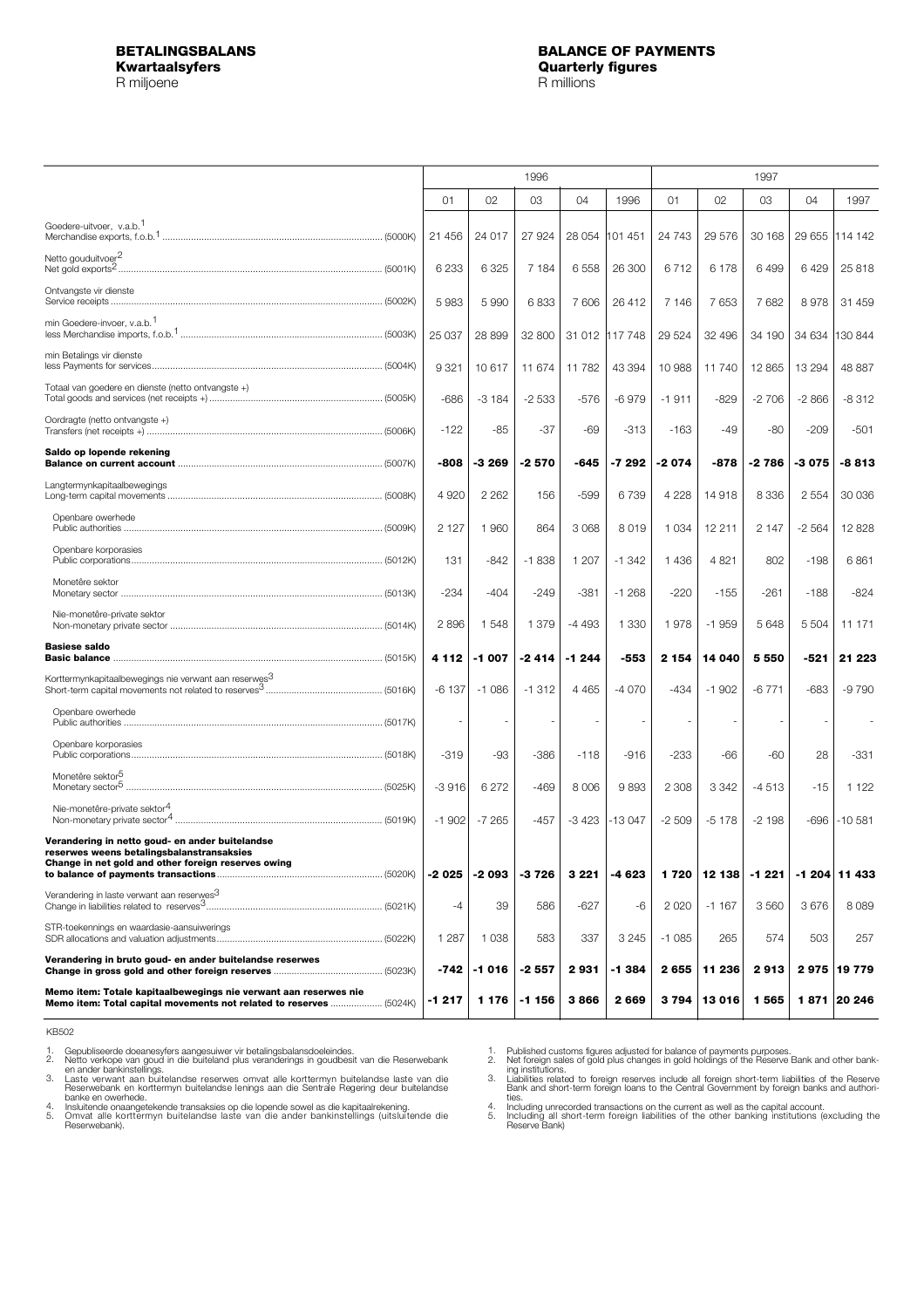# <span id="page-3-0"></span>**LOPENDE REKENING VAN DIE BETALINGS- CURRENT ACCOUNT OF THE BALANCE OF**

R miljoene R millions (R millions et al., 2008). R millions (R millions et al., 2014). R millions (R millions

**BAYMENTS**<br>**Seasonally adjusted figures at an annual rate** R millions **Seisoensaangesuiwerde syfers teen 'n jaarkoers Seasonally adjusted figures at an annual rate**

| Tydperk | Goedere-<br>uitvoer,<br>v.a.b.    | Netto<br>goud-<br>uitvoer | Ontvangste<br>vir<br>dienste | min<br>Goedere-<br>invoer<br>v.a.b.       | min<br>Betalings<br>vir<br>dienste | <b>Totaal van</b><br>goedere<br>en dienste<br>(netto<br>ontvangste +) | Oordragte<br>(netto<br>ontvangste $+)$ | Saldo<br>op<br>lopende<br>rekening         |
|---------|-----------------------------------|---------------------------|------------------------------|-------------------------------------------|------------------------------------|-----------------------------------------------------------------------|----------------------------------------|--------------------------------------------|
| Period  | Merchandise<br>exports,<br>f.o.b. | Net<br>gold<br>exports    | Service<br>receipts          | less<br>Merchandise<br>imports,<br>f.o.b. | less<br>Service<br>payments        | Total<br>goods and<br>services<br>(net<br>$receipts +$                | Transfers<br>(net<br>$receipts +$      | <b>Balance</b><br>on<br>current<br>account |
|         | (5000L)                           | (5001L)                   | (5002L)                      | (5003L)                                   | (5004L)                            | (5005L)                                                               | (5006L)                                | (5007L)                                    |
|         | 35 205<br>41786                   | 18 593<br>18 165          | 11 335<br>10819              | 41 116<br>48 103                          | 21 553<br>21 509                   | 2464<br>1 158<br>5368                                                 | 113<br>198                             | 2577<br>1 3 5 6<br>5573                    |
|         | 39 637<br>36 908<br>38 384        | 19685<br>20 117<br>19 140 | 11 731<br>12 287<br>11 543   | 44 814<br>43 031<br>44 266                | 20 871<br>22 2 23<br>21 539        | 4 0 5 8<br>3 2 6 2                                                    | 205<br>304<br>205                      | 4 3 6 2<br>3467                            |
|         | 42 999                            | 17792                     | 12 114                       | 42 239                                    | 22 166                             | 8500                                                                  | -158                                   | 8342                                       |
|         | 39 573                            | 18 6 20                   | 10 760                       | 43 156                                    | 24 127                             | 1670                                                                  | 207                                    | 1877                                       |
|         | 42 156                            | 17 968                    | 11 005                       | 45 394                                    | 23 836                             | 1899                                                                  | 444                                    | 2 3 4 3                                    |
|         | 46 212                            | 18 328                    | 11 505                       | 42 843                                    | 24 7 15                            | 8487                                                                  | 247                                    | 8734                                       |
|         | 42 735                            | 18 177                    | 11 346                       | 43 408                                    | 23 711                             | 5 139                                                                 | 185                                    | 5 3 2 4                                    |
|         | 41 284                            | 17 368                    | 11941                        | 46 048                                    | 22 396                             | 2 149                                                                 | 59                                     | 2 2 0 8                                    |
|         | 43 876                            | 20 244                    | 12 5 29                      | 48 364                                    | 24 746                             | 3539                                                                  | 168                                    | 3707                                       |
|         | 47 233                            | 19716                     | 12 163                       | 48726                                     | 23 708                             | 6678                                                                  | 287                                    | 6965                                       |
|         | 46 443                            | 21 0 20                   | 12911                        | 46 402                                    | 22 398                             | 11 574                                                                | 294                                    | 11868                                      |
|         | 44 709                            | 19587                     | 12 3 8 6                     | 47 385                                    | 23 312                             | 5985                                                                  | 202                                    | 6 187                                      |
|         | 47 538                            | 21 628                    | 14 073                       | 49 523                                    | 25 4 24                            | 8 2 9 2                                                               | 392                                    | 8684                                       |
|         | 49 554                            | 16 960                    | 13712                        | 49 185                                    | 25 617                             | 5424                                                                  | 341                                    | 5765                                       |
|         | 49 501                            | 20 368                    | 12 881                       | 55 383                                    | 24 655                             | 2712                                                                  | 274                                    | 2986                                       |
|         | 49 447                            | 18 608                    | 12 574                       | 53 441                                    | 24 916                             | 2 2 7 2                                                               | 193                                    | 2465                                       |
|         | 49 010                            | 19 391                    | 13 310                       | 51883                                     | 25 153                             | 4675                                                                  | 300                                    | 4975                                       |
|         | 49 007                            | 21 660                    | 13 600                       | 57 091                                    | 25815                              | 1 3 6 1                                                               | 327                                    | 1688                                       |
|         | 56 648                            | 22 284                    | 15 2 2 9                     | 56 852                                    | 26 285                             | 11 024                                                                | 479                                    | 11 503                                     |
|         | 56 286                            | 24 5 20                   | 14 150                       | 60 396                                    | 28 953                             | 5607                                                                  | 553                                    | 6 160                                      |
|         | 64 107                            | 21 3 3 2                  | 15 121                       | 65 137                                    | 30 935                             | 4488                                                                  | 357                                    | 4845                                       |
|         | 56 512                            | 22 449                    | 14 5 25                      | 59 869                                    | 27 997                             | 5620                                                                  | 429                                    | 6049                                       |
|         | 60 013                            | 24 536                    | 17411                        | 66 414                                    | 32 595                             | 2951                                                                  | 332                                    | 3 2 8 3                                    |
|         | 61 520                            | 24 092                    | 18 159                       | 70911                                     | 30 4 29                            | 2431                                                                  | 99                                     | 2 5 3 0                                    |
|         | 66 570                            | 25 4 36                   | 16976                        | 81 886                                    | 32 242                             | -5 146                                                                | 236                                    | -4910                                      |
|         | 71 705                            | 20 6 20                   | 19 3 34                      | 85 793                                    | 31 570                             | -5704                                                                 | $-27$                                  | -5 731                                     |
|         | 64 952                            | 23 671                    | 17970                        | 76 251                                    | 31 709                             | -1 367                                                                | 160                                    | -1 207                                     |
|         | 77 226                            | 22 680                    | 19 325                       | 95 319                                    | 36 103                             | $-12191$                                                              | 237                                    | $-11954$                                   |
|         | 75 958                            | 22 276                    | 21 355                       | 98 211                                    | 36 198                             | -14 820                                                               | $\overline{\phantom{a}}$               | $-14820$                                   |
|         | 85 075                            | 24 936                    | 20761                        | 97 502                                    | 39 147                             | -5877                                                                 | 253                                    | -5 624                                     |
|         | 90 253                            | 20 25 6                   | 23 939                       | 102 656                                   | 39 0 84                            | -7 292                                                                | -10                                    | -7 302                                     |
|         | 82 1 28                           | 22 537                    | 21 345                       | 98 4 22                                   | 37 633                             | $-10045$                                                              | 120                                    | -9 925                                     |
|         | 92 216                            | 24 932                    | 24 956                       | 105 794                                   | 41 372                             | -5 062                                                                | $-222$                                 | -5 284                                     |
|         | 94 679                            | 25 300                    | 25 237                       | 115 886                                   | 41708                              | -12 378                                                               | -416                                   | -12 794                                    |
|         | 108 191                           | 28 736                    | 27 598                       | 123 985                                   | 45 205                             | -4 665                                                                | $-220$                                 | -4885                                      |
|         | 110718                            | 26 232                    | 27 857                       | 125 327                                   | 45 291                             | -5811                                                                 | $-394$                                 | $-6205$                                    |
|         | 101 451                           | 26 300                    | 26 412                       | 117748                                    | 43 394                             | -6979                                                                 | -313                                   | -7 292                                     |
|         | 107 723                           | 26 848                    | 29 731                       | 123 616                                   | 47 023                             | -6 337                                                                | -485                                   | -6 822                                     |
|         | 115 904                           | 24 712                    | 31 031                       | 128 587                                   | 48 092                             | -5 032                                                                | $-252$                                 | $-5284$                                    |
|         | 115 324                           | 25 996                    | 32 086                       | 132 154                                   | 49732                              | -8 480                                                                | $-543$                                 | -9 023                                     |
|         | 117617                            | 25 7 16                   | 32 988                       | 139 019                                   | 50 701                             | -13 399                                                               | $-724$                                 | $-14123$                                   |
|         | 114 142                           | 25 818                    | 31 459                       | 130 844                                   | 48 887                             | -8 312                                                                | -501                                   | -8813                                      |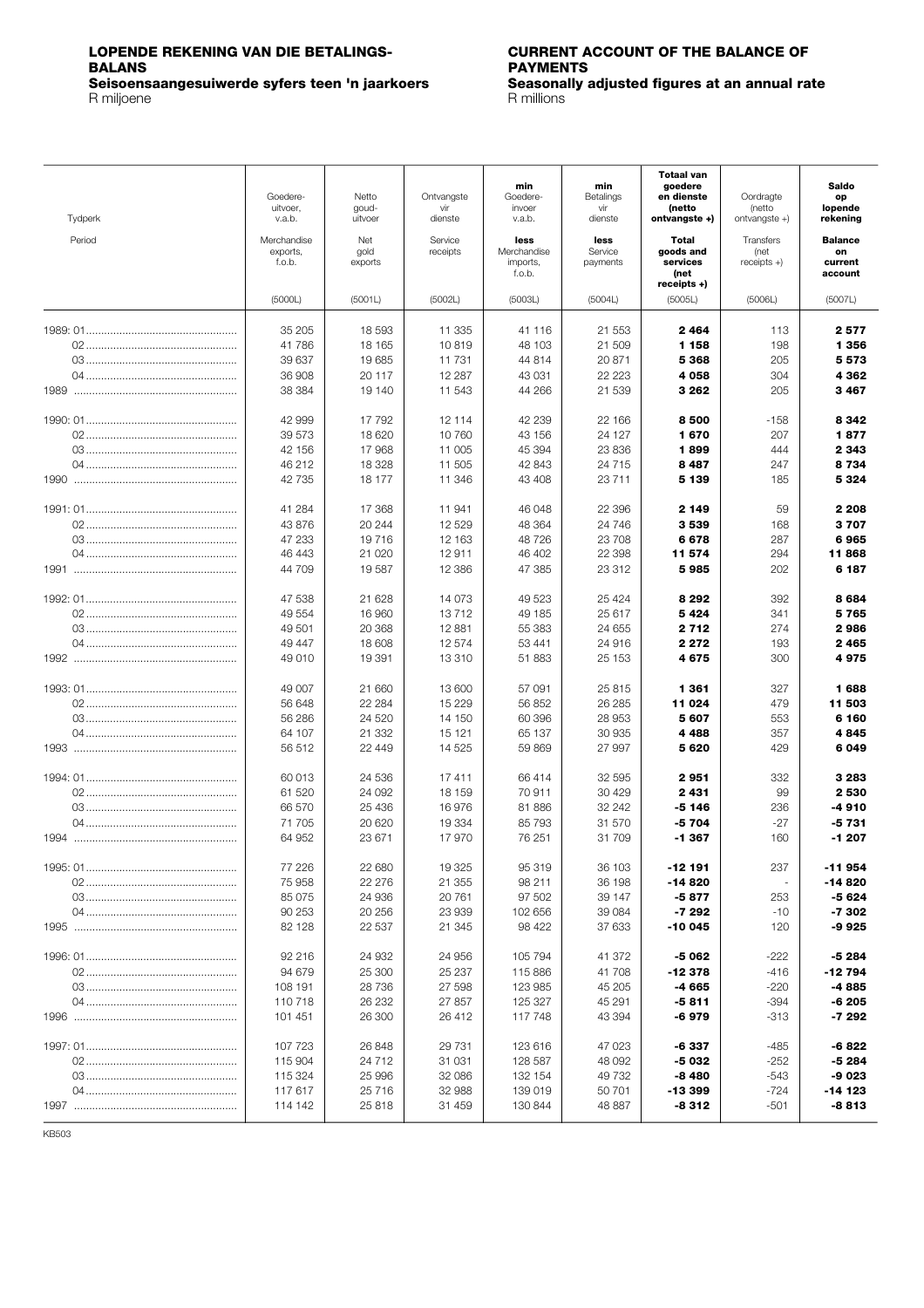### <span id="page-4-0"></span>**BUITELANDSE HANDEL**<br> **BUITELANDSE HANDEL**<br> **Indekse van volume en pryse van goedere Example 1996** Indices of volume and prices of goods **Indekse van volume en pryse van goedere en nie-faktordienste Seisoensinvloed uitgeskakel 1990 = 100**

# **end non-factor services**<br>**Seasonally adjusted 1990 = 100**

|         |                 | Uitvoer <sup>1</sup> / Exports <sup>1</sup> |                |                | Invoer <sup>1</sup> / Imports <sup>1</sup> |                | Ruilvoet <sup>2</sup> / Terms of trade <sup>2</sup> |                   |
|---------|-----------------|---------------------------------------------|----------------|----------------|--------------------------------------------|----------------|-----------------------------------------------------|-------------------|
|         | Goud uitgesluit |                                             | Goud ingesluit |                |                                            |                | Goud                                                | Goud              |
| Tydperk | Excluding gold  |                                             | Including gold |                | Volume                                     | Prys           | uitgesluit                                          | ingesluit         |
| Period  | Volume          | Prys                                        | Volume         | Prys           |                                            | Price          | Excluding<br>gold                                   | Including<br>gold |
|         |                 | Price                                       |                | Price          |                                            |                |                                                     |                   |
|         | (5030L)         | (5031L)                                     | (5032L)        | (5033L)        | (5034L)                                    | (5035L)        | (5036L)                                             | (5037L)           |
|         | 91.2            |                                             | 93.4           | 93.0           | 106.3                                      | 89.1           | 100.3                                               | 104.4             |
|         | 100.2           | 89.3<br>94.8                                | 99.4           | 96.8           | 112.0                                      | 93.8           | 101.0                                               | 103.3             |
|         | 96.7            | 95.5                                        | 98.6           | 97.8           | 103.3                                      | 95.6           | 100.0                                               | 102.4             |
|         | 98.3            | 89.7                                        | 99.4           | 94.5           | 103.1                                      | 94.1           | 95.3                                                | 100.4             |
|         | 96.6            | 92.3                                        | 97.7           | 95.5           | 106.2                                      | 93.1           | 99.1                                                | 102.6             |
|         |                 |                                             |                |                |                                            |                |                                                     |                   |
|         | 103.5<br>94.1   | 97.7<br>99.1                                | 101.0<br>96.1  | 99.2<br>99.5   | 98.2<br>99.7                               | 98.0<br>99.8   | 99.7<br>99.4                                        | 101.3<br>99.7     |
|         | 97.6            | 100.8                                       | 98.3           | 100.2          | 105.8                                      | 98.9           | 102.0                                               | 101.3             |
|         | 104.9           | 102.3                                       | 104.6          | 101.0          | 96.2                                       | 103.4          | 98.9                                                | 97.7              |
|         | 100.0           | 100.0                                       | 100.0          | 100.0          | 100.0                                      | 100.0          | 100.0                                               | 100.0             |
|         |                 |                                             |                |                |                                            |                |                                                     |                   |
|         | 96.5            | 99.5                                        | 96.3           | 99.2           | 100.9                                      | 104.9          | 94.9                                                | 94.6              |
|         | 97.7<br>103.0   | 103.6<br>106.5                              | 100.0<br>102.8 | 103.1<br>106.0 | 104.8<br>104.0                             | 104.8<br>106.9 | 98.8<br>99.6                                        | 98.4<br>99.2      |
|         | 99.9            | 109.2                                       | 100.7          | 110.1          | 98.8                                       | 108.5          | 100.6                                               | 101.5             |
|         | 99.3            | 104.7                                       | 99.9           | 104.6          | 102.1                                      | 106.3          | 98.5                                                | 98.4              |
|         |                 |                                             |                |                |                                            |                |                                                     |                   |
|         | 100.6           | 110.5                                       | 103.9          | 108.6          | 105.2                                      | 108.2          | 102.2                                               | 100.4             |
|         | 101.6           | 113.9                                       | 99.5           | 109.6          | 104.5                                      | 111.2          | 102.4                                               | 98.6              |
|         | 102.5<br>103.2  | 111.4<br>110.1                              | 104.7<br>101.8 | 108.1<br>108.8 | 111.0<br>109.7                             | 114.4<br>114.3 | 97.4<br>96.3                                        | 94.5<br>95.2      |
|         | 102.0           | 111.5                                       | 102.5          | 108.8          | 107.6                                      | 112.0          | 99.6                                                | 97.1              |
|         |                 |                                             |                |                |                                            |                |                                                     |                   |
|         | 100.8           | 113.6                                       | 101.9          | 114.0          | 112.0                                      | 116.7          | 97.3                                                | 97.7              |
|         | 111.4           | 120.2                                       | 109.0          | 118.1          | 112.8                                      | 120.8          | 99.5                                                | 97.8              |
|         | 106.0<br>117.0  | 123.0<br>123.5                              | 107.3<br>111.5 | 121.9<br>124.4 | 113.2<br>122.6                             | 125.1<br>125.7 | 98.4<br>98.2                                        | 97.4<br>99.0      |
|         | 108.8           | 120.1                                       | 107.4          | 119.6          | 115.1                                      | 122.1          | 98.4                                                | 98.0              |
|         |                 |                                             |                |                |                                            |                |                                                     |                   |
|         | 110.1           | 128.0                                       | 106.9          | 130.2          | 125.8                                      | 125.9          | 101.7                                               | 103.4             |
|         | 109.1           | 132.1                                       | 105.3          | 133.4          | 125.2                                      | 130.3          | 101.4                                               | 102.4             |
|         | 112.9           | 136.7                                       | 110.1          | 136.3          | 138.9                                      | 134.9          | 101.3                                               | 101.0             |
|         | 120.7<br>113.2  | 136.6<br>133.3                              | 111.8<br>108.5 | 135.6<br>133.9 | 144.9<br>133.7                             | 134.7<br>131.4 | 101.4<br>101.4                                      | 100.7<br>101.9    |
|         |                 |                                             |                |                |                                            |                |                                                     |                   |
|         | 124.5           | 141.6                                       | 116.5          | 139.7          | 155.1                                      | 138.6          | 102.2                                               | 100.8             |
|         | 122.2           | 144.2                                       | 111.5          | 145.0          | 153.3                                      | 143.4          | 100.6                                               | 101.1             |
|         | 134.4           | 144.8                                       | 125.1          | 143.2          | 156.0                                      | 144.5          | 100.2                                               | 99.1              |
|         | 141.2           | 144.5                                       | 124.5          | 144.6          | 161.6                                      | 143.4          | 100.8                                               | 100.8             |
|         | 130.6           | 143.8                                       | 119.4          | 143.1          | 156.5                                      | 142.5          | 100.9                                               | 100.5             |
|         | 145.6           | 147.5                                       | 131.0          | 148.3          | 163.7                                      | 144.6          | 102.0                                               | 102.6             |
|         | 140.8           | 155.3                                       | 125.0          | 157.8          | 170.0                                      | 151.0          | 102.8                                               | 104.5             |
|         | 158.0           | 158.0                                       | 139.9          | 161.1          | 177.9                                      | 156.3          | 101.1                                               | 103.1             |
|         | 156.2           | 162.1                                       | 136.1          | 165.1          | 171.9                                      | 162.8          | 99.6                                                | 101.4             |
|         | 150.1           | 155.7                                       | 133.0          | 158.1          | 170.9                                      | 153.7          | 101.4                                               | 102.9             |
|         | 154.2           | 162.9                                       | 137.6          | 162.8          | 171.7                                      | 161.5          | 100.9                                               | 100.8             |
|         | 160.7           | 167.3                                       | 140.9          | 165.8          | 179.5                                      | 161.4          | 103.7                                               | 102.7             |
|         | 158.6           | 169.4                                       | 141.0          | 167.1          | 179.3                                      | 165.1          | 102.6                                               | 101.2             |
|         | 159.0           | 171.1                                       | 140.6          | 169.3          | 184.7                                      | 167.0          | 102.5                                               | 101.4             |
|         | 158.1           | 167.7                                       | 140.0          | 166.3          | 178.8                                      | 163.8          | 102.4                                               | 101.5             |

KB504

1. Afgelei uit die pos "goedere en nie-faktordienste" in die nasionale rekeninge.<br>2. Uitvoerprysindeks gedeel deur invoerprysindeks.

1. Derived from the national accounts item "goods and non-factor services".<br>2. Export price index divided by import price index.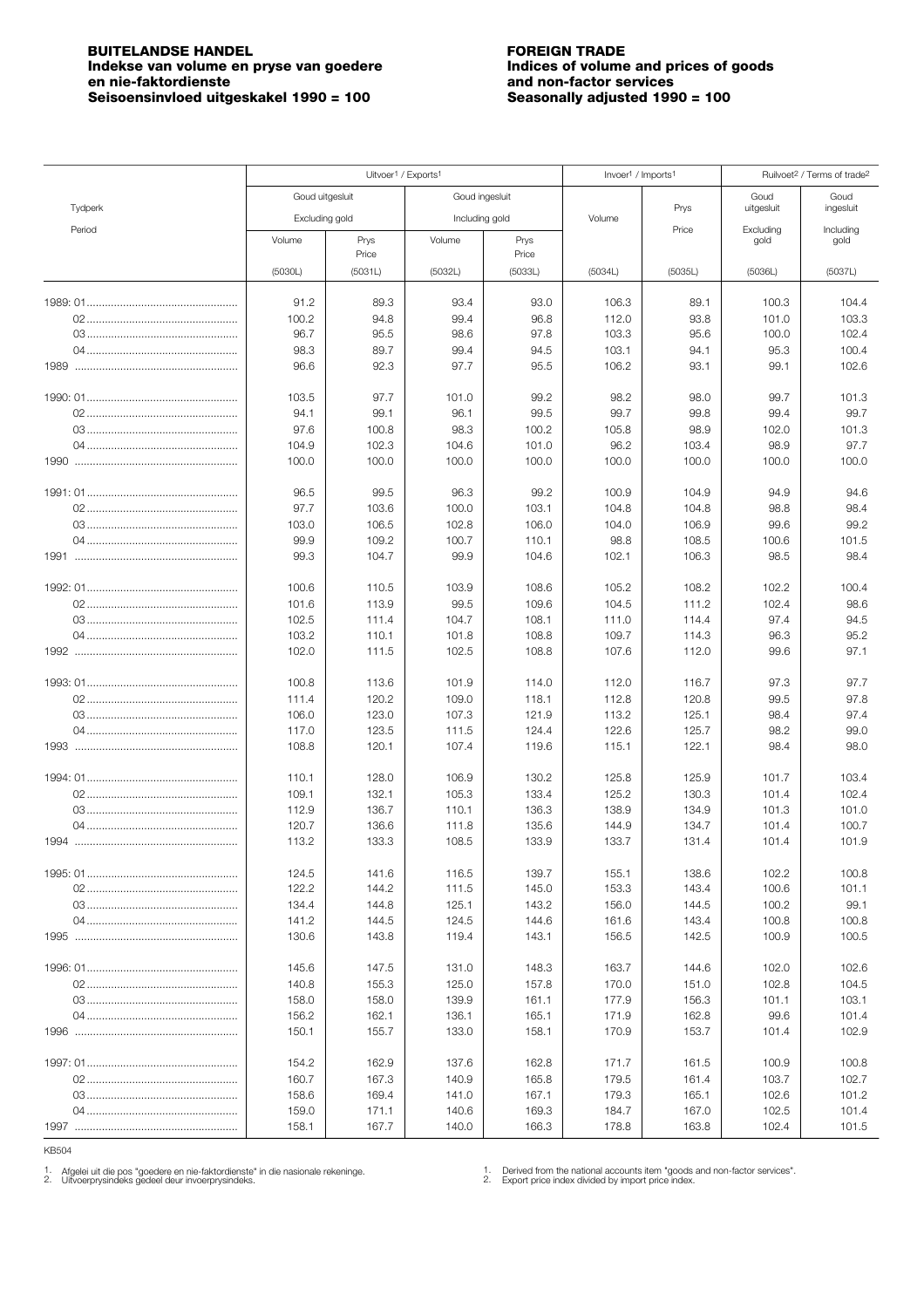<span id="page-5-0"></span>R miljoene

|                                           | 1988    | 1989    | 1990    | 1991    | 1992    | 1993         | 1994    | 1995    | 1996    |                                                     |
|-------------------------------------------|---------|---------|---------|---------|---------|--------------|---------|---------|---------|-----------------------------------------------------|
| ONTVANGSTE VIR DIENSTE                    |         |         |         |         |         |              |         |         |         | RECEIPTS FOR SERVICES                               |
| Vrag en versekering op goedere  (5040J)   | 579     | 914     | 764     | 680     | 1 0 38  | 1 1 5 4      | 1 352   | 1 2 1 7 | 1 0 8 9 | Freight and merchandise insurance                   |
| Ander vervoer                             |         |         |         |         |         |              |         |         |         | Other transportation                                |
|                                           | 483     | 636     | 855     | 841     | 1 0 3 4 | 1 0 3 1      | 1 2 8 2 | 2 0 2 4 | 2 2 3 5 | Passenger fares                                     |
|                                           | 1 0 0 7 | 1413    | 1 542   | 1816    | 1887    | 2 2 9 1      | 2 3 3 8 | 1 6 2 2 | 1785    | Other <sup>1</sup>                                  |
|                                           | 1570    | 2 1 2 6 | 2474    | 3044    | 3 3 7 1 | 4 3 3 4      | 5 5 6 8 | 6953    | 9850    | Travel                                              |
| Inkomste uit belegging                    |         |         |         |         |         |              |         |         |         | Investment income                                   |
| Regstreekse belegging <sup>2</sup>        |         |         |         |         |         |              |         |         |         | Direct investment <sup>2</sup>                      |
|                                           | 1850    | 1910    | 750     | 1 2 5 0 | 1410    | 1 4 0 4      | 1768    | 2 0 6 2 | 2585    | <b>Dividends</b>                                    |
|                                           | 22      | 28      | 31      | 43      | 13      | 44           | 72      | 55      | 64      | Interest                                            |
| Winste van takke, ens (5046J)             | 46      | 21      | 62      | 1       | 84      | $\mathbf{1}$ | 150     | 220     | 136     | Branch profits, etc.                                |
| Onregstreekse belegging <sup>2</sup>      |         |         |         |         |         |              |         |         |         | Non-direct investment <sup>2</sup>                  |
|                                           | 51      | 60      | 100     | 180     | 210     | 230          | 218     | 125     | 86      | Dividends                                           |
|                                           | 480     | 610     | 310     | 412     | 406     | 376          | 594     | 917     | 959     | Interest                                            |
|                                           | 309     | 339     | 167     | 254     | 268     | 285          | 361     | 448     | 492     | Taxes <sup>3</sup>                                  |
| Ander dienste                             |         |         |         |         |         |              |         |         |         | Other services                                      |
| Versekering (nie op goedere nie)  (5050J) | 270     | 310     | 838     | 428     | 568     | 525          | 867     | 1473    | 1874    | Non-merchandise insurance                           |
|                                           | 2 2 1 7 | 3 1 7 6 | 3 4 5 3 | 3 4 3 7 | 3021    | 2850         | 3 4 0 0 | 4 2 2 9 | 5 2 5 7 | Other <sup>4</sup>                                  |
| Totale ontvangste vir dienste (5002J)     | 8884    | 11 543  | 11 346  | 12 386  | 13310   | 14 5 25      | 17970   | 21 345  | 26 412  | Total receipts for services                         |
| OORDRAGONTVANGSTE <sup>5</sup>            |         |         |         |         |         |              |         |         |         | <b>TRANSFER RECEIPTS<sup>5</sup></b>                |
|                                           | 364     | 460     | 399     | 415     | 404     | 605          | 512     | 590     | 676     | Private sector                                      |
|                                           | 406     | 440     | 433     | 330     | 280     | 330          | 425     | 434     | 53      | Central Government                                  |
|                                           |         |         |         |         |         |              |         |         |         |                                                     |
| Totale oordragontvangste (5054J)          | 770     | 900     | 832     | 745     | 684     | 935          | 937     | 1024    | 729     | Total transfer receipts                             |
| Totale ontvangste vir dienste             | 9654    | 12 443  | 12 178  | 13 13 1 | 13 994  | 15 460       | 18 907  | 22 369  | 27 141  | <b>Total receipts for services</b><br>and transfers |
| BETALINGS VIR DIENSTE                     |         |         |         |         |         |              |         |         |         | PAYMENTS FOR SERVICES                               |
| Vrag en versekering op goedere  (5056J)   | 2 4 9 1 | 2 6 6 2 | 2628    | 2924    | 3 4 3 7 | 4 0 5 3      | 4 8 4 0 | 6744    | 7856    | Freight and merchandise insurance                   |
| Ander vervoer                             |         |         |         |         |         |              |         |         |         | Other transportation                                |
|                                           | 508     | 760     | 1 0 6 1 | 1412    | 1 4 0 9 | 1491         | 2 0 8 4 | 2 0 5 1 | 2 4 4 6 | Passenger fares                                     |
|                                           | 907     | 1 4 9 5 | 1792    | 1616    | 1710    | 1807         | 2 0 5 6 | 2 197   | 1 902   | Other <sup>1</sup>                                  |
|                                           | 2 2 8 5 | 2 3 4 7 | 2893    | 3 1 9 0 | 4 4 0 7 | 6 108        | 6558    | 6610    | 7 4 6 2 | Travel                                              |
| Inkomste uit belegging                    |         |         |         |         |         |              |         |         |         | Investment income                                   |
| Regstreekse belegging <sup>2</sup>        |         |         |         |         |         |              |         |         |         | Direct investment <sup>2</sup>                      |
|                                           | 1 259   | 1 502   | 1800    | 1928    | 1 9 9 0 | 1744         | 1839    | 1 503   | 2581    | Dividends                                           |
|                                           | 248     | 300     | 255     | 143     | 162     | 178          | 133     | 423     | 525     | Interest                                            |
| Winste van takke, ens (5062J)             | 243     | 303     | 172     | 124     | 314     | 205          | 232     | 466     | 414     | Branch profits, etc.                                |
| Onregstreekse belegging <sup>2</sup>      |         |         |         |         |         |              |         |         |         | Non-direct investment <sup>2</sup>                  |
|                                           | 963     | 1 1 1 2 | 1 0 8 0 | 940     | 970     | 746          | 866     | 1 0 4 0 | 1796    | <b>Dividends</b>                                    |
|                                           | 4615    | 5 5 8 8 | 6118    | 5 5 9 4 | 5 2 2 8 | 6046         | 6531    | 8631    | 10 502  | Interest                                            |
|                                           | 406     | 440     | 433     | 330     | 280     | 330          | 425     | 434     | 8       | Taxes <sup>3</sup>                                  |
| Ander dienste                             |         |         |         |         |         |              |         |         |         | Other services                                      |
| Versekering (nie op goedere nie)  (5066J) | 405     | 506     | 825     | 568     | 713     | 836          | 1 0 7 3 | 2 3 2 3 | 1 352   | Non-merchandise insurance                           |
|                                           | 3681    | 4 5 2 4 | 4654    | 4543    | 4 5 3 3 | 4 4 5 3      | 5 0 7 2 | 5211    | 6550    | Other <sup>4</sup>                                  |
| Totale betalings vir dienste  (5004J)     | 18 011  | 21 539  | 23 711  | 23 312  | 25 153  | 27 997       | 31 709  | 37 633  | 43 394  | Total payments for services                         |
| OORDRAGBETALINGS <sup>5</sup>             |         |         |         |         |         |              |         |         |         | TRANSFER PAYMENTS5                                  |
|                                           | 348     | 352     | 484     | 490     | 313     | 384          | 615     | 722     | 864     | Private sector                                      |
|                                           | 330     | 343     | 163     | 53      | 71      | 122          | 162     | 182     | 178     | Central Government                                  |
|                                           | 678     | 695     | 647     | 543     | 384     | 506          | 777     | 904     | 1 0 4 2 | <b>Total transfer payments</b>                      |
|                                           |         |         |         |         |         |              |         |         |         |                                                     |
| <b>Totale betalings vir dienste</b>       | 18 689  | 22 234  | 24 358  | 23 855  | 25 537  | 28 503       | 32 486  | 38 537  | 44 436  | <b>Total payments for services</b><br>and transfers |

KB505

Insluitende skeepsvoorrade, ander hawe-uitgawes, ens.<br>Na aftrekking van belasting.<br>"oordragte".<br>"oordragte".<br>Verdienste en uitgawe van vreemde werkers, kommunikasie, reklame, huur, tantième, ens.<br>Verdienste en uitgawe van 1. 2. 3.

4.

Fondse van migrante, erfporsies, geskenke, ens. 5.

1. 2. 3.

Including ships' stores, other port expenditures, etc.<br>After deduction of taxes.<br>Taxes on interest and dividends distributed. This item has a contra-entry under the heading<br>"transfers".<br>Earnings and expenditure by foreign 4.

5.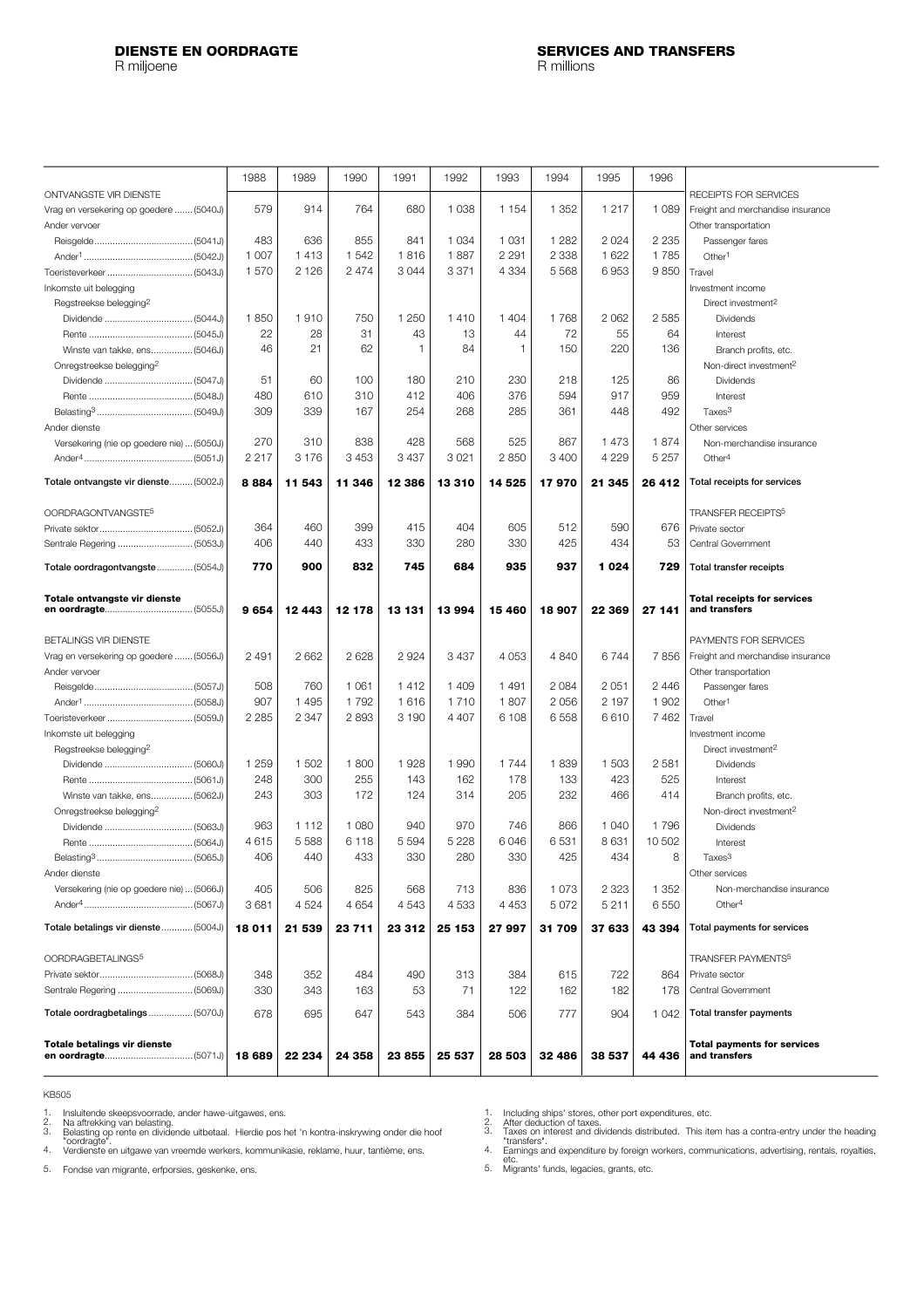<span id="page-6-0"></span>R miljoene

|                                                                                                                                                                        | 1989                                | 1990                                    | 1991                                            | 1992                                            | 1993                                      | 1994                                   | 1995                                         | 1996                                              |                                                                                                                                                                          |
|------------------------------------------------------------------------------------------------------------------------------------------------------------------------|-------------------------------------|-----------------------------------------|-------------------------------------------------|-------------------------------------------------|-------------------------------------------|----------------------------------------|----------------------------------------------|---------------------------------------------------|--------------------------------------------------------------------------------------------------------------------------------------------------------------------------|
| Lang termyn                                                                                                                                                            |                                     |                                         |                                                 |                                                 |                                           |                                        |                                              |                                                   | Long term                                                                                                                                                                |
| Buitelandse laste <sup>2</sup>                                                                                                                                         |                                     |                                         |                                                 |                                                 |                                           |                                        |                                              |                                                   | Foreign liabilities <sup>2</sup>                                                                                                                                         |
| Regstreekse belegging <sup>3</sup><br>Onregstreekse belegging <sup>4</sup> (5082J)<br>Effektebeurstransaksies <sup>5</sup> (5083J)                                     | 273<br>68<br>46<br>548              | 175<br>67<br>860<br>$-825$              | 45<br>174<br>507<br>$-1745$                     | 95<br>$-18$<br>105<br>$-1982$                   | 9<br>210<br>414<br>2888                   | 18<br>30<br>737<br>704                 | 1 0 5 0<br>1596<br>1 7 1 4<br>4812           | 2 4 5 0<br>167<br>1618<br>5 2 5 4                 | Direct investment <sup>3</sup><br>Shares<br>Other <sup>4</sup><br>Non-direct investment <sup>4</sup><br>Stock exchange transactions <sup>5</sup>                         |
| Totaal buitelandse laste  (5084J)                                                                                                                                      | 935                                 | 277                                     | $-1019$                                         | $-1800$                                         | 3521                                      | 1489                                   | 9 1 7 2                                      | 9498                                              | Total foreign liabilities                                                                                                                                                |
| Buitelandse bates <sup>6</sup>                                                                                                                                         |                                     |                                         |                                                 |                                                 |                                           |                                        |                                              |                                                   | Foreign assets <sup>6</sup>                                                                                                                                              |
| Regstreekse belegging <sup>3</sup><br>Onregstreekse belegging <sup>4</sup> (5087J)<br>Effektebeurstransaksies <sup>5</sup> (5088J)<br>Totaal buitelandse bates (5089J) | -346<br>24<br>$-94$<br>-534<br>-950 | -101<br>$-65$<br>60<br>$-821$<br>$-927$ | $-405$<br>$-350$<br>$-300$<br>$-583$<br>$-1638$ | $-1029$<br>$-795$<br>$-51$<br>$-289$<br>$-2164$ | $-238$<br>$-543$<br>14<br>$-79$<br>$-846$ | $-562$<br>160<br>1<br>$-313$<br>$-714$ | $-288$<br>347<br>$-1955$<br>$-21$<br>$-1917$ | $-1253$<br>1 2 2 3<br>$-8064$<br>$-74$<br>$-8168$ | Direct investment <sup>3</sup><br>Shares<br>Other <sup>4</sup><br>Non-direct investment <sup>4</sup><br>Stock exchange transactions <sup>5</sup><br>Total foreign assets |
| Totale langtermyn-                                                                                                                                                     |                                     |                                         |                                                 |                                                 |                                           |                                        |                                              |                                                   | <b>Total long-term</b>                                                                                                                                                   |
| kapitaalbewegings (5090J)                                                                                                                                              | $-15$                               | $-650$                                  | $-2657$                                         | $-3964$                                         | 2675                                      | 775                                    | 7 255                                        | 1 330                                             | capital movements                                                                                                                                                        |
| Kort termyn                                                                                                                                                            |                                     |                                         |                                                 |                                                 |                                           |                                        |                                              |                                                   | <b>Short term</b>                                                                                                                                                        |
| Buitelandse laste                                                                                                                                                      |                                     |                                         |                                                 |                                                 |                                           |                                        |                                              |                                                   | Foreign liabilities                                                                                                                                                      |
| Regstreekse belegging (5091J)<br>Onregstreekse belegging  (5092J)                                                                                                      | -883<br>$-708$                      | $-478$<br>$-2058$                       | 367<br>$-1105$                                  | $-196$<br>$-257$                                | $-282$<br>$-1164$                         | 1 1 5 3<br>$-386$                      | 912<br>1 707                                 | 650<br>468                                        | Direct investment<br>Non-direct investment                                                                                                                               |
| Totaal buitelandse laste  (5093J)                                                                                                                                      | $-1.591$                            | $-2536$                                 | $-738$                                          | $-453$                                          | $-1446$                                   | 767                                    | 2619                                         | 1 1 1 8                                           | Total foreign liabilities                                                                                                                                                |
| Buitelandse bates                                                                                                                                                      |                                     |                                         |                                                 |                                                 |                                           |                                        |                                              |                                                   | Foreign assets                                                                                                                                                           |
| Regstreekse belegging (5094J)<br>Onregstreekse belegging  (5095J)                                                                                                      | $-119$<br>$-1057$                   | 95<br>361                               | 181<br>186                                      | $-348$<br>38                                    | $-142$<br>$-737$                          | $-105$<br>$-1025$                      | $-1041$<br>$-1867$                           | $-215$<br>$-2283$                                 | Direct investment<br>Non-direct investment                                                                                                                               |
| Totaal buitelandse bates (5096J)                                                                                                                                       | $-1176$                             | 456                                     | 367                                             | $-310$                                          | $-879$                                    | $-1130$                                | $-2908$                                      | $-2498$                                           | Total foreign assets                                                                                                                                                     |
| <b>Totale korttermyn-</b><br><b>kapitaalbewegings</b> (5097J)                                                                                                          | $-2767$                             | -2 080                                  | $-371$                                          | -763                                            | -2 325                                    | -363                                   | -289                                         | -1380                                             | <b>Total short-term</b><br>capital movements                                                                                                                             |
| Totale netto geïdentifiseerde<br>private kapitaalbewegings <sup>7</sup> (5098J)                                                                                        | -2782                               | -2730                                   | $-3028$                                         | -4 727                                          | 350                                       | 412                                    | 6966                                         | -50                                               | <b>Total net identified private</b><br>capital movements <sup>7</sup>                                                                                                    |

- 1.
- 'n Invloei van kapitaal wat uit laste en uit bates ontstaan, word altyd as positief aangedui, ter-<br>wyl 'n uitvloei van kapitaal met 'n minusteken aangedui word.<br>'n Invloei van kapitaal dui 'n toename in buitelandse laste a 2.
- 3.
- weerspieël.<br>Regstreekse belegging verwys na (a) die totale belegging van buitelanders in ondernemings in<br>Guid-Afrika waarin hulle individueel of gesamentlik ten minste 10 persent van die stemreg hou,<br>of (b) die belegging v 4.
- 
- 5. 6.
- Hierdie totaal verteenwoordig alleen geïdentifiseerde kapitaalbewegings; die syfers vir onaangetekende transaksies wat in die totale betalingsbalanstabelle verskyn, is dus hier uit-gesluit. 7.
- An inflow of capital ex liabilities and ex assets is always indicated as a positive amount, while<br>a capital outflow is indicated by a minus sign.<br>An inflow of capital indicates an increase in foreign liabilities, while an 1.
- 2.
- decrease.<br>Direct investment refers to (a) the investment of foreigners in undertakings in South Africa in<br>which they have individually or collectively at least 10 per cent of the voting rights or (b) the<br>investment of Sout 3.
- per cent of the voting stock.<br>Excluding transactions in securities listed on the Johannesburg Stock Exchange which are<br>included under the item "Stock exchange transactions".<br>Adjusted for transactions negotiated directly an 4.
- 5. 6.
- an outflow, shown as a negative amount, indicates an increase in foreign assets.<br>This total represents identified capital flows only; the figures in respect of unrecorded trans-<br>actions appearing in the aggregate balance o 7.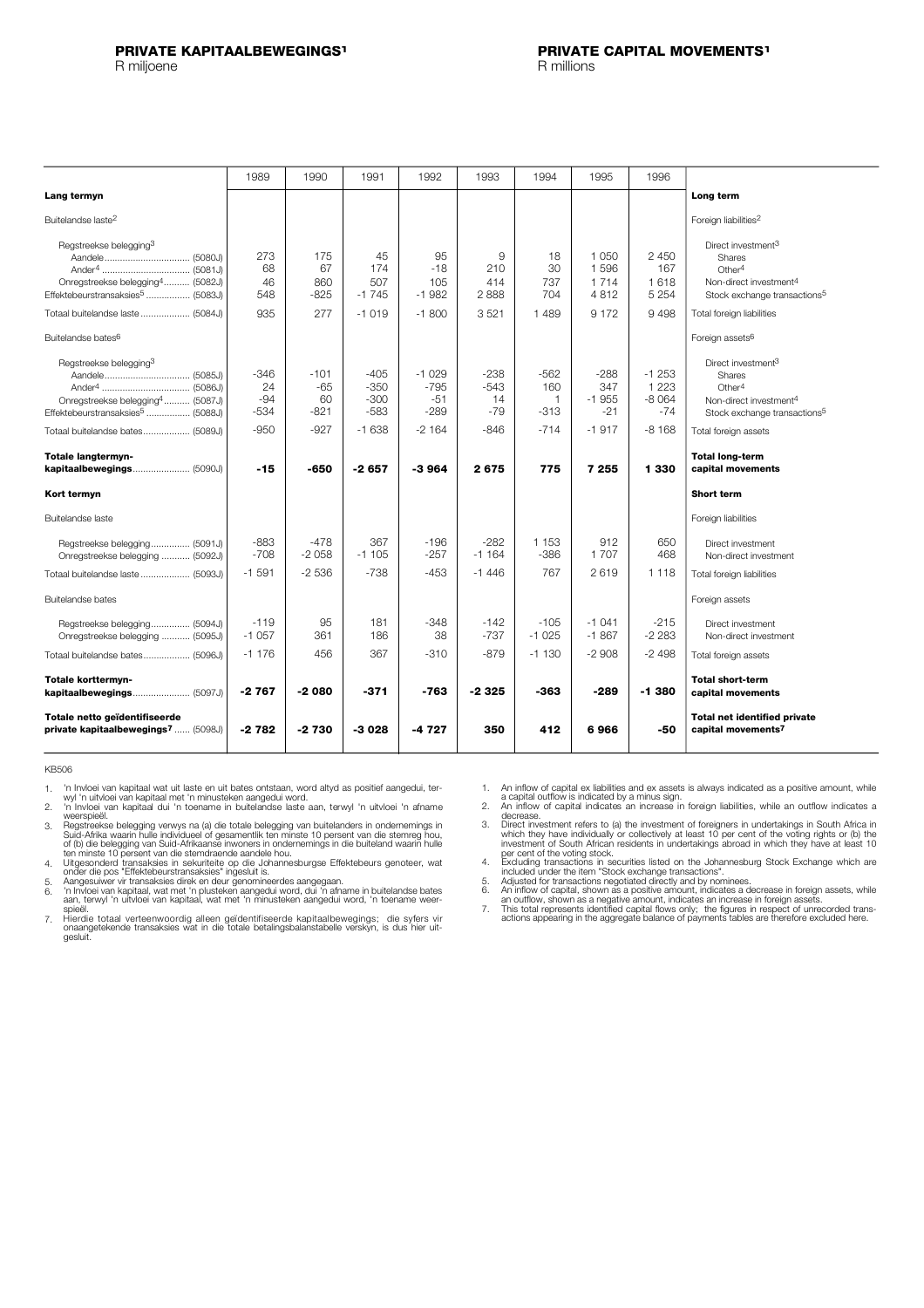### <span id="page-7-0"></span>**KAPITAALBEWEGINGS VAN OPENBARE [CAPITAL MOVEMENTS OF PUBLIC AND](#page-8-0) EN MONETÊRE SEKTOR1 MONETARY SECTOR1** R miljoene **R** millions **Constanting Constanting Constanting Constanting Constanting R millions <b>Constanting Constanting Constanting Constanting Constanting Constanting Constanting Constanting Constanting Constanting Const Openbare owerhede**

|                                                                                            | 1989                               | 1990      | 1991                          | 1992              | 1993                     | 1994                             | 1995                                | 1996             |                                                                                    |
|--------------------------------------------------------------------------------------------|------------------------------------|-----------|-------------------------------|-------------------|--------------------------|----------------------------------|-------------------------------------|------------------|------------------------------------------------------------------------------------|
|                                                                                            | $-177$                             | 1 3 0 8   | 1 1 6 6                       | 2 1 2 2           | 168                      | 3518                             | 4 0 7 3                             | 8019             | Long term                                                                          |
| Buitelandse laste <sup>2</sup><br>Plaaslike owerhede (5103J)                               | 131<br>$-3$                        | 1 4 4 3   | 1 400                         | 2 1 5 1<br>$-24$  | 169<br>٠                 | 3524<br>$-3$                     | 4 0 6 9                             | 8020<br>$\sim$   | Foreign liabilities <sup>2</sup><br>Central Government<br>Local authorities        |
| Buitelandse bates <sup>3</sup>                                                             | $-305$                             | $-135$    | $-235$                        | $-5$              | $-1$                     | -3                               | $\overline{4}$                      | $-1$             | Foreign assets <sup>3</sup><br>Central Government                                  |
| Korttermynkapitaal nie verwant aan                                                         | $-409$                             | 167       | ٠                             | ٠                 | ٠                        | 1720                             | $-1722$                             | ٠                | Short-term capital not related to<br>reserves                                      |
| Buitelandse laste <sup>2</sup>                                                             | $-292$                             | 179       | $\overline{\phantom{a}}$<br>- | ٠<br>۰            | ٠<br>٠                   | 1720<br>$\overline{\phantom{a}}$ | $-1720$                             | $\sim$<br>$\sim$ | Foreign liabilities <sup>2</sup><br>Central Government<br>Local authorities        |
| Buitelandse bates <sup>3</sup>                                                             | $-117$                             | $-12$     | ٠                             | ۰                 | $\overline{\phantom{a}}$ | $\sim$                           | $-2$                                |                  | Foreign assets <sup>3</sup><br>Central Government                                  |
| Laste verwant aan reserwes <sup>4</sup> (5112J)<br>Totale netto kapitaalbewegings  (5113J) | $\overline{\phantom{a}}$<br>$-586$ | ٠<br>1475 | ۰<br>1 166                    | $\sim$<br>2 1 2 2 | 2 7 6 2<br>2930          | $\sim$<br>5 2 3 8                | $\overline{\phantom{a}}$<br>2 3 5 1 | $\sim$<br>8019   | Liabilities related to reserves <sup>4</sup><br><b>Total net capital movements</b> |

KB507

### **Openbare korporasies Public corporations**

|                                           | 1989   | 1990    | 1991    | 1992    | 1993    | 1994     | 1995                     | 1996                     |                                          |
|-------------------------------------------|--------|---------|---------|---------|---------|----------|--------------------------|--------------------------|------------------------------------------|
| Lang termyn                               |        |         |         |         |         |          |                          |                          | Long term                                |
|                                           | $-346$ | $-774$  | $-102$  | 1 0 4 2 | $-3039$ | 585      | 6539                     | $-1342$                  | Foreign liabilities <sup>2</sup>         |
| Obligasies en ander                       | 97     | 252     | 1 142   | 1 6 4 5 | 281     | 893      | 4 0 4 0                  | $-364$                   | Debentures and other<br>loan-stock       |
| Ander leningskapitaal (5122J)             | $-443$ | $-1026$ | $-1244$ | $-603$  | $-3320$ | $-1.308$ | 2 4 9 9                  | $-978$                   | Other loan-capital                       |
| Buitelandse bates <sup>3</sup><br>(5123J) | 54     | $-23$   | $-13$   | $-22$   | $-15$   | -1       | $\overline{\phantom{a}}$ | $\overline{\phantom{a}}$ | <sup>1</sup> Foreign assets <sup>3</sup> |
| Kort termyn                               |        |         |         |         |         |          |                          |                          | Short term                               |
|                                           | $-145$ | $-206$  | $-326$  | 29      | 598     | 61       | 221                      | $-675$                   | Foreign liabilities                      |
|                                           | $-66$  | 82      | $-90$   | $-68$   | $-45$   | 110      | $-29$                    | $-241$                   | Foreign assets                           |
| Totale netto kapitaalbewegings  (5126J)   | -503   | $-921$  | $-531$  | 981     | $-2501$ | 755      | 6731                     | $-2258$                  | <b>Total net capital movements</b>       |

#### KB508

'n Invloei van kapitaal wat uit laste en uit bates ontstaan, word altyd as positief aangedui, terwyl<br>'n uitvloei van kapitaal met 'n minusteken aangedui word.<br>'n Invloei van kapitaal dui 'n toename in buitelandse laste aan 1.

2.

spieël.<br>'n Invloei van kapitaal, wat met 'n plusteken aangedui word, dui 'n afname in buitelandse bates<br>aan, terwyl 'n uitvloei van kapitaal, wat met 'n minusteken aangedui word, 'n toename weer-<br>spieël.<br>Reserwebank en kor 3.

4.

An inflow of capital ex liabilities and ex assets is always indicated as a positive amount, while<br>a capital outflow is indicated by a minus sign.<br>An inflow of capital indicates an increase in foreign liabilities, while an 1.

2.

3.

decrease.<br>An inflow of capital, shown as a positive amount, indicates a decrease in foreign assets, while<br>An outflow, shown as a negative amount, indicates an increase in foreign assets.<br>Liabilities related to foreign rese 4.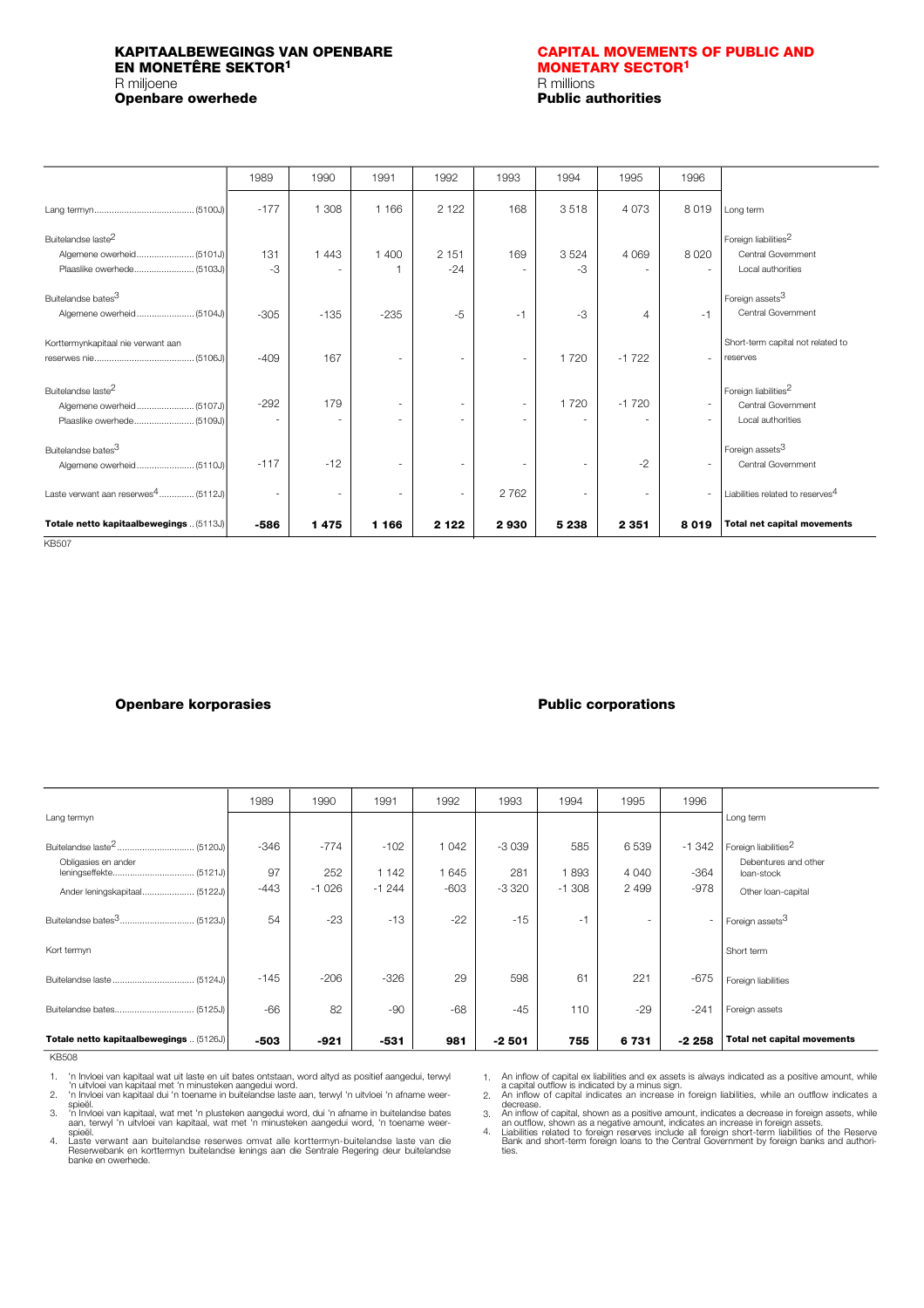## **EN MONETÊRE SEKTOR<sup>1</sup> (VERVOLG)<br>R miljoene <b>B**<br>**R** millions R miljoene<br>**Monetêre sektor**

# <span id="page-8-0"></span>**KAPITAALBEWEGINGS VAN OPENBARE CAPITAL MOVEMENTS OF PUBLIC AND**

**Monetary sector** 

|                                         | 1989    | 1990    | 1991    | 1992    | 1993    | 1994    | 1995    | 1996    |                                              |
|-----------------------------------------|---------|---------|---------|---------|---------|---------|---------|---------|----------------------------------------------|
|                                         | $-122$  | 37      | $-124$  | $-689$  | $-61$   | $-1374$ | 363     | $-1268$ | Long term                                    |
|                                         | $-57$   | 28      | 98      | 71      | 3       | $-1435$ | 326     | $-1139$ | Foreign liabilities <sup>2</sup>             |
|                                         | $-65$   | 9       | $-222$  | $-760$  | $-64$   | 61      | 37      | $-129$  | Foreign assets <sup>3</sup>                  |
| S A Reserwebank  (5133J)                | $-42$   | 41      | $-46$   | $-759$  | $-87$   | 151     | 274     | 51      | S A Reserve Bank                             |
|                                         | $-23$   | $-32$   | $-176$  | $-1$    | 23      | $-90$   | $-237$  | $-180$  | Other banking institutions                   |
| Kort termyn <sup>4</sup>                |         |         |         |         |         |         |         |         | Short term <sup>4</sup>                      |
| Laste verwant aan reserwes <sup>5</sup> |         |         |         |         |         |         |         |         | Liabilities related to reserves <sup>5</sup> |
|                                         | 358     | $-2673$ | $-1024$ | 808     | 4 6 6 5 | $-413$  | $-5306$ | -6      | S A Reserve Bank                             |
|                                         | 1 2 6 8 | 638     | 2621    | 3 3 0 6 | $-3309$ | 3414    | 8498    | 9893    | Other liabilities                            |
|                                         | 108     | $-77$   | 169     | 22      | 316     | 43      | 183     | $-377$  | CPD                                          |
| Ander bankinstellings  (5139J)          | 1 1 6 0 | 715     | 2 4 5 2 | 3 2 8 4 | $-3625$ | 3 3 7 1 | 8315    | 10 269  | Other banking institutions                   |
| Totale netto kapitaalbewegings (5140J)  | 2 5 0 4 | -1998   | 1473    | 3425    | 1 2 9 5 | 1627    | 3555    | 8619    | <b>Total net capital movements</b>           |

#### KB509

1.

2.

'n Invloei van kapitaal wat uit laste en uit bates ontstaan, word altyd as positief aangedui, ter-<br>'wyl 'n uitvloei van kapitaal met 'n minusteken aangedui word.<br>'n Invloei van kapitaal dui 'n toename in buitelandse laste 3.

4. 5.

Korttermyn- buitelandse bates is ingesluit by goud- en ander buitelandse reserwes.<br>Laste verwant aan buitelandse reserwes omvat alle korttermyn-buitelandse laste van die<br>Reserwebank en korttermyn buitelandse

1.

An inflow of capital ex liabilities and ex assets is always indicated as a positive amount, while a<br>capital outflow is indicated by a minus sign.<br>An inflow of capital indicates an increase in foreign liabilities, while an 2.

3. 4. 5.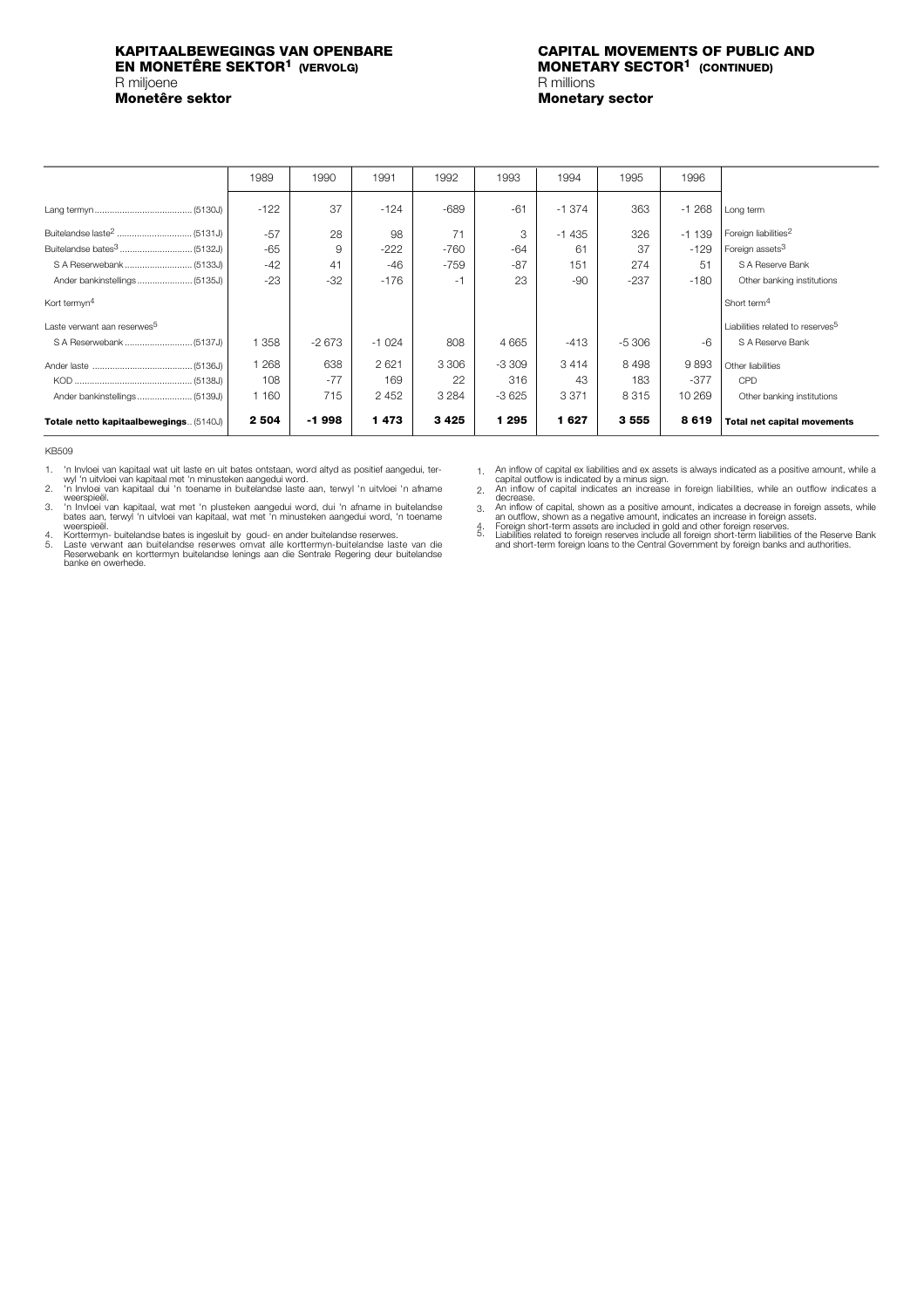### **BUITELANDSE LASTE EN BATES VAN SUID-AFRIKA Laste/Liabilities**

R miljoene

<span id="page-9-0"></span>

|                              | Einde | 1990              | 1991              | 1992              | 1993               | 1994               | 1995              | 1996              |
|------------------------------|-------|-------------------|-------------------|-------------------|--------------------|--------------------|-------------------|-------------------|
|                              |       |                   |                   |                   |                    |                    |                   |                   |
|                              |       |                   |                   |                   |                    |                    |                   |                   |
|                              |       | Totaal            | Totaal            | Totaal            | Totaal             | Totaal             | Totaal            | Totaal            |
|                              |       | Total             | Total             | Total             | Total              | Total              | Total             | Total             |
|                              |       |                   |                   |                   |                    |                    |                   |                   |
| <b>Regstreekse belegging</b> |       |                   |                   |                   |                    |                    |                   |                   |
|                              |       | 102               | 322               | 336               | 1 160              | 1 2 6 1            | 4 1 2 1           | 4650              |
|                              |       | 95                | 193               | 264               | 267                | 327                | 844               | 943               |
|                              |       | 7                 | 129               | 72                | 893                | 934                | 3 2 7 7           | 3707              |
|                              |       | 23 4 69           | 27892             | 31 306            | 34 851             | 42 833             | 49 979            | 54 058            |
|                              |       | 21 187            | 25 112            | 28 672            | 31 805             | 38 398             | 44 589            | 48 159            |
|                              |       | 2 4 3 4<br>16 261 | 2 5 2 0<br>19 633 | 2 3 4 8<br>22 992 | 2 4 3 4<br>24 517  | 2 603<br>29 0 35   | 2649<br>33 690    | 2873<br>36 603    |
|                              |       | 104               | 103               | 109               | 117                | 291                | 385               | 378               |
|                              |       | 24                | 27                | 28                | 29                 | 30                 | 40                | 42                |
|                              |       | 1494              | 1862              | 2 1 2 0           | 3514               | 5 1 1 2            | 6 1 1 6           | 6410              |
| (5161J) (6161J)              |       | 870<br>2 2 8 2    | 967<br>2780       | 1075<br>2 6 3 4   | 1 1 9 4<br>3 0 4 6 | 1 3 2 7<br>4 4 3 5 | 1709<br>5 3 9 0   | 1853<br>5899      |
|                              |       | 23 571            | 28 214            | 31 642            | 36 011             | 44 094             | 54 100            | 58708             |
|                              |       |                   |                   |                   |                    |                    |                   |                   |
| Onregstreekse belegging      |       |                   |                   |                   |                    |                    |                   |                   |
|                              |       | 12 617            | 11 124            | 16 363            | 18 459             | 26 544             | 30 843            | 45 236            |
|                              |       | 7984              | 6754              | 9535              | 7 3 3 8            | 14 523             | 18948             | 31 148            |
|                              |       | 4 6 3 3           | 4 3 7 0           | 6828              | 11 121             | 12 021             | 11 895            | 14 088            |
|                              |       | 21 527            | 23 635            | 26 236            | 30 952             | 36 011             | 43 617            | 47 622            |
|                              |       | 21 2 23<br>304    | 23 337<br>298     | 25 7 28<br>508    | 30 175<br>777      | 34 807<br>1 204    | 42 226<br>1 3 9 1 | 46713<br>909      |
|                              |       | 14 5 29           | 17 532            | 23 399            | 25 7 85            | 31 834             | 32 348            | 42 833            |
|                              |       | 4617              | 4 503             | 5 2 1 0           | 5 4 7 3            | 4 9 9 1            | 4 4 8 6           | 3991              |
|                              |       | 9912              | 13 0 29           | 18 189            | 20 312             | 26 843             | 27 862            | 38 842            |
|                              |       | 17 340            | 18 009            | 23 489            | 27 399             | 31 170             | 39 896            | 46 599            |
|                              |       | 12 736            | 14 890            | 18 185            | 17 4 24            | 22 148             | 28 052            | 32 580            |
|                              |       | 257               | 222               | 321               | 667                | 660                | 1 1 9 2           | 1705              |
|                              |       | 8 3 6 8<br>508    | 9 2 8 1<br>664    | 12 057<br>679     | 10486<br>597       | 13 648<br>1898     | 17 264<br>2 0 2 9 | 20 333<br>2 1 4 2 |
|                              |       | 3570              | 4 686             | 5 0 9 3           | 5 6 5 4            | 5916               | 7 5 5 0           | 8 3 5 4           |
|                              |       | 33                | 37                | 35                | 20                 | 26                 | 17                | 46                |
|                              |       | 4 604             | 3 1 1 9           | 5 3 0 4           | 9975               | 9022<br>125 559    | 11 844<br>146 704 | 14019             |
|                              |       | 66 013            | 70 300            | 89 487            | 102 595            |                    |                   | 182 290           |
| <b>Totale belegging</b>      |       |                   |                   |                   |                    |                    |                   |                   |
|                              |       | 12 617            | 11 124            | 16 363            | 18 459             | 26 544             | 30843             | 45 236            |
|                              |       | 7984<br>4 6 3 3   | 6754<br>4 3 7 0   | 9535<br>6828      | 7 3 3 8<br>11 121  | 14 523<br>12 021   | 18 948<br>11 895  | 31 148<br>14 088  |
|                              |       |                   |                   |                   |                    |                    |                   |                   |
|                              |       | 21 5 27           | 23 635            | 26 236            | 30 952             | 36 011             | 43 617            | 47 622            |
|                              |       | 21 2 23<br>304    | 23 337<br>298     | 25 7 28<br>508    | 30 175<br>777      | 34 807<br>1 204    | 42 226<br>1 391   | 46713<br>909      |
|                              |       | 14 631            | 17854             | 23735             | 26 945             | 33 095             | 36 469            | 47 483            |
|                              |       | 4712              | 4 6 9 6           | 5474              | 5740               | 5318               | 5 3 3 0           | 4 9 3 4           |
|                              |       | 9919              | 13 158            | 18 261            | 21 205             | 27 777             | 31 139            | 42 549            |
|                              |       |                   |                   |                   |                    |                    |                   |                   |
| (5191) (5191)                |       | 40 809<br>33 923  | 45 901<br>40 002  | 54 795<br>46 857  | 62 250<br>49 229   | 74 003<br>60 546   | 89 875<br>72 641  | 100 657<br>80 739 |
|                              |       | 2691              | 2742              | 2669              | 3 1 0 1            | 3 2 6 3            | 3841              | 4578              |
|                              |       | 24 629            | 28914             | 35 049            | 35 003             | 42 683             | 50 954            | 56 936            |
|                              |       | 104<br>532        | 103<br>691        | 109<br>707        | 117<br>626         | 291<br>1928        | 385<br>2 0 6 9    | 378<br>2 1 8 4    |
|                              |       | 5 0 6 4           | 6548              | 7 2 1 3           | 9 1 6 8            | 11 0 28            | 13 666            | 14 7 64           |
| (5197J) (6197J)              |       | 903               | 1 0 0 4           | 1 1 1 0           | 1 2 1 4            | 1 353              | 1726              | 1899              |
|                              |       | 6886              | 5899              | 7938              | 13 0 21            | 13 457             | 17 234            | 19918             |
|                              |       | 89 584            | 98 514            | 121 129           | 138 606            | 169 653            | 200 804           | 240 998           |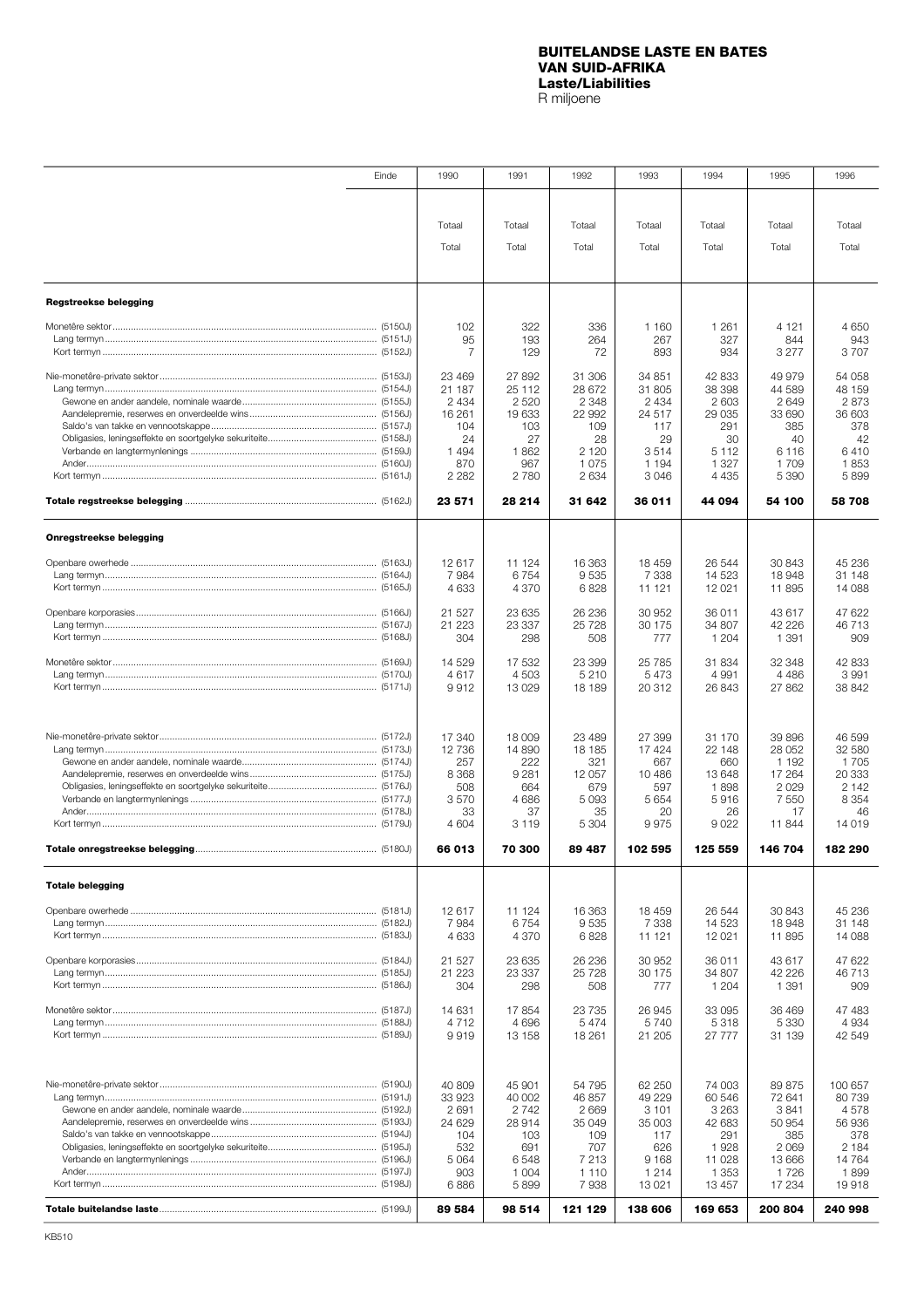#### <span id="page-10-0"></span>**FOREIGN LIABILITIES AND ASSETS OF SOUTH AFRICA Bates/Assets**

R millions

| 1990             | 1991             | 1992               | 1993                 | 1994              | 1995             | 1996               | End of |                                                                                     |
|------------------|------------------|--------------------|----------------------|-------------------|------------------|--------------------|--------|-------------------------------------------------------------------------------------|
|                  |                  |                    |                      |                   |                  |                    |        |                                                                                     |
| Totaal           | Totaal           | Totaal             | Totaal               | Totaal            | Totaal           | Totaal             |        |                                                                                     |
|                  |                  |                    |                      |                   |                  |                    |        |                                                                                     |
| Total            | Total            | Total              | Total                | Total             | Total            | Total              |        |                                                                                     |
|                  |                  |                    |                      |                   |                  |                    |        |                                                                                     |
|                  |                  |                    |                      |                   |                  |                    |        | <b>Direct investment</b>                                                            |
| 300              | 357              | 633                | 755                  | 643               | 958              | 2 9 6 9            |        | Monetary sector                                                                     |
| 299<br>1         | 331<br>26        | 465<br>168         | 635<br>120           | 634<br>9          | 866<br>92        | 1772<br>1 197      |        | Long term<br>Short term                                                             |
|                  |                  |                    |                      |                   |                  |                    |        |                                                                                     |
| 38 164<br>37 455 | 43 872<br>43 344 | 53 864<br>52 887   | 60 385<br>59 078     | 67 064<br>65 5 68 | 84 125<br>81 561 | 112 241<br>109 735 |        | Non-monetary private sector<br>Long term                                            |
| 2 142            | 2 3 4 2          | 2 9 0 1            | 4917                 | 7 1 3 8           | 7 2 9 1          | 11 586             |        | Ordinary and other shares, nominal value                                            |
| 34 713           | 40 054           | 47 664             | 50 983               | 52 509            | 68748<br>44      | 93 774             |        | Share premium, reserves and undistributed profit<br>Branch and partnership balances |
| 20<br>3          | 55<br>3          | 52<br>4            | 23<br>$\overline{4}$ | 38<br>39          | 63               | 58<br>20           |        | Debentures, loan-stock and similar securities                                       |
| 540              | 821              | 2 197              | 3082                 | 5792              | 5 3 8 1          | 4 2 5 7            |        | Mortgages and long-term loans                                                       |
| 37<br>709        | 69<br>528        | 69<br>977          | 69<br>1 307          | 52<br>1496        | 34<br>2 5 6 4    | 40<br>2506         |        | Other<br>Short term                                                                 |
|                  |                  |                    |                      |                   |                  |                    |        |                                                                                     |
| 38 4 64          | 44 229           | 54 497             | 61 140               | 67 707            | 85 083           | 115 210            |        | <b>Total direct investment</b>                                                      |
|                  |                  |                    |                      |                   |                  |                    |        | Non-direct investment                                                               |
| 3 6 6 8          | 3652             | 5615               | 6243                 | 7 2 3 0           | 8657             | 10 057             |        | Public authorities                                                                  |
| 3414             | 3649             | 5 609              | 6 2 3 6              | 7 2 2 6           | 8651             | 10 051             |        | Long term                                                                           |
| 254              | 3                | 6                  | 7                    | 4                 | 6                | 6                  |        | Short term                                                                          |
| 257              | 538              | 512                | 568                  | 677               | 717              | 949                |        | Public corporations                                                                 |
| 236              | 251              | 195                | 51                   | 29                | 33               | 39                 |        | Long term                                                                           |
| 21               | 287              | 317                | 517                  | 648               | 684              | 910                |        | Short term                                                                          |
| 7526             | 10 354           | 13028              | 12 790               | 15 694            | 19736            | 17 065             |        | Monetary sector                                                                     |
| 715<br>3 1 8 0   | 905<br>3753      | 1 6 5 3<br>5 2 9 2 | 1 6 9 9<br>5415      | 1677<br>8893      | 1 640<br>12 677  | 1 4 6 3<br>9693    |        | Long term<br>Short term                                                             |
| 3626             | 5 6 9 0          | 6 0 8 3            | 5 6 3 5              | 5 1 2 0           | 5 4 0 1          | 5903               |        | Gold reserves                                                                       |
| 5                | 6                |                    | 41                   | 4                 | 18               | 6                  |        | Special drawing rights                                                              |
| 5 0 0 5          | 4975             | 5042               | 6 1 2 6              | 6 1 1 0           | 9 3 8 7          | 20 938             |        | Non-monetary private sector                                                         |
| 369              | 425<br>40        | 727                | 625                  | 1 0 6 4<br>41     | 2656             | 12 5 84<br>45      |        | Long term<br>Ordinary and other shares, nominal value                               |
| 32<br>96         | 120              | 37<br>119          | 39<br>120            | 123               | 43<br>172        | 225                |        | Share premium, reserves and undistributed profit                                    |
| 87               | 128              | 119                | 122                  | 134               | 1 5 3 3          | 11 488             |        | Debentures, loan-stock and similar securities                                       |
| 117<br>37        | 101<br>36        | 416<br>36          | 308<br>36            | 729<br>37         | 860<br>48        | 721<br>105         |        | Mortgages and long-term loans<br>Other                                              |
| 4636             | 4550             | 4 3 1 5            | 5 5 0 1              | 5 0 4 6           | 6731             | 8 3 5 4            |        | Short term                                                                          |
| 16 456           | 19519            | 24 197             | 25 7 27              | 29 711            | 38 497           | 49 009             |        | <b>Total non-direct investment</b>                                                  |
|                  |                  |                    |                      |                   |                  |                    |        |                                                                                     |
|                  |                  |                    |                      |                   |                  |                    |        | <b>Total investment</b>                                                             |
| 3 6 6 8          | 3 6 5 2          | 5615               | 6 2 4 3              | 7 2 3 0           | 8657             | 10 057             |        | Public authorities                                                                  |
| 3414<br>254      | 3649<br>3        | 5 609<br>6         | 6236<br>7            | 7 2 2 6<br>4      | 8651<br>6        | 10 051<br>6        |        | Long term<br>Short term                                                             |
|                  |                  |                    |                      |                   |                  |                    |        |                                                                                     |
| 257<br>236       | 538<br>251       | 512<br>195         | 568<br>51            | 677<br>29         | 717<br>33        | 949<br>39          |        | Public corporations<br>Long term                                                    |
| 21               | 287              | 317                | 517                  | 648               | 684              | 910                |        | Short term                                                                          |
| 7826             | 10711            | 13 661             | 13545                | 16 337            | 20 694           | 20 0 34            |        | Monetary sector                                                                     |
| 1014             | 1 2 3 6          | 2 1 1 8            | 2 3 3 4              | 2 3 1 1           | 2 506            | 3 2 3 5            |        | Long term                                                                           |
| 3 1 8 1          | 3779             | 5 4 6 0            | 5 5 3 5              | 8 9 0 2           | 12769            | 10890              |        | Short term                                                                          |
| 3626<br>5        | 5 6 9 0<br>6     | 6083               | 5 6 3 5<br>41        | 5 1 2 0<br>4      | 5 4 0 1<br>18    | 5903<br>6          |        | Gold reserves<br>Special drawing rights                                             |
|                  |                  |                    |                      |                   |                  |                    |        |                                                                                     |
| 43 169<br>37 824 | 48 847<br>43 769 | 58 906<br>53 614   | 66 511<br>59 703     | 73 174<br>66 632  | 93 512<br>84 217 | 133 179<br>122 319 |        | Non-monetary private sector<br>Long term                                            |
| 2 1 7 4          | 2 3 8 2          | 2938               | 4 9 5 6              | 7 1 7 9           | 7 3 3 4          | 11 631             |        | Ordinary and other shares, nominal value                                            |
| 34 809           | 40 174           | 47 783             | 51 103               | 52 632            | 68 920           | 93 999             |        | Share premium, reserves and undistributed profit                                    |
| 20<br>90         | 55<br>131        | 52<br>123          | 23<br>126            | 38<br>173         | 44<br>1596       | 58<br>11 508       |        | Branch and partnership balances<br>Debentures, loan-stock and similar securities    |
| 657              | 922              | 2613               | 3 3 9 0              | 6521              | 6 2 4 1          | 4978               |        | Mortgages and long-term loans                                                       |
| 74<br>5 3 4 5    | 105<br>5078      | 105<br>5 2 9 2     | 105<br>6808          | 89<br>6 542       | 82<br>9 2 9 5    | 145<br>10860       |        | Other<br>Short term                                                                 |
| 54 920           | 63 748           | 78 694             | 86 867               | 97 418            | 123 580          | 164 219            |        | <b>Total foreign assets</b>                                                         |
|                  |                  |                    |                      |                   |                  |                    |        |                                                                                     |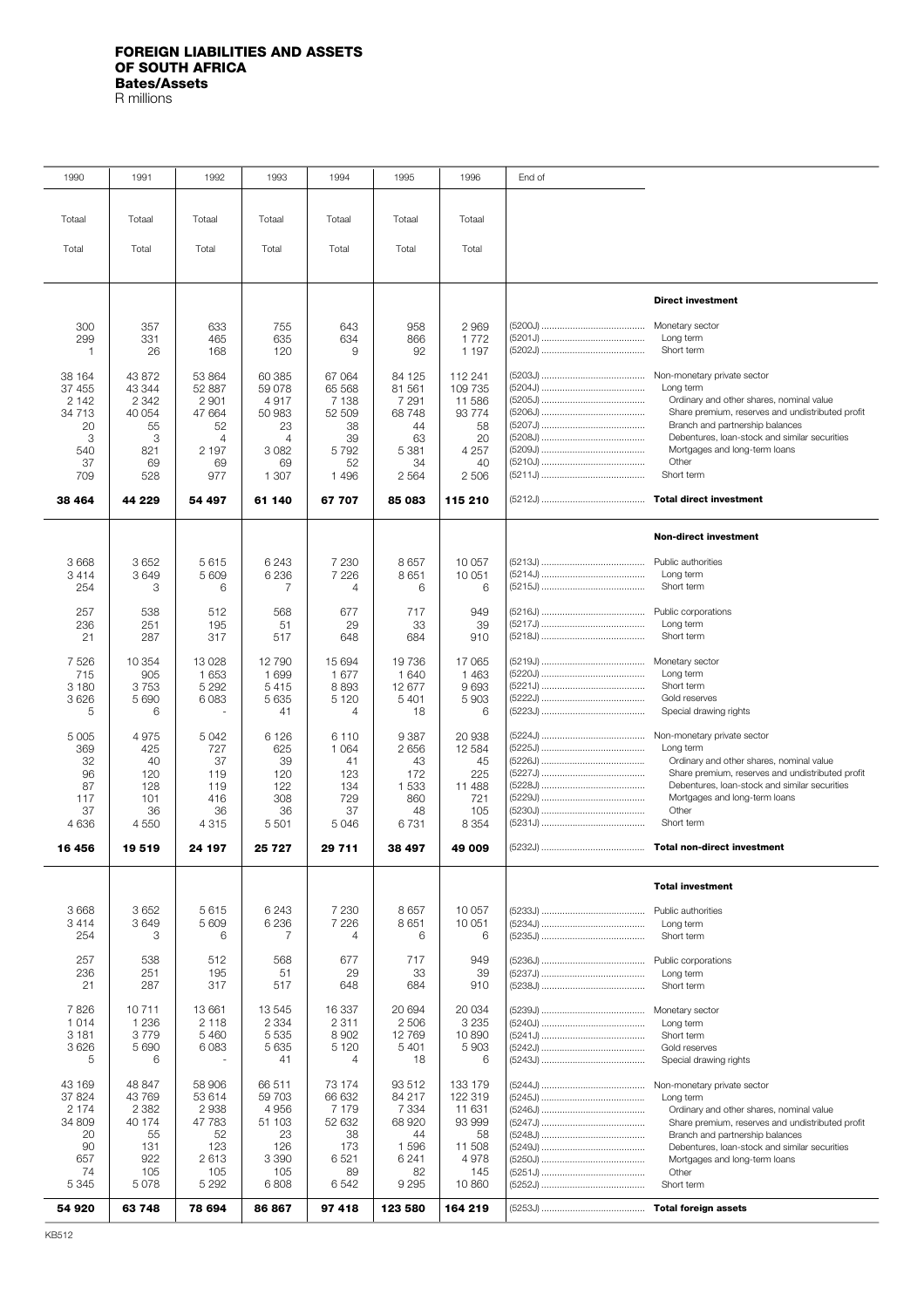#### **BUITELANDSE LASTE EN BATES VAN SUID-AFRIKA [VOLGENS GESELEKTEERDE LANDE, 31 DESEMBER 1996](#page-12-0) Laste** R miljoene

<span id="page-11-0"></span>

|                                                                                                                                                  | <b>EUROPA</b>                                                               |                                                                                |                                                                      |                                                     |                                                                    |                                                      |                                                                  |                                                |                                                      |                                                            |  |  |
|--------------------------------------------------------------------------------------------------------------------------------------------------|-----------------------------------------------------------------------------|--------------------------------------------------------------------------------|----------------------------------------------------------------------|-----------------------------------------------------|--------------------------------------------------------------------|------------------------------------------------------|------------------------------------------------------------------|------------------------------------------------|------------------------------------------------------|------------------------------------------------------------|--|--|
|                                                                                                                                                  |                                                                             |                                                                                |                                                                      |                                                     | <b>EUROPE</b>                                                      |                                                      |                                                                  |                                                |                                                      |                                                            |  |  |
|                                                                                                                                                  | <b>VK</b><br>UK                                                             | Duitsland<br>Germany                                                           | Switserland<br>Switzerland                                           | Luxemburg<br>Luxembourg                             | Frankryk<br>France                                                 | België<br>Belgium                                    | Nederland<br>Netherlands                                         | Oostenryk<br>Austria                           | Lichtenstein<br>Lichtenstein                         | Italië<br>Italy                                            |  |  |
| <b>Regstreekse belegging</b>                                                                                                                     |                                                                             |                                                                                |                                                                      |                                                     |                                                                    |                                                      |                                                                  |                                                |                                                      |                                                            |  |  |
|                                                                                                                                                  | 125<br>125<br>$\sim$                                                        | 1834<br>146<br>1688                                                            | 65<br>63<br>2                                                        | 12<br>12<br>$\overline{\phantom{a}}$                | 1918<br>244<br>1674                                                | ÷.                                                   | 338<br>239<br>99                                                 |                                                |                                                      | 7<br>7                                                     |  |  |
| Aandelepremie, reserwes en onverdeelde wins<br>Obligasies, leningseffekte en soortgelyke sekuriteite                                             | 19 252<br>18 373<br>684<br>14 607<br>85<br>14<br>2649<br>334<br>879         | 9 1 6 7<br>6494<br>728<br>5 0 6 2<br>9<br>$\overline{a}$<br>587<br>108<br>2673 | 4 0 8 1<br>3740<br>303<br>3057<br>$\overline{4}$<br>354<br>22<br>341 | 332<br>332<br>8<br>293<br>26<br>5<br>$\overline{a}$ | 1 308<br>1 1 9 1<br>88<br>953<br>22<br>13<br>102<br>13<br>117      | 353<br>248<br>76<br>123<br>32<br>17<br>105           | 4 2 4 6<br>3939<br>363<br>3 0 3 5<br>6<br>503<br>32<br>307       | 207<br>194<br>25<br>3<br>37<br>39<br>90<br>13  | 390<br>322<br>42<br>113<br>48<br>6<br>111<br>2<br>68 | 257<br>213<br>19<br>151<br>24<br>19<br>44                  |  |  |
|                                                                                                                                                  | 19 377                                                                      | 11 001                                                                         | 4 1 4 6                                                              | 344                                                 | 3 2 2 6                                                            | 353                                                  | 4584                                                             | 207                                            | 390                                                  | 264                                                        |  |  |
| <b>Onregstreekse belegging</b>                                                                                                                   |                                                                             |                                                                                |                                                                      |                                                     |                                                                    |                                                      |                                                                  |                                                |                                                      |                                                            |  |  |
|                                                                                                                                                  | 6743<br>6743<br>÷,                                                          | 3 9 0 7<br>3 907<br>÷,                                                         | 3816<br>3816<br>٠                                                    | 2 0 3 8<br>2038<br>$\sim$                           | 973<br>973<br>$\blacksquare$                                       | 1 3 5 0<br>1 350                                     | 169<br>169                                                       | 303<br>303<br>$\ddot{\phantom{1}}$             | 87<br>87                                             | 65<br>65                                                   |  |  |
|                                                                                                                                                  | 3987<br>3973<br>14                                                          | 11 922<br>11 644<br>278                                                        | 5 3 0 9<br>5 3 0 7<br>2                                              | 1 3 2 2<br>1 3 2 2                                  | 2 0 0 9<br>1865<br>144                                             | 2 2 5 8<br>2 2 5 8                                   | 280<br>280                                                       | 671<br>671                                     | 160<br>160                                           | 1<br>1                                                     |  |  |
|                                                                                                                                                  | 15 0 29<br>1 1 9 1<br>13838                                                 | 2 0 2 9<br>422<br>1 607                                                        | 711<br>391<br>320                                                    | 161<br>15<br>146                                    | 412<br>274<br>138                                                  | 188<br>188                                           | 785<br>89<br>696                                                 | 112<br>22<br>90                                | 12<br>12                                             | 84<br>84                                                   |  |  |
| Aandelepremie, reserwes en onverdeelde wins<br>Obligasies, leningseffekte en soortgelyke sekuriteite                                             | 12 059<br>9 7 4 0<br>766<br>7094<br>11<br>1869                              | 2809<br>1 2 9 1<br>14<br>172<br>102<br>1 0 0 3                                 | 3774<br>2 4 9 1<br>70<br>1 907<br>-1<br>513                          | 452<br>432<br>16<br>312<br>104                      | 2 3 1 1<br>2069<br>47<br>539<br>1 4 8 2                            | 2 0 9 0<br>1931<br>47<br>1878<br>6                   | 444<br>216<br>9<br>51<br>98<br>58                                | 271<br>214<br>5<br>209                         | 155<br>145<br>2<br>143<br>$\sim$                     | 542<br>43<br>$\mathbf{1}$<br>42                            |  |  |
|                                                                                                                                                  | 2 3 1 9                                                                     | 1518                                                                           | 1 2 8 3                                                              | 20                                                  | 242                                                                | 159                                                  | 228                                                              | 57                                             | 10                                                   | 499                                                        |  |  |
|                                                                                                                                                  | 37818                                                                       | 20 667                                                                         | 13610                                                                | 3973                                                | 5705                                                               | 5886                                                 | 1678                                                             | 1 3 5 7                                        | 414                                                  | 692                                                        |  |  |
| <b>Totale belegging</b>                                                                                                                          |                                                                             |                                                                                |                                                                      |                                                     |                                                                    |                                                      |                                                                  |                                                |                                                      |                                                            |  |  |
|                                                                                                                                                  | 6743<br>6743                                                                | 3 9 0 7<br>3 9 0 7                                                             | 3816<br>3816                                                         | 2 0 3 8<br>2 0 3 8                                  | 973<br>973                                                         | 1 350<br>1 350                                       | 169<br>169                                                       | 303<br>303                                     | 87<br>87                                             | 65<br>65                                                   |  |  |
|                                                                                                                                                  | 3987<br>3973<br>14                                                          | 11 922<br>11 644<br>278                                                        | 5 3 0 9<br>5 3 0 7<br>2                                              | 1 3 2 2<br>1 3 2 2<br>÷.                            | 2 0 0 9<br>1865<br>144                                             | 2 2 5 8<br>2 2 5 8                                   | 280<br>280                                                       | 671<br>671                                     | 160<br>160                                           | 1<br>1                                                     |  |  |
|                                                                                                                                                  | 15 154<br>1 3 1 6<br>13838                                                  | 3863<br>568<br>3 2 9 5                                                         | 776<br>454<br>322                                                    | 173<br>27<br>146                                    | 2 3 3 0<br>518<br>1812                                             | 188<br>188                                           | 1 1 2 3<br>328<br>795                                            | 112<br>22<br>90                                | 12<br>12                                             | 91<br>91                                                   |  |  |
| Gewone en ander aandele, nominale waarde<br>Aandelepremie, reserwes en onverdeelde wins<br>Obligasies, leningseffekte en soortgelyke sekuriteite | 31 311<br>28 113<br>1 4 5 0<br>21 701<br>85<br>25<br>4518<br>334<br>3 1 9 8 | 11976<br>7785<br>742<br>5 2 3 4<br>9<br>102<br>1590<br>108<br>4 191            | 7855<br>6 2 3 1<br>373<br>4 9 64<br>5<br>867<br>22<br>1 6 2 4        | 784<br>764<br>24<br>605<br>130<br>5<br>20           | 3619<br>3 2 6 0<br>135<br>1 4 9 2<br>22<br>13<br>1584<br>14<br>359 | 2443<br>2 1 7 9<br>123<br>2 0 0 1<br>38<br>17<br>264 | 4690<br>4 1 5 5<br>372<br>3 0 8 6<br>6<br>98<br>561<br>32<br>535 | 478<br>408<br>25<br>8<br>37<br>248<br>90<br>70 | 545<br>467<br>44<br>256<br>48<br>6<br>111<br>2<br>78 | 799<br>256<br>19<br>151<br>$\mathbf{1}$<br>66<br>19<br>543 |  |  |
|                                                                                                                                                  | 57 195                                                                      | 31 668                                                                         | 17 756                                                               | 4317                                                | 8931                                                               | 6 239                                                | 6 2 6 2                                                          | 1564                                           | 804                                                  | 956                                                        |  |  |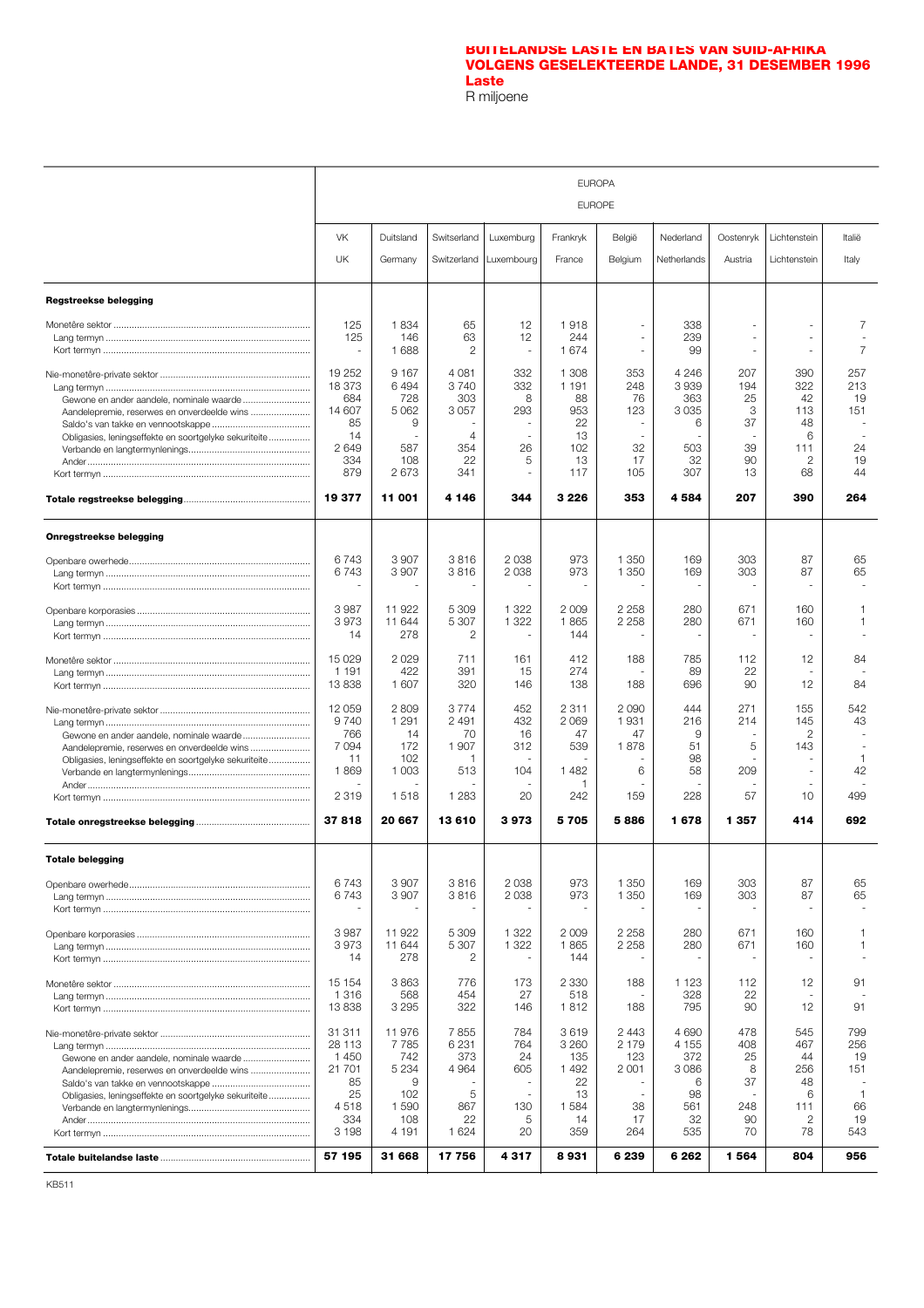#### <span id="page-12-0"></span>**[FOREIGN LIABILITIES AND ASSETS OF SOUTH AFRICA](#page-13-0) BY SELECTED COUNTRIES, 31 DECEMBER 1996 Liabilities** R millions

**Direct investment** Monetary sector Long term Short term Non-monetary private sector Long term Ordinary and other shares, nominal value Share premium, reserves and undistributed profit Branch and partnership balances Debentures, loan-stock and similar securities Mortgages and long-term loans Other Short term **Total direct investment Non-direct investment** Public authorities Long term Short term Public corporations Long term Short term Monetary sector Long term Short term Non-monetary private sector Long term Ordinary and other shares, nominal value Share premium, reserves and undistributed profit Debentures, loan-stock and similar securities Mortgages and long-term loans **Other** Short term **Total non-direct investment Total investment** Public authorities Long term Short term Public corporations Long term Short term Monetary sector Long term Short term Non-monetary private sector Long term Ordinary and other shares, nominal value Share premium, reserves and undistributed profit Branch and partnership balances Debentures, loan-stock and similar securities Mortgages and long-term loans **Other** Short term **Total foreign liabilities** NOORD- EN SUID-AMERIKA **AFRIKA** NORTH AND SOUTH AMERICA **AFRICA** Ander | Totaal | VSA | Bahamas | Ander | Totaal | Botswana | Lesotho | Swaziland | Ander | Totaal Other | Total | USA | Bahamas | Other | Total | Botswana | Lesotho | Swaziland | Other | Total 60 4 359 48 - 4 52 - - - 24 24 46 875 - - 4 4 - - - - - 14 3 484 48 - 148 - 1 - 1 24 24 1 544 | 41 137 | 8 546 | 21 | 1051 | 9 618 | 48 | 53 | 163 | 343 | 607 1 218 36 264 7 824 16 974 8 814 41 17 157 317 532 31 | 2 367 | 346 | 3 | 59 | 408 | 1 | - | 5 | 1 | 7 816 | 28 213 | 6002 | 11 | 547 | 6560 | - | - | 22 | - | 22 12 219 76 1 1 78 - - - 2 2 - | 37 | 5 | - | - | 5 | - | - | - | - | -232 | 4 659 | 953 | 1 | 337 | 1 291 | - | - | 53 | 15 | 68 127 769 442 - 30 472 40 17 77 299 433 326 4 873 722 5 77 804 7 36 6 26 75 **1 604 45 496 8 594 21 1 055 9 670 48 53 163 367 631** 379 | 19 830 | 8 377 | 522 | 15 | 8 914 | 373 | - | 2 | 407 | 782 379 | 19 830 | 8 377 | 522 | 15 | 8 914 | 373 | - | 2 | 407 | 782 - - - - - - - - - - - 433 | 28 352 | 13 495 | 1 | 58 | 13 554 | - | 2 | 48 | 50 351 27 832 13 134 1 58 13 193 - - 1 47 48 82 | 520 | 361 | - | - | 361 | - | - | 1 | 1 | 2 505 20 028 12 750 2 116 12 868 1 107 1 120 404 2 104 4 735 8 2 412 1 169 - 46 1 215 - - - 12 12 497 | 17 616 | 11 581 | 2 | 70 | 11 653 | 1 107 | 1 120 | 404 | 2 092 | 4 723 581 25 488 15 706 39 639 16 384 205 23 83 531 842 197 18 769 11 643 34 426 12 103 169 4 54 134 361 6 | 977 | 601 | - | 13 | 614 | 1 | - | 1 | 22 | 24 35 12 136 7 261 6 57 7 324 165 - 7 26 198 - | 213 | 1 923 | - | - | 1 923 | - | - | - | - | 4 | - 4 153 | 5 439 | 1 858 | 28 | 348 | 2 234 | 3 | - | 46 | 57 | 106 3 4 - - 8 8 8 - 4 - 25 29 384 6 719 4 063 5 213 4 281 36 19 29 397 481 **1 898 93 698 50 328 564 828 51 720 1 685 1 143 491 3 090 6 409** 379 | 19 830 | 8 377 | 522 | 15 | 8 914 | 373 | - | 2 | 407 | 782 379 | 19 830 | 8 377 | 522 | 15 | 8 914 | 373 | - | 2 | 407 | 782 - - - - - - - - - - - 433 | 28 352 | 13 495 | 1 | 58 | 13 554 | - | 2 | 48 | 50 351 27 832 13 134 1 58 13 193 - - 1 47 48 82 | 520 | 361 | - | - | 361 | - | - | 1 | 1 | 2 565 24 387 12 798 2 120 12 920 1 107 1 120 404 2 128 4 759 54 3 287 1 169 - 50 1 219 - - - 12 12 511 21 100 11 629 2 70 11 701 1 107 1 120 404 2 116 4 747 2 125 | 66 625 | 24 252 | 60 | 1 690 | 26 002 | 253 | 76 | 246 | 874 | 1 449 1 415 | 55 033 | 19 467 | 50 | 1 400 | 20 917 | 210 | 21 | 211 | 451 | 893 37 3 344 947 3 72 1 022 2 - 6 23 31 851 | 40 349 | 13 263 | 17 | 1604 | 13 884 | 165 | 167 | 29 | 26 | 220 12 219 76 1 1 78 - - - 2 2 - | 250 | 1 928 | - | - | 1 928 | - | - | - | - | 4 | - 4 385 10 098 2 811 29 685 3 525 3 - 99 72 174 130 773 442 - 38 480 40 21 77 324 462 710 | 11 592 | 4 785 | 10 | 290 | 5 085 | 43 | 55 | 35 | 423 | 556 **3 502 139 194 58 922 585 1 883 61 390 1 733 1 196 654 3 457 7 040**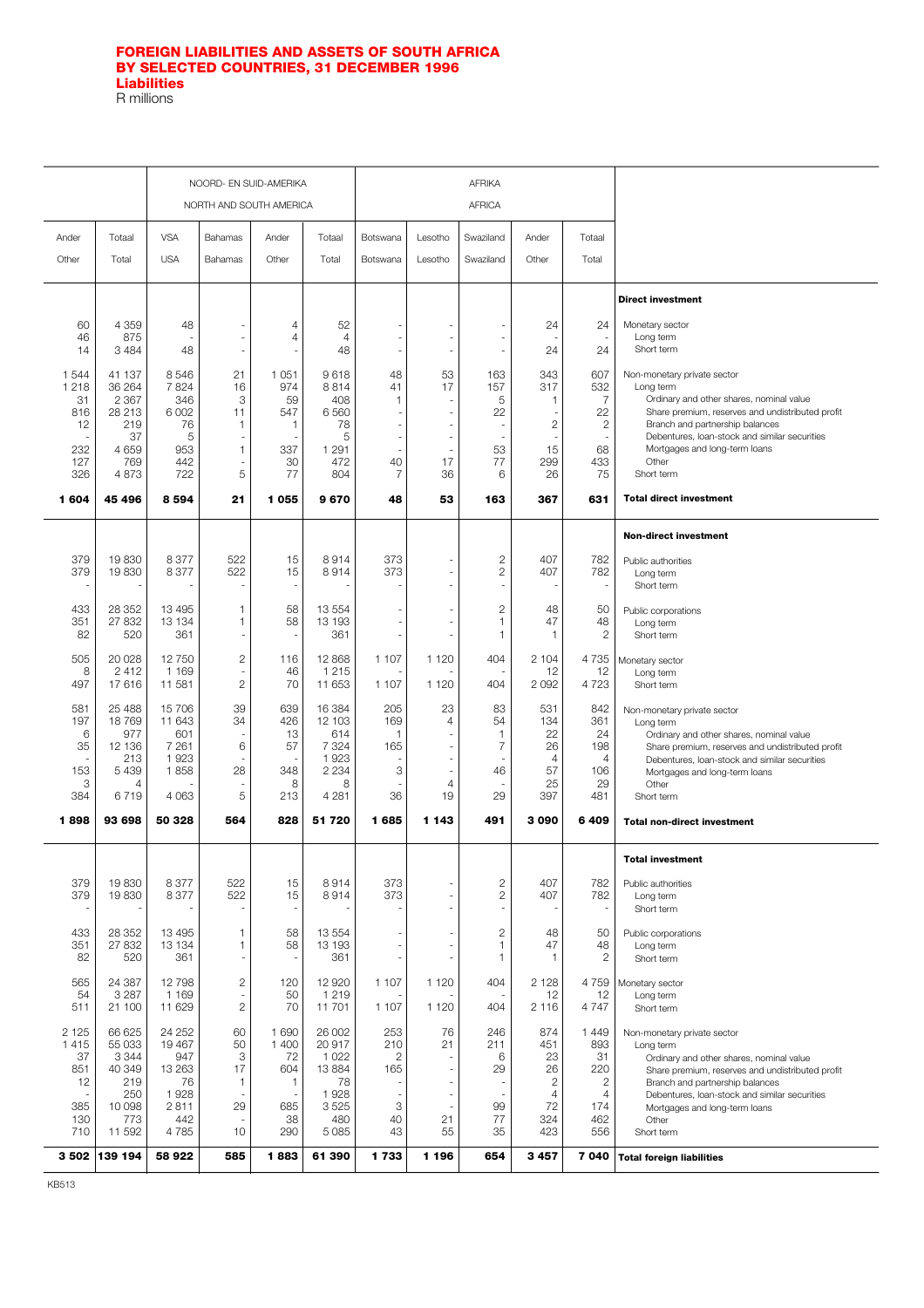#### **BUITELANDSE LASTE EN BATES VAN SUID-AFRIKA VOLGENS GESELEKTEERDE LANDE, 31 DESEMBER 1996 (vervolg) Laste/Liabilities** R miljoene

<span id="page-13-0"></span>

|                                                                                                                                                  |                                                                |                                            | ASIë<br><b>ASIA</b>                       |                                                              |                                                            |                                                               |                                                            | OSEANIë<br><b>OCEANIA</b>                                     |                                                      | Internasio-<br>nale organi-<br>sasies <sup>1</sup>    | <b>TOTAAL</b>                                                                     |
|--------------------------------------------------------------------------------------------------------------------------------------------------|----------------------------------------------------------------|--------------------------------------------|-------------------------------------------|--------------------------------------------------------------|------------------------------------------------------------|---------------------------------------------------------------|------------------------------------------------------------|---------------------------------------------------------------|------------------------------------------------------|-------------------------------------------------------|-----------------------------------------------------------------------------------|
|                                                                                                                                                  | Japan<br>Japan                                                 | Hongkong<br>Hong Kong                      | Taiwan<br>Taiwan                          | Maleisië<br>Malaysia                                         | Ander<br>Other                                             | Totaal<br>Total                                               | Australië<br>Australia                                     | Ander<br>Other                                                | Totaal<br>Total                                      | Interna-<br>tional<br>organi-<br>sations <sup>1</sup> | <b>TOTAL</b>                                                                      |
| <b>Regstreekse belegging</b>                                                                                                                     |                                                                |                                            |                                           |                                                              |                                                            |                                                               |                                                            |                                                               |                                                      |                                                       |                                                                                   |
|                                                                                                                                                  | 32<br>32                                                       | $\sim$                                     | 151<br>60<br>91                           | $\sim$<br>$\overline{\phantom{m}}$                           | 32<br>4<br>28                                              | 215<br>64<br>151                                              |                                                            | ÷,<br>$\overline{\phantom{a}}$                                |                                                      | $\sim$                                                | 4 650<br>943<br>3707                                                              |
| Aandelepremie, reserwes en onverdeelde wins<br>Obligasies, leningseffekte en soortgelyke sekuriteite                                             | 498<br>479<br>$\overline{1}$<br>283<br>76<br>104<br>15<br>19   | 215<br>209<br>34<br>91<br>57<br>27<br>6    | 155<br>143<br>7<br>85<br>44<br>7<br>12    | 877<br>875<br>33<br>803<br>31<br>8<br>2                      | 288<br>197<br>8<br>131<br>35<br>23<br>91                   | 2033<br>1903<br>83<br>1 3 9 3<br>76<br>271<br>80<br>130       | 520<br>504<br>$\overline{4}$<br>353<br>3<br>50<br>94<br>16 | 8<br>8<br>3<br>$\overline{\phantom{a}}$<br>÷,<br>÷,<br>5      | 528<br>512<br>4<br>356<br>3<br>50<br>99<br>16        | 135<br>134<br>4<br>59<br>71<br>$\mathbf{1}$           | 54 058<br>48 159<br>2873<br>36 603<br>378<br>42<br>6410<br>1853<br>5899           |
|                                                                                                                                                  | 530                                                            | 215                                        | 306                                       | 877                                                          | 320                                                        | 2 2 4 8                                                       | 520                                                        | 8                                                             | 528                                                  | 135                                                   | 58708                                                                             |
| <b>Onregstreekse belegging</b>                                                                                                                   |                                                                |                                            |                                           |                                                              |                                                            |                                                               |                                                            |                                                               |                                                      |                                                       |                                                                                   |
|                                                                                                                                                  | 1 209<br>1 209                                                 | 209<br>209                                 | 98<br>98                                  | ÷.<br>$\overline{\phantom{m}}$<br>ä,                         | 31<br>31<br>÷,                                             | 1 547<br>1547                                                 | 63<br>63                                                   | 2<br>2<br>$\sim$                                              | 65<br>65                                             | 14 098<br>10<br>14 088                                | 45 236<br>31 148<br>14 088                                                        |
|                                                                                                                                                  | 5 2 9 4<br>5 2 9 1<br>3                                        | 168<br>168                                 | 39<br>39                                  | $\sim$<br>ä,<br>$\sim$                                       | 59<br>59<br>$\overline{\phantom{a}}$                       | 5 5 6 0<br>5 5 5 7<br>3                                       | 98<br>75<br>23                                             | 3<br>3<br>ä,                                                  | 101<br>78<br>23                                      | 5<br>5                                                | 47 622<br>46713<br>909                                                            |
|                                                                                                                                                  | 296<br>295<br>$\mathbf 1$                                      | 295<br>5<br>290                            | 1 2 8 3<br>42<br>1 2 4 1                  | $\overline{7}$<br>$\sim$<br>$\overline{7}$                   | 649<br>649                                                 | 2530<br>342<br>2 1 8 8                                        | 164<br>10<br>154                                           | 25<br>25                                                      | 189<br>10<br>179                                     | 2483<br>2 4 8 3                                       | 42 833<br>3991<br>38 842                                                          |
| Gewone en ander aandele, nominale waarde<br>Aandelepremie, reserwes en onverdeelde wins<br>Obligasies, leningseffekte en soortgelyke sekuriteite | 1 0 0 3<br>5<br>$\overline{\phantom{a}}$<br>5<br>÷,<br>998     | 208<br>30<br>7<br>17<br>6<br>178           | 194<br>7<br>$\mathbf{1}$<br>3<br>3<br>187 | 19<br>4<br>÷,<br>$\sim$<br>$\overline{4}$<br>15              | 472<br>191<br>$\mathbf{1}$<br>83<br>1<br>106<br>281        | 1896<br>237<br>9<br>108<br>1<br>119<br>1659                   | 78<br>21<br>3<br>17<br>1<br>57                             | 251<br>2<br>$\overline{\phantom{a}}$<br>$\overline{c}$<br>249 | 329<br>23<br>3<br>19<br>$\mathbf{1}$<br>306          | 1 660<br>1 0 8 7<br>78<br>548<br>456<br>5<br>573      | 46 599<br>32 580<br>1705<br>20 333<br>2 1 4 2<br>8 3 5 4<br>46<br>14 019          |
|                                                                                                                                                  | 7802                                                           | 880                                        | 1614                                      | 26                                                           | 1 2 1 1                                                    | 11 533                                                        | 403                                                        | 281                                                           | 684                                                  | 18 246                                                | 182 290                                                                           |
| <b>Totale belegging</b>                                                                                                                          |                                                                |                                            |                                           |                                                              |                                                            |                                                               |                                                            |                                                               |                                                      |                                                       |                                                                                   |
|                                                                                                                                                  | 1 2 0 9<br>1 209                                               | 209<br>209                                 | 98<br>98                                  | $\sim$<br>$\sim$                                             | 31<br>31<br>$\overline{\phantom{a}}$                       | 1547<br>1 5 4 7                                               | 63<br>63                                                   | $\overline{c}$<br>$\overline{c}$                              | 65<br>65                                             | 14 098<br>10<br>14 088                                | 45 236<br>31 148<br>14 088                                                        |
|                                                                                                                                                  | 5 2 9 4<br>5 2 9 1<br>3                                        | 168<br>168                                 | 39<br>39                                  | ä,<br>$\sim$<br>÷,                                           | 59<br>59<br>$\qquad \qquad \blacksquare$                   | 5 5 6 0<br>5 5 5 7<br>3                                       | 98<br>75<br>23                                             | 3<br>3<br>$\overline{\phantom{a}}$                            | 101<br>78<br>23                                      | 5<br>5                                                | 47 622<br>46713<br>909                                                            |
|                                                                                                                                                  | 328<br>295<br>33                                               | 295<br>5<br>290                            | 1 4 3 4<br>102<br>1 3 3 2                 | $\overline{7}$<br>$\overline{\phantom{m}}$<br>$\overline{7}$ | 681<br>4<br>677                                            | 2745<br>406<br>2 3 3 9                                        | 164<br>10<br>154                                           | 25<br>25                                                      | 189<br>10<br>179                                     | 2483<br>2 4 8 3                                       | 47 483<br>4 9 3 4<br>42 549                                                       |
| Aandelepremie, reserwes en onverdeelde wins<br>Obligasies, leningseffekte en soortgelyke sekuriteite                                             | 1 501<br>484<br>$\mathbf{1}$<br>288<br>76<br>104<br>15<br>1017 | 423<br>239<br>41<br>108<br>63<br>27<br>184 | 349<br>150<br>8<br>88<br>47<br>7<br>199   | 896<br>879<br>33<br>803<br>35<br>8<br>17                     | 760<br>388<br>9<br>214<br>$\mathbf{1}$<br>141<br>23<br>372 | 3929<br>2 140<br>92<br>1 501<br>76<br>-1<br>390<br>80<br>1789 | 598<br>525<br>7<br>370<br>3<br>-1<br>50<br>94<br>73        | 259<br>10<br>5<br>5<br>249                                    | 857<br>535<br>7<br>375<br>3<br>-1<br>50<br>99<br>322 | 1795<br>1 2 2 1<br>82<br>607<br>527<br>5<br>574       | 100 657<br>80 739<br>4578<br>56 936<br>378<br>2 1 8 4<br>14 7 64<br>1899<br>19918 |
|                                                                                                                                                  | 8332                                                           | 1095                                       | 1920                                      | 903                                                          | 1531                                                       | 13781                                                         | 923                                                        | 289                                                           | 1 2 1 2                                              | 18 381                                                | 240 998                                                                           |

KB523 1. Sluit ongeïdentifiseerde lande in.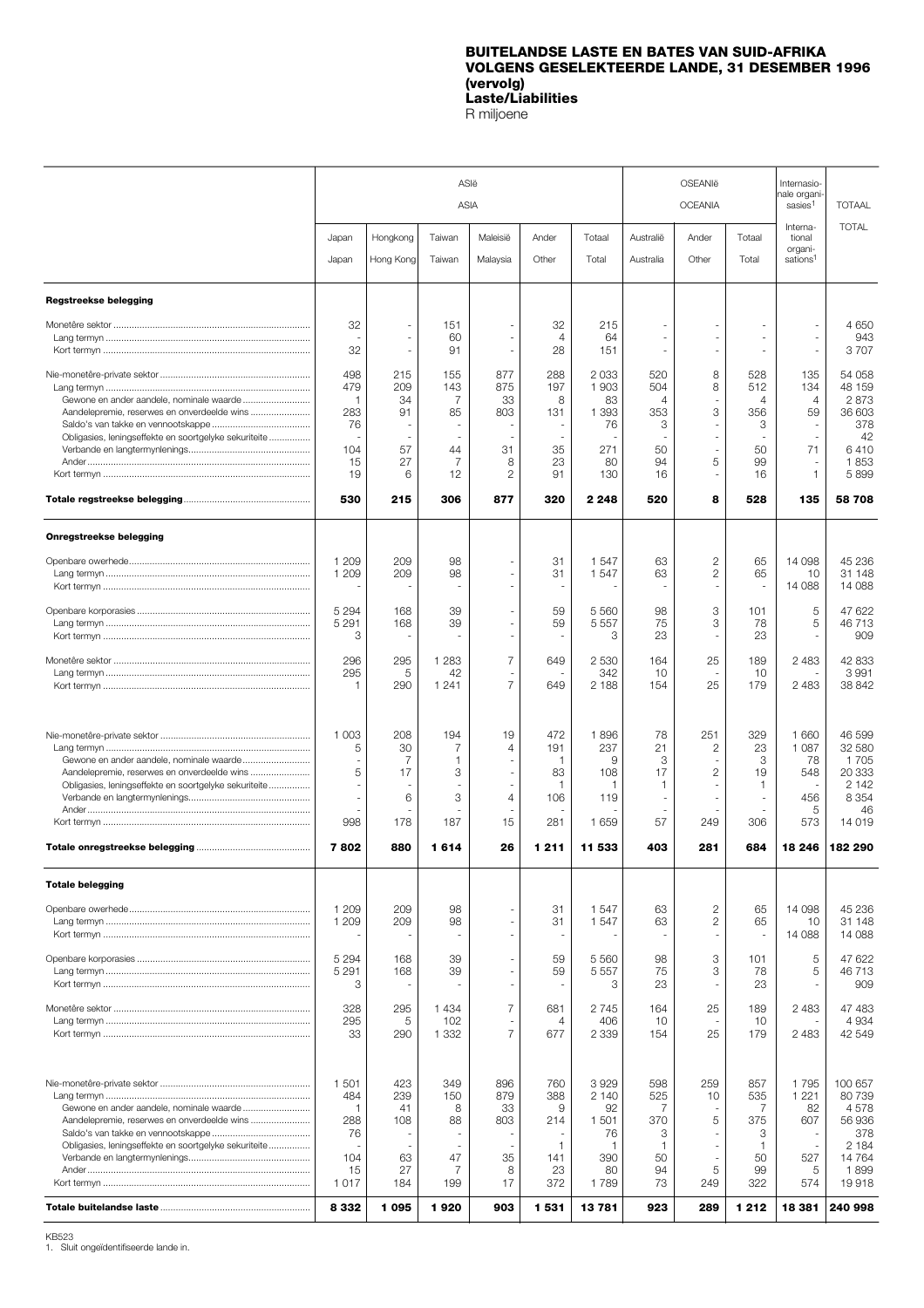### <span id="page-14-0"></span>**FOREIGN LIABILITIES AND ASSETS OF SOUTH AFRICA BY SELECTED COUNTRIES, 31 DECEMBER 1996 (continued) Bates/Assets** R millions

|                    |                      | <b>EUROPA</b>         |                  |                               |                          | NOORD- EN SUID-AMERIKA        |                  |                    |                               |                    | Interna-<br>sionale            |                    |                                                                                                   |
|--------------------|----------------------|-----------------------|------------------|-------------------------------|--------------------------|-------------------------------|------------------|--------------------|-------------------------------|--------------------|--------------------------------|--------------------|---------------------------------------------------------------------------------------------------|
|                    |                      | <b>EUROPE</b>         |                  |                               | NORTH AND SOUTH AMERICA  |                               |                  | <b>AFRIKA</b>      | ASIë                          | OSEANIë            | organi-<br>sasies <sup>1</sup> | <b>TOTAAL</b>      |                                                                                                   |
| <b>VK</b>          | Luxem-               | <b>Switser</b>        | Ander            | Totaal                        | <b>VSA</b>               | Ander                         | Totaal           | <b>AFRICA</b>      | <b>ASIA</b>                   | <b>OCEANIA</b>     | Interna-                       | <b>TOTAL</b>       |                                                                                                   |
| UK                 | burg<br>Luxem-       | land<br>Switzer       | Other            | Total                         | <b>USA</b>               | Other                         | Total            |                    |                               |                    | tional<br>organisa-            |                    |                                                                                                   |
|                    | bourg                | land                  |                  |                               |                          |                               |                  |                    |                               |                    | tions <sup>1</sup>             |                    |                                                                                                   |
|                    |                      |                       |                  |                               |                          |                               |                  |                    |                               |                    |                                |                    | <b>Direct investment</b>                                                                          |
| 620                | 923                  | 10                    | 490              | 2043                          | 13                       | 149                           | 162              | 217                | 546                           | 1                  | $\overline{\phantom{m}}$       | 2 9 6 9            | Monetary sector                                                                                   |
| 111<br>509         | 923                  | 10                    | 202<br>288       | 1 2 4 6<br>797                | ÷,<br>13                 | 149                           | 149<br>13        | 40<br>177          | 337<br>209                    | $\mathbf{1}$       | $\sim$<br>ä,                   | 1772<br>1 1 9 7    | Long term<br>Short term                                                                           |
| 34 083             | 47 580               | 16 439                |                  | 3737 101839                   | 2670                     | 2519                          | 5 1 8 9          | 4 4 4 2            | 164                           | 599                | 8                              | 112 241            | Non-monetary private sector                                                                       |
| 33 7 35<br>4 4 5 9 | 47 217<br>2519       | 16 388<br>1843        | 3 2 5 7<br>1 509 | 100 597<br>10 330             | 2510<br>894              | 2516<br>22                    | 5026<br>916      | 3 3 8 3<br>149     | 132<br>$\mathbf{2}$           | 591<br>189         | 6<br>÷                         | 109 735<br>11 586  | Long term<br>Ordinary and other shares, nominal value                                             |
| 28 207<br>3        | 42 294               | 14 501<br>4           | 1418             | 86 4 20<br>7                  | 1 4 0 9<br>4             | 2 4 5 4<br>38                 | 3863<br>42       | 3083<br>6          | ÷,<br>3                       | 402                | 6<br>ä,                        | 93 7 7 4<br>58     | Share premium, reserves and undistributed profit<br>Branch and partnership balances               |
| 1 0 5 6            | 2 3 9 9              | 38                    | 324              | 3817                          | 202                      | $\overline{c}$                | 204              | 20<br>109          | ÷,<br>127                     |                    | $\frac{1}{2}$<br>÷,            | 20<br>4 2 5 7      | Debentures, loan-stock and similar securities<br>Mortgages and long-term loans                    |
| 10<br>348          | 5<br>363             | $\overline{2}$<br>51  | 6<br>480         | 23<br>1 2 4 2                 | 1<br>160                 | ÷,<br>3                       | 1<br>163         | 16<br>1 0 5 9      | 32                            | 8                  | ÷,<br>$\overline{c}$           | 40<br>2 506        | Other<br>Short term                                                                               |
|                    |                      |                       |                  |                               |                          |                               |                  |                    |                               | 600                |                                |                    |                                                                                                   |
|                    | 34 703 48 503 16 449 |                       |                  | 4 227 103 882                 | 2683                     | 2668                          | 5 3 5 1          | 4659               | 710                           |                    |                                | 8 115 210          | <b>Total direct investment</b>                                                                    |
|                    |                      |                       |                  |                               |                          |                               |                  |                    |                               |                    |                                |                    | <b>Non-direct investment</b>                                                                      |
| 6                  |                      |                       |                  | 6                             |                          |                               |                  | 89                 |                               |                    | 9962                           | 10 057             | Public authorities                                                                                |
| 6                  |                      |                       |                  | 6                             | ä,                       | ÷,<br>÷,                      | ۰                | 89                 | ä,                            |                    | 9962                           | 10 051<br>6        | Long term<br>Short term                                                                           |
| 41                 |                      | 163                   | 230              | 434                           | 133                      | 1                             | 134              | 358                | 23                            |                    |                                | 949                | Public corporations                                                                               |
| 1<br>40            |                      | 37<br>126             | 230              | 38<br>396                     | 1<br>132                 | $\overline{\phantom{a}}$<br>1 | 1<br>133         | 358                | 23                            |                    | ÷,<br>ä,                       | 39<br>910          | Long term<br>Short term                                                                           |
| 1422               | 184                  | 49                    | 939              | 2 5 9 4                       | 6 2 3 1                  | 83                            | 6314             | 1 2 1 5            | 595                           | 13                 | 6 3 3 4                        | 17 065             | Monetary sector                                                                                   |
| 32<br>1 3 9 0      | 184                  | 3<br>46               | 3<br>936         | 222<br>2 3 7 2                | 6 2 3 1                  | 47<br>36                      | 47<br>6 2 6 7    | 965<br>250         | 227<br>368                    | 13                 | $\overline{c}$<br>423          | 1 4 6 3<br>9693    | Long term<br>Short term                                                                           |
|                    |                      |                       |                  |                               | ÷,                       | ä,                            | L,               |                    | Ē,                            |                    | 5 903<br>6                     | 5903<br>6          | Gold reserves<br>Special drawing rights                                                           |
| 3569               | 1845                 | 871                   | 2 180            | 8 4 6 5                       | 7714                     | 247                           | 7961             | 1810               | 2 2 8 9                       | 223                | 190                            | 20 938             | Non-monetary private sector                                                                       |
| 1824               | 1 202                | 204                   | 1 2 5 6          | 4 4 8 6                       | 6 2 6 1                  | 71                            | 6 3 3 2          | 280<br>45          | 1 3 7 6                       | 101                | 9<br>÷,                        | 12 5 84<br>45      | Long term<br>Ordinary and other shares, nominal value                                             |
| 1784               | 1 202                | ٠<br>66               | 1 2 1 3          | 4 2 6 5                       | 5721                     | 61                            | 5782             | 225                | 1 3 7 4                       | 67                 | $\overline{\phantom{a}}$       | 225<br>11 488      | Share premium, reserves and undistributed profit<br>Debentures, loan-stock and similar securities |
| 30<br>10           |                      | 131<br>$\overline{7}$ | 19<br>24         | 180<br>41                     | 490<br>50                | 10                            | 500<br>50        | 10                 | $\overline{2}$                | 33<br>1            | 8<br>$\mathbf{1}$              | 721<br>105         | Mortgages and long-term loans<br>Other                                                            |
| 1745               | 643                  | 667                   | 924              | 3979                          | 1453                     | 176                           | 1629             | 1 5 3 0            | 913                           | 122                | 181                            | 8 3 5 4            | Short term                                                                                        |
| 5038               | 2029                 | 1083                  |                  | 3 349 11 499 14 078           |                          | 331                           | 14 409           | 3472               | 2907                          | 236                | 16 486                         | 49 009             | <b>Total non-direct investment</b>                                                                |
|                    |                      |                       |                  |                               |                          |                               |                  |                    |                               |                    |                                |                    | <b>Total investment</b>                                                                           |
| 6                  |                      |                       |                  | 6                             |                          |                               |                  | 89                 | ÷,                            |                    | 9962                           | 10 057             | Public authorities                                                                                |
| 6                  |                      |                       |                  | 6                             | $\overline{\phantom{a}}$ | ä,                            |                  | 89                 | ÷,<br>÷,                      |                    | 9962                           | 10 051<br>6        | Long term<br>Short term                                                                           |
| 41                 |                      | 163                   | 230              | 434                           | 133                      | 1                             | 134              | 358                | 23                            |                    | ÷,                             | 949                |                                                                                                   |
| 1                  |                      | 37                    |                  | 38                            | 1                        |                               | 1                |                    |                               |                    | ä,                             | 39                 | Public corporations<br>Long term                                                                  |
| 40                 |                      | 126                   | 230              | 396                           | 132                      | $\mathbf{1}$                  | 133              | 358                | 23                            |                    |                                | 910                | Short term                                                                                        |
| 2 0 4 2<br>143     | 1 107<br>1 107       | 59<br>13              | 1429<br>205      | 4 6 3 7<br>1 4 6 8            | 6 2 4 4                  | 232<br>196                    | 6476<br>196      | 1 4 3 2<br>1 0 0 5 | 1 1 4 1<br>564                | 14                 | 6 3 3 4<br>$\overline{2}$      | 20 034<br>3 2 3 5  | Monetary sector<br>Long term                                                                      |
| 1899               |                      | 46                    | 1 2 2 4          | 3 1 6 9                       | 6 2 4 4                  | 36                            | 6 2 8 0          | 427                | 577                           | 14                 | 423<br>5903                    | 10890<br>5903      | Short term<br>Gold reserves                                                                       |
|                    |                      |                       |                  |                               |                          |                               |                  |                    | ä,                            |                    | 6                              | 6                  | Special drawing rights                                                                            |
| 37 652<br>35 559   | 49 4 25<br>48 419    | 17 310<br>16 592      |                  | 5917 110 304<br>4 513 105 083 | 10 384<br>8771           | 2766<br>2 5 8 7               | 13 150<br>11 358 | 6 2 5 2<br>3663    | 2 4 5 3<br>1508               | 822<br>692         | 198<br>15                      | 133 179<br>122 319 | Non-monetary private sector<br>Long term                                                          |
| 4 4 5 9<br>28 207  | 2519<br>42 294       | 1843<br>14 501        | 1 509<br>1418    | 10 330<br>86 4 20             | 894<br>1 4 0 9           | 22<br>2 4 5 4                 | 916<br>3863      | 194<br>3 3 0 8     | 2<br>$\overline{\phantom{a}}$ | 189<br>402         | $\overline{\phantom{a}}$<br>6  | 11 631<br>93 999   | Ordinary and other shares, nominal value<br>Share premium, reserves and undistributed profit      |
| 3<br>1784          | 1 202                | $\overline{4}$<br>66  | 1 2 1 3          | 7<br>4 2 6 5                  | 4<br>5721                | 38<br>61                      | 42<br>5782       | 6<br>20            | 3<br>1 3 7 4                  | 67                 | ÷,                             | 58<br>11 508       | Branch and partnership balances<br>Debentures, loan-stock and similar securities                  |
| 1 0 8 6<br>20      | 2 3 9 9<br>5         | 169<br>9              | 343<br>30        | 3997<br>64                    | 692<br>51                | 12                            | 704<br>51        | 109<br>26          | 127<br>$\mathbf{2}$           | 33<br>$\mathbf{1}$ | 8<br>1                         | 4978<br>145        | Mortgages and long-term loans<br>Other                                                            |
| 2 0 9 3            | 1 0 0 6              | 718                   | 1 4 0 4          | 5 2 2 1                       | 1613                     | 179                           | 1792             | 2589               | 945                           | 130                | 183                            | 10 860             | Short term                                                                                        |
|                    | 39 741 50 532 17 532 |                       |                  | 7 576 15 381 16 761           |                          | 2999                          | 19760            | 8 1 3 1            | 3617                          | 836                |                                | 16 494 164 219     | <b>Total foreign assets</b>                                                                       |

KB524 1. Includes unidentified countries.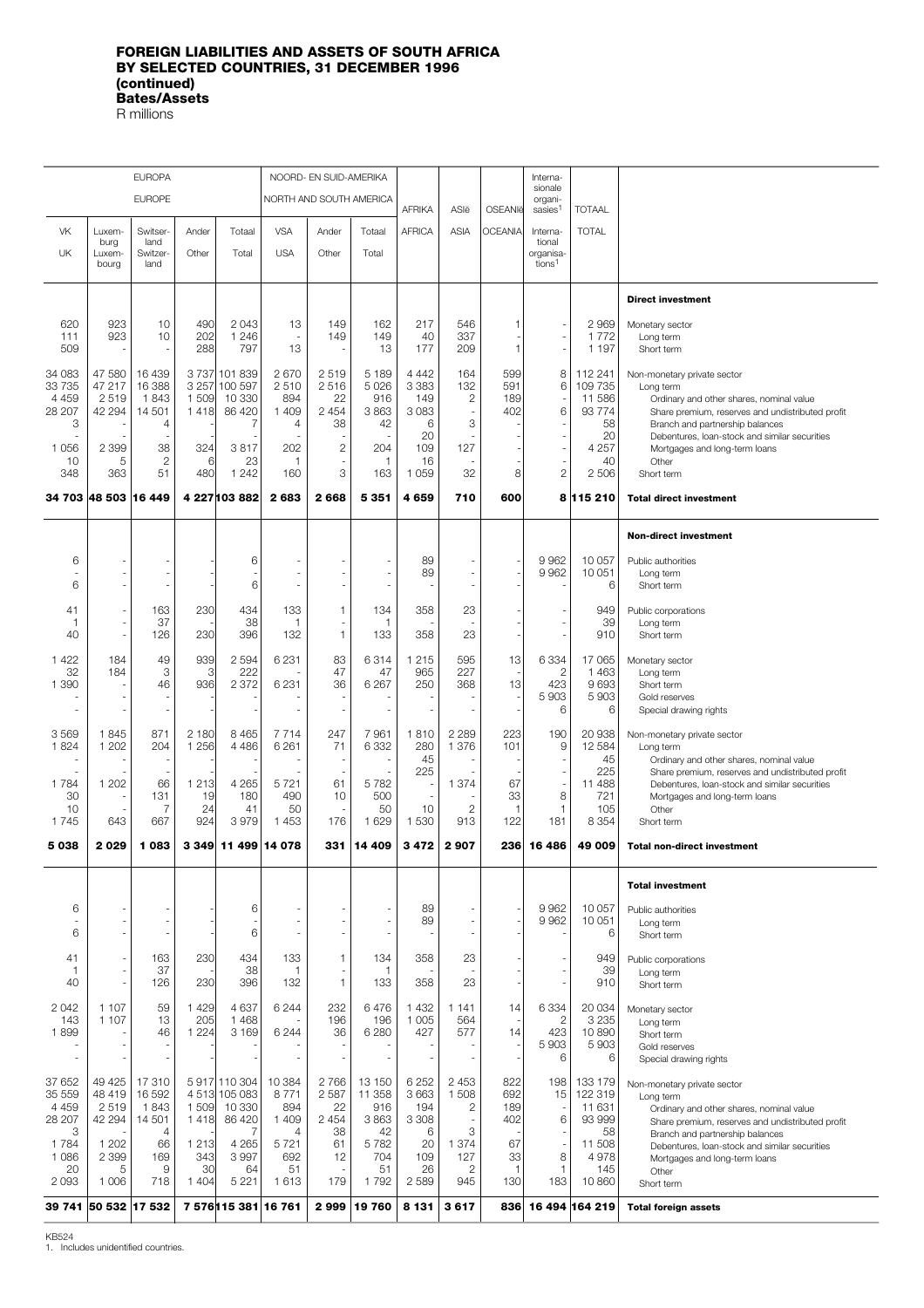### **BUITELANDSE LASTE VAN SUID-AFRIKA VOLGENS [TIPE EKONOMIESE BEDRYWIGHEID, 31 DESEMBER 1996](#page-16-0)** R miljoene

<span id="page-15-0"></span>

|                         | Landbou.<br>bosbou<br>en vissery<br>Agriculture,<br>forestry<br>and fishing | Mynbou<br>en<br>steengroewery<br>Mining<br>and<br>quarrying | Fabriekswese<br>Manufacturing                                  | Elektrisiteit.<br>gas en<br>water<br>Electricity,<br>gas and<br>water | Konstruksie<br>Construction      |
|-------------------------|-----------------------------------------------------------------------------|-------------------------------------------------------------|----------------------------------------------------------------|-----------------------------------------------------------------------|----------------------------------|
| Regstreekse belegging   |                                                                             |                                                             |                                                                |                                                                       |                                  |
|                         | 347<br>40<br>181<br>$\overline{c}$<br>÷.<br>124<br>9                        | 2876<br>74<br>2 1 4 5<br>35<br>622<br>21                    | 21 795<br>1 502<br>17862<br>78<br>20<br>2 2 3 2<br>101<br>3627 |                                                                       | 150<br>48<br>71<br>9<br>22<br>8  |
|                         | 356                                                                         | 2897                                                        | 25 4 22                                                        |                                                                       | 158                              |
| Onregstreekse belegging |                                                                             |                                                             |                                                                |                                                                       |                                  |
|                         | 103<br>÷.<br>8<br>95<br>33                                                  | 14 301<br>369<br>13846<br>86<br>45                          | 11 103<br>914<br>3495<br>209<br>6480<br>5<br>7 3 4 8           | 26812<br>÷.<br>16 124<br>10 688                                       | 15<br>12<br>3<br>55              |
|                         | 136                                                                         | 14 346                                                      | 18 451                                                         | 26812                                                                 | 70                               |
| <b>Totale belegging</b> |                                                                             |                                                             |                                                                |                                                                       |                                  |
|                         | 450<br>40<br>189<br>$\overline{2}$<br>219<br>42                             | 17 177<br>443<br>15 991<br>35<br>708<br>66                  | 32 898<br>2416<br>21 357<br>78<br>229<br>8712<br>106<br>10 975 | 26812<br>J.<br>16 124<br>10 688<br>÷,                                 | 165<br>48<br>83<br>9<br>25<br>63 |
|                         | 492                                                                         | 17 243                                                      | 43873                                                          | 26812                                                                 | 228                              |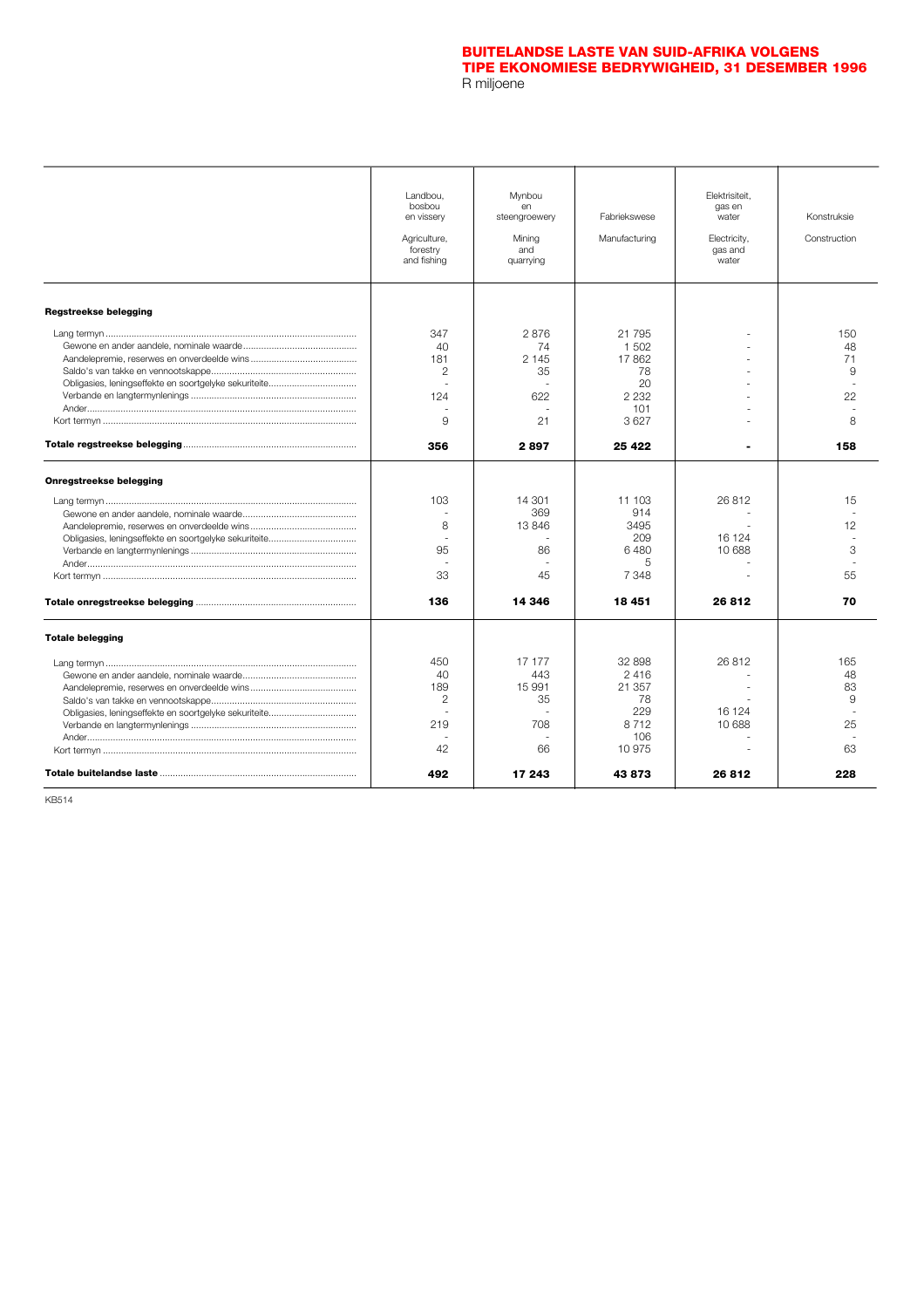### <span id="page-16-0"></span>**FOREIGN LIABILITIES OF SOUTH AFRICA BY KIND OF ECONOMIC ACTIVITY, 31 DECEMBER 1996**

R millions

| Groot- en<br>kleinhandel.<br>verversing en<br>akkommodasie<br>Wholesale and<br>retail trade.<br>catering and<br>accommodation | Vervoer.<br>opberging en<br>kommunikasie<br>Transport.<br>storage and<br>communication | Finansies,<br>versekering, vaste<br>eiendom en<br>sakedienste<br>Finance.<br>insurance.<br>real estate and<br>business services | Gemeenskaps-,<br>maatskaplike<br>en persoonlike<br>dienste<br>Community.<br>social and<br>personal<br>services | Totaal<br>Total                                                                  |                                                                                                                                                                                                                                                                                                                      |
|-------------------------------------------------------------------------------------------------------------------------------|----------------------------------------------------------------------------------------|---------------------------------------------------------------------------------------------------------------------------------|----------------------------------------------------------------------------------------------------------------|----------------------------------------------------------------------------------|----------------------------------------------------------------------------------------------------------------------------------------------------------------------------------------------------------------------------------------------------------------------------------------------------------------------|
| 6346<br>579<br>4 0 0 4<br>157<br>$\overline{a}$<br>1536<br>70<br>1 2 7 3                                                      | 374<br>50<br>78<br>43<br>÷.<br>203<br>160                                              | 17 117<br>574<br>12 2 31<br>20<br>22<br>2588<br>1 682<br>4 5 0 5                                                                | 97<br>6<br>31<br>34<br>$\sim$<br>26<br>ä,<br>3                                                                 | 49 102<br>2873<br>36 603<br>378<br>42<br>7 3 5 3<br>1853<br>9606                 | <b>Direct investment</b><br>Long term<br>Ordinary and other shares, nominal value<br>Share premium, reserves and undistributed profit<br>Branch and partnership balances<br>Debentures, loan-stock and similar securities<br>Mortgages and long-term loans<br>Other<br>Short term                                    |
| 7619                                                                                                                          | 534                                                                                    | 21 622                                                                                                                          | 100                                                                                                            | 58708                                                                            | <b>Total direct investment</b>                                                                                                                                                                                                                                                                                       |
| 188<br>$\mathbf{2}$<br>22<br>143<br>21<br>3977<br>4 165                                                                       | 16 202<br>19<br>6819<br>9360<br>4<br>1075<br>17 277                                    | 14 528<br>414<br>2865<br>4 2 1 5<br>7018<br>16<br>41 129<br>55 657                                                              | 31 180<br>6<br>66<br>25 677<br>5431<br>14 196<br>45 376                                                        | 114 432<br>1705<br>20 333<br>53 044<br>39 304<br>46<br>67858<br>182 290          | <b>Non-direct investment</b><br>Long term<br>Ordinary and other shares, nominal value<br>Share premium, reserves and undistributed profit<br>Debentures, loan-stock and similar securities<br>Mortgages and long-term loans<br>Other<br>Short term<br><b>Total non-direct investment</b>                             |
| 6534<br>581<br>4 0 2 6<br>157<br>1679<br>91<br>5 2 5 0<br>11 784                                                              | 16576<br>50<br>97<br>43<br>6819<br>9563<br>4<br>1 2 3 5<br>17811                       | 31 645<br>988<br>15 096<br>20<br>4 2 3 7<br>9606<br>1698<br>45 634<br>77 279                                                    | 31 277<br>12<br>97<br>34<br>25 677<br>5457<br>14 199<br>45 476                                                 | 163 534<br>4578<br>56 936<br>378<br>53 086<br>46 657<br>1899<br>77464<br>240 998 | <b>Total investment</b><br>Long term<br>Ordinary and other shares, nominal value<br>Share premium, reserves and undistributed profit<br>Branch and partnership balances<br>Debentures, loan-stock and similar securities<br>Mortgages and long-term loans<br>Other<br>Short term<br><b>Total foreign liabilities</b> |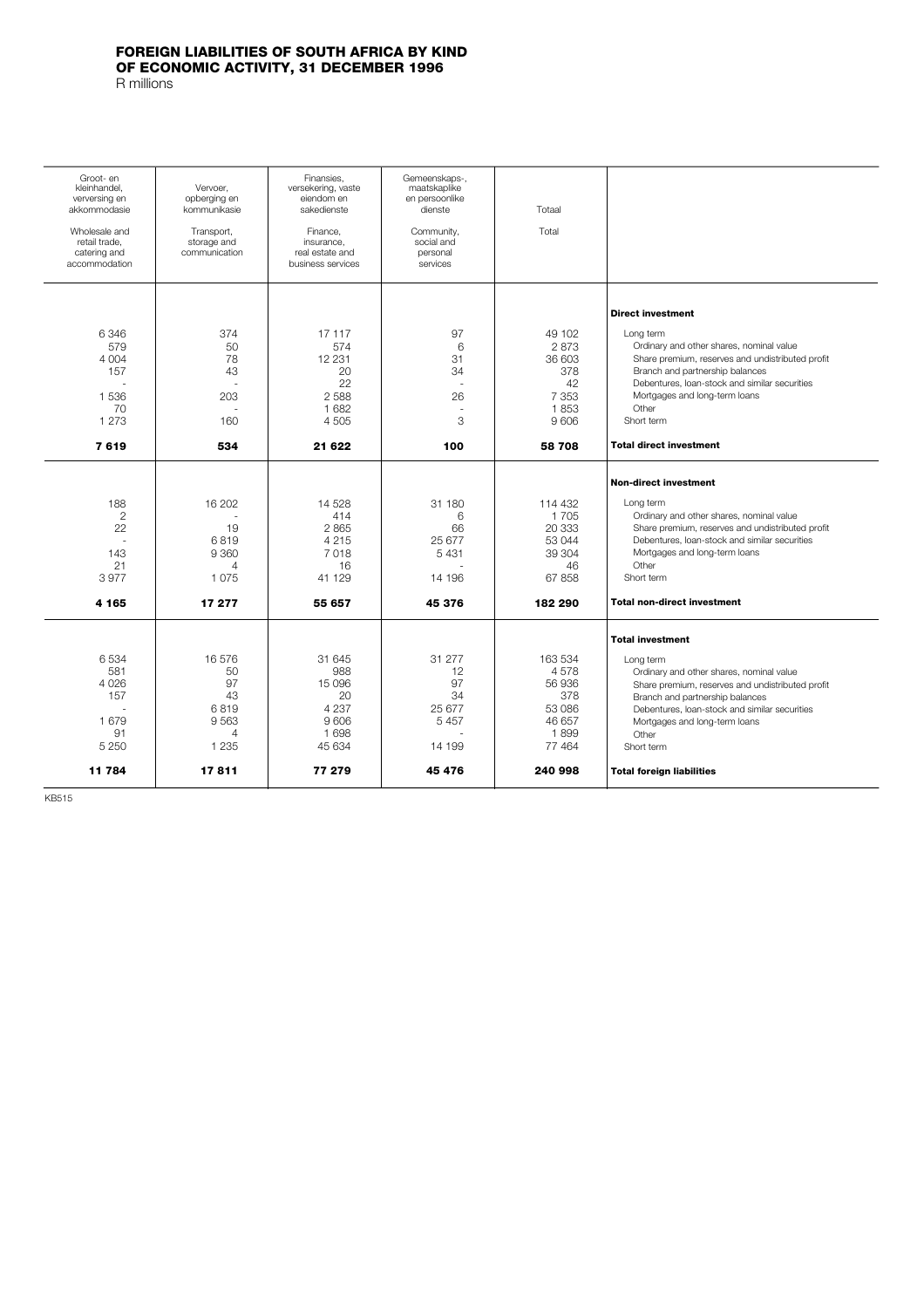<span id="page-17-0"></span>

| Einde / End of                                         |         |         | R miljoene <sup>1</sup><br>R millions <sup>1</sup> |         |           | VSA\$ miljoene <sup>1</sup><br>US \$ millions <sup>1</sup> |         |         |         |                      |
|--------------------------------------------------------|---------|---------|----------------------------------------------------|---------|-----------|------------------------------------------------------------|---------|---------|---------|----------------------|
|                                                        | 1993    | 1994    | 1995                                               | 1996    | 19975     | 1993                                                       | 1994    | 1995    | 1996    | 19975                |
| Heronderhandelde skuld <sup>2</sup><br>Openbare sektor | 14 943  | 11 979  | 10804                                              | 12815   | 11 715    | 4 3 9 7                                                    | 3 3 8 0 | 2961    | 2736    | 2589                 |
| Monetêre sektor <sup>3</sup>                           | 4 3 4 3 | 2878    | 3824                                               | 6417    | 5724      | 1 2 7 8                                                    | 812     | 1 048   | 1 3 7 0 | 1 2 6 5              |
| Nie-monetêre-private sektor                            | 5472    | 3654    | 2 5 5 4                                            | 1 2 0 8 | 1 0 3 6   | 1610                                                       | 1 0 3 1 | 700     | 258     | 229                  |
| Ander skuld betitel in buitelandse geldeenhede         | 5 1 2 8 | 5 4 4 7 | 4 4 2 6                                            | 5 1 9 0 | 4955      | 1 509                                                      | 1537    | 1 2 1 3 | 1 1 0 8 | 1 0 9 5              |
| Other foreign-currency-denominated debt                | 41 777  | 54 110  | 70 618                                             | 97 644  | 94 118    | 12 293                                                     | 15 267  | 19 353  | 20 847  | 20 800               |
| Openbare sektor<br>Monetêre sektor                     | 15 969  | 18 760  | 24 893                                             | 34 028  | 32 330    | 4 699                                                      | 5 2 9 3 | 6822    | 7 265   | 7 1 4 5              |
| Nie-monetêre-private sektor                            | 5 3 2 9 | 8 9 8 1 | 17 470                                             | 29.021  | 31 765    | 1568                                                       | 2534    | 4787    | 6 196   | 7.020                |
| Medium- en langtermynlenings                           | 5 3 2 5 | 12752   | 17 498                                             | 24 473  | 22 240    | 1567                                                       | 3598    | 4796    | 5 2 2 5 | 4 9 1 5              |
|                                                        | 15 154  | 13617   | 10757                                              | 10 122  | 7 7 8 3   | 4 4 5 9                                                    | 3842    | 2948    | 2 1 6 1 | 1720                 |
| Totale skuld betitel in buitelandse geldeenhede        | 56720   | 66 089  | 81 4 22                                            | 110 459 | 105 833   | 16 690                                                     | 18 647  | 22 3 14 | 23 583  | 23 389               |
| Skuld betitel in rand<br>Effekte                       | 30 015  | 32736   | 39 105                                             | 43765   | $\ddotsc$ | 8831                                                       | 9 2 3 6 | 10715   | 9 3 4 4 | $\ddotsc$            |
| Ander <sup>4</sup>                                     | 20928   | 23 659  | 29 613                                             | 35 430  | $\cdots$  | 6 1 5 8                                                    | 6675    | 8 1 1 4 | 7 5 6 4 | $\ddot{\phantom{a}}$ |
|                                                        | 9 0 8 7 | 9077    | 9492                                               | 8 3 3 5 | $\cdots$  | 2673                                                       | 2 5 6 1 | 2601    | 1780    | $\cdots$             |
| Totale buitelandse skuld                               | 86 735  | 98 825  | 120 527                                            | 154 224 | $\ddotsc$ | 25 5 21                                                    | 27883   | 33 0 29 | 32 927  | $\cdots$             |

KB516

1. Gewaardeer teen middelmarkwisselkoerse soos aan einde van tydperk.<br>2. Skuld beronderhandel in terme van 1994 Skuldooreenkoms met buitela

2. Skuld heronderhandel in terme van 1994 Skuldooreenkoms met buitelandse krediteure.<br>3. Deurlening aan ander sektore ingesluit.<br>4. Insluitende geblokkeerde en vrylik oordraagbare fondse maar uitgesonderd aande

5. Aan die einde van Junie.

1. Valued at middle-market exchange rates as at the end of period.<br>2. Debt renegotiated in terms of 1994 Debt Arrangements with foreign creditors.<br>3. Including onlending to other sectors.<br>4. Including blocked and freely tr

### **VERHOUDINGS VAN UITGESOEKTE GEGEWENS1 RATIOS OF SELECTED DATA1** Persentasie **Persentage Records**

| Einde / End of                                                                    | 1990 | 1991 | 1992 | 1993 | 1994 | 1995 | 1996 |
|-----------------------------------------------------------------------------------|------|------|------|------|------|------|------|
| Totale buitelandse skuld tot: <sup>2</sup><br>Total foreign debt to: <sup>2</sup> |      |      |      |      |      |      |      |
| Bruto binnelandse produk<br>(5260J)                                               | 24.5 | 22.8 | 22.7 | 21.8 | 23.0 | 24.7 | 26.1 |
| Totale uitvoerverdienste<br>(5261J)                                               | 93.7 | 92.3 | 95.1 | 89.2 | 92.9 | 95.1 | 91.8 |
| Rentebetalings tot totale uitvoerverdienste<br>(5262J)                            | 8.8  | 7.5  | 6.6  | 6.7  | 6.3  | 7.2  | 7.2  |
| Rente- en dividendbetalings tot totale uitvoerverdienste<br>(5263J)               | 13.4 | 11.7 | 10.6 | 9.7  | 9.2  | 9.2  | 10.0 |

KB517

1. Verhoudings is bereken in terme van VSA-dollar vir internasionale vergelykingsdoeleindes. 2. Vanweë die insluiting van skuld betitel in rand, is hierdie verhoudings herbereken.

1. Ratios calculated in terms of USA dollar for international comparison purposes.<br>2. Due to the inclusion of rand-denominated debty than with a subject Due to the inclusion of rand-denominated debt, these ratios have been recalculated.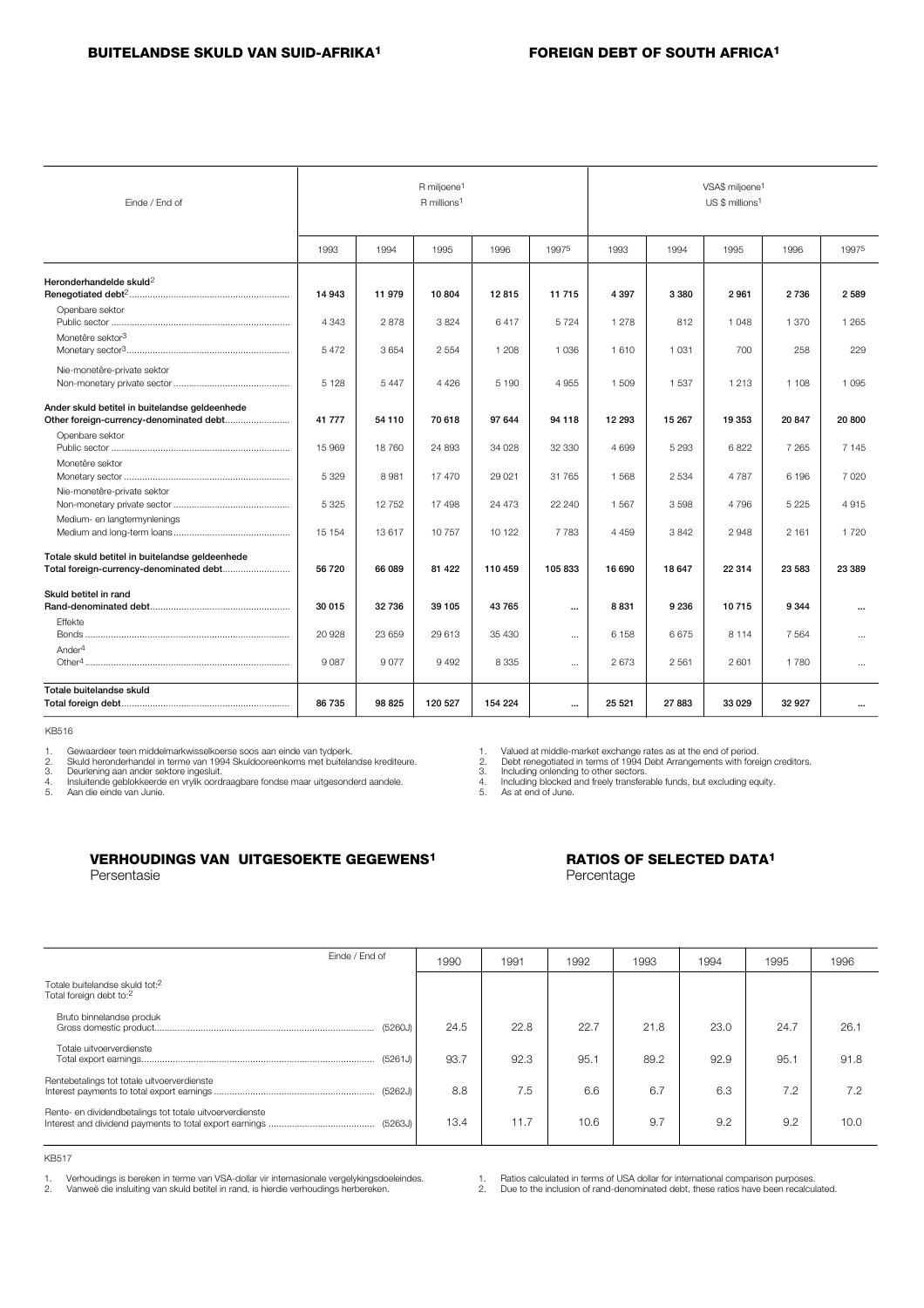## <span id="page-18-0"></span>**AFLOSSINGSTRUKTUUR VAN SKULD BETITEL MATURITY STRUCTURE OF FOREIGN-IN BUITELANDSE GELDEENHEDE CURRENCY-DENOMINATED DEBT**

VSA\$ miljoene aan die einde van Junie 1997

|                                                                                              | Totaal<br>Total | Korttermyn <sup>1</sup><br>Short-<br>term <sup>1</sup> | 1997 <sup>2</sup> | 1998    | 1999    | 2000    | 2001  | 2002                     | 2003 <sup>3</sup> |
|----------------------------------------------------------------------------------------------|-----------------|--------------------------------------------------------|-------------------|---------|---------|---------|-------|--------------------------|-------------------|
| Heronderhandelde skuld<br><b>Renegotiated debt</b>                                           |                 |                                                        |                   |         |         |         |       |                          |                   |
| Terugbetalings in terme van die Finale Ooreenkoms                                            | 2589            | $\blacksquare$                                         | 112               | 200     | 759     | 759     | 759   | $\blacksquare$           |                   |
| Openbare sektor                                                                              | 1 2 6 5         |                                                        | 55                | 98      | 370     | 371     | 371   |                          |                   |
| Monetêre sektor                                                                              | 229             | $\sim$                                                 | 10                | 18      | 67      | 67      | 67    |                          |                   |
| Nie-monetêre-private sektor                                                                  | 1 0 9 5         |                                                        | 47                | 84      | 322     | 321     | 321   |                          |                   |
| Ander skuld betitel in buitelandse<br>geldeenhede<br>Other foreign-currency-denominated debt |                 |                                                        |                   |         |         |         |       |                          |                   |
| Toondereffekte en note uitgifte                                                              | 4 1 7 7         | $\blacksquare$                                         | 4                 | 185     | 767     | 456     | 306   | 200                      | 2 2 5 9           |
| Openbare sektor                                                                              | 3 2 6 6         |                                                        | 4                 | 115     | 767     | 456     | 306   | $\overline{\phantom{a}}$ | 1618              |
| Monetêre sektor                                                                              | 270             |                                                        |                   | 70      |         |         |       | 200                      |                   |
| Nie-monetêre-private sektor                                                                  | 641             |                                                        |                   |         |         |         |       | -                        | 641               |
| Medium- en langtermynlenings                                                                 | 1720            |                                                        | 383               | 597     | 336     | 207     | 82    | 78                       | 37                |
| Openbare sektor                                                                              | 430             |                                                        | 120               | 188     | 77      | 45      |       |                          |                   |
| Monetêre sektor                                                                              | 360             | $\sim$                                                 | 125               | 141     | 65      | 18      | 9     | $\overline{c}$           |                   |
| Nie-monetêre-private sektor                                                                  | 930             |                                                        | 138               | 268     | 194     | 144     | 73    | 76                       | 37                |
| Ander openbare sektor                                                                        | 3879            |                                                        | 440               | 1597    | 346     | 345     | 583   | 109                      | 459               |
|                                                                                              | 640             |                                                        | 214               | 426     |         |         |       |                          |                   |
| Ander                                                                                        | 3 2 3 9         |                                                        | 226               | 1 1 7 1 | 346     | 345     | 583   | 109                      | 459               |
| Ander monetêre sektor                                                                        | 6750            | 6750                                                   |                   |         |         |         |       |                          |                   |
| Suid-Afrikaanse Reserwebank                                                                  | 398             | 398                                                    |                   |         |         |         |       |                          |                   |
| Ander                                                                                        | 6 3 5 2         | 6 3 5 2                                                |                   |         |         |         |       |                          |                   |
| Ander nie-monetêre-private sektor                                                            | 4 274           | 2 3 5 5                                                | 263               | 331     | 322     | 215     | 225   | 152                      | 411               |
| Totaal                                                                                       | 20 800          | 9 1 0 5                                                | 1 0 9 0           | 2710    | 1771    | 1 2 2 3 | 1 196 | 539                      | 3 166             |
| Groottotaal                                                                                  | 23 389          | 9 1 0 5                                                | 1 202             | 2910    | 2 5 3 0 | 1982    | 1955  | 539                      | 3 166             |

KB525

1. Laste met 'n oorspronklike looptyd van minder as een jaar, bv. handelsfinansiering. Meeste<br>2. Julie 1997-2003: Bedrae terugbetaalbaar ten opsigte van langtermynlemings. Mervang.<br>2. Julie 1997-2003: Bedrae terugbetaalbaa

1. Liabilities with an original maturity of less than one year, e.g. trade finance. Most of these<br>2. July 1997-2003: Amounts falling due on long-term loans. These loans may, also be partly<br>2. July 1997-2003: Amounts fallin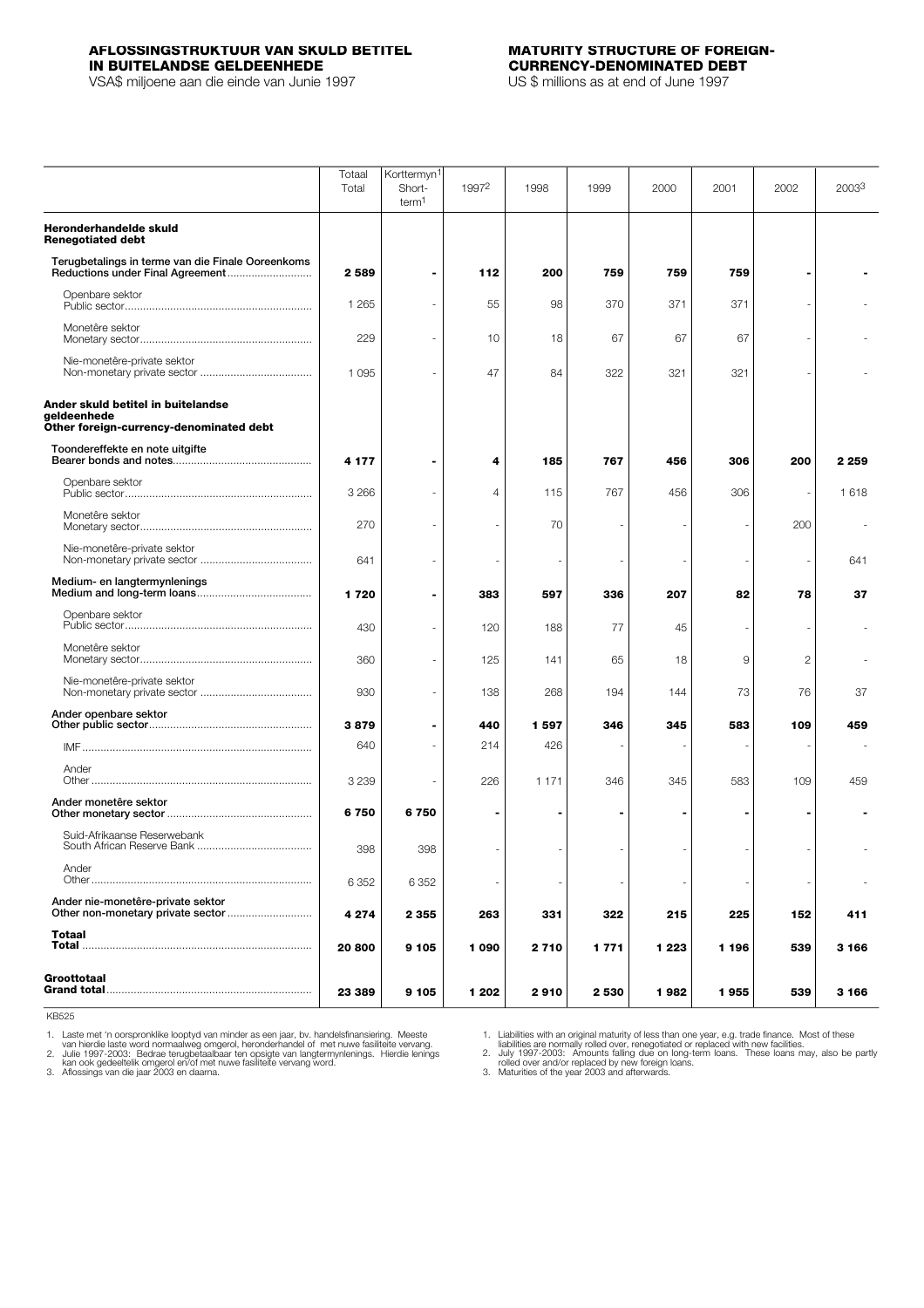<span id="page-19-0"></span>

|                  |                    |                                                                |         |                  | Bedrag aan einde van tydperk / Amount as at end of period |                                   |                         | Veranderings gedurende tydperk<br>Changes during period |                             |                          |                         |  |
|------------------|--------------------|----------------------------------------------------------------|---------|------------------|-----------------------------------------------------------|-----------------------------------|-------------------------|---------------------------------------------------------|-----------------------------|--------------------------|-------------------------|--|
|                  |                    | Reserwebank / Reserve Bank                                     |         |                  | Res van                                                   |                                   | Bruto goud-<br>en ander | Bruto goud-<br>en ander                                 | STR-toe-<br>kennings en     | Laste<br>verwant         | Netto goud-<br>en ander |  |
| Tydperk          | Goud-<br>reserwes  | Buitelandse valuta-<br>reserwes / Foreian<br>exchange reserves |         | Totaal           | monetêre<br>sektor                                        | Sentrale<br>Regering <sup>3</sup> | buitelandse<br>reserwes | buitelandse<br>reserwes                                 | waardasie-<br>aansuiwerings | aan<br>reserwes          | buitelandse<br>reserwes |  |
|                  |                    |                                                                |         |                  | Rest of                                                   | Central                           | Gross gold              | Gross gold                                              | SDR alloca-                 | Liabilities              | Net gold                |  |
| Period           | Gold<br>reserves   | STR'e <sup>2</sup>                                             | Ander   | Total            | monetary<br>sector                                        | Govern-<br>ment <sup>3</sup>      | and other<br>foreign    | and other<br>foreign                                    | tions and<br>valuation      | related to<br>reserves   | and other<br>foreign    |  |
|                  |                    | SDR's <sup>2</sup>                                             | Other   |                  |                                                           |                                   | reserves                | reserves                                                | adjustments                 |                          | reserves                |  |
|                  | (5270M)            | (5271M)                                                        | (5272M) | (5273M)          | (5274M)                                                   | (5275M)                           | (5276M)                 | (5023M)                                                 | (5022M)                     | (5021M)                  | (5020M)                 |  |
|                  | 5 6 8 9            | 5                                                              | 2458    | 8 1 5 2          | 1 649                                                     | 3                                 | 9804                    | 2541                                                    | -468                        | $-1024$                  | 4 0 3 3                 |  |
|                  | 6083               | $\sim$                                                         | 3 0 21  | 9 1 0 4          | 2 0 9 5                                                   | 6                                 | 11 205                  | 1 4 0 1                                                 | 326                         | 808                      | 267                     |  |
|                  | 5 6 3 4            | 41                                                             | 3417    | 9092             | 1951                                                      | $\overline{7}$                    | 11 050                  | $-155$                                                  | 1610                        | 7427                     | $-9192$                 |  |
|                  | 5 1 2 0            | $\overline{4}$                                                 | 5963    | 11 087           | 3012                                                      | $\overline{4}$                    | 14 103                  | 3 0 5 2                                                 | 344                         | $-413$                   | 3 1 2 1                 |  |
|                  | 5 4 0 1            | 18                                                             | 10 261  | 15 680           | 2 5 0 3                                                   | 6                                 | 18 189                  | 4 0 8 6                                                 | 315                         | $-5306$                  | 9077                    |  |
|                  | 5 9 0 3            | 6                                                              | 4 3 9 6 | 10 305           | 6 4 9 4                                                   | 6                                 | 16805                   | $-1.384$                                                | 3 2 4 5                     | -6                       | $-4623$                 |  |
|                  | 5 1 0 3            | 45                                                             | 23 306  | 28 454           | 8 1 2 1                                                   | 9                                 | 36 584                  | 19779                                                   | 257                         | 8 0 8 9                  | 11 433                  |  |
|                  |                    |                                                                |         |                  |                                                           |                                   |                         |                                                         |                             |                          |                         |  |
| 1995: Feb        | 5579               | 5                                                              | 6788    | 12 372           | 2795                                                      | 6                                 | 15 173                  | 1 1 2 8                                                 | 272                         | $-1121$                  | 1977                    |  |
| Mrt./Mar         | 5 4 4 9            | $\overline{7}$                                                 | 6574    | 12 030           | 4 108                                                     | 6                                 | 16 144                  | 971                                                     | 115                         | 69                       | 787                     |  |
| April            | 5 6 6 5            | 74                                                             | 4 4 1 5 | 10 154           | 3572                                                      | 6                                 | 13732                   | $-2412$                                                 | 142                         | 2 1 1 5                  | $-4669$                 |  |
| Mei/May          | 5 602              | 20                                                             | 6885    | 12 507           | 2 8 3 4                                                   | $\overline{7}$                    | 15 348                  | 1616                                                    | 49                          | $-3431$                  | 4 9 9 8                 |  |
| Jun.             | 5888               | 20                                                             | 6474    | 12 3 8 2         | 2858                                                      | $\overline{7}$                    | 15 247                  | $-101$                                                  | $-44$                       | $-779$                   | 722                     |  |
| Jul              | 5876               | 79                                                             | 6 1 6 9 | 12 124           | 2 8 0 2                                                   | $\overline{7}$                    | 14 933                  | $-314$                                                  | $-147$                      | 330                      | -497                    |  |
| Aug              | 5862               | 21                                                             | 6 0 2 2 | 11 905           | 3 1 3 3                                                   | $\overline{7}$                    | 15 045                  | 112                                                     | $-81$                       | $-304$                   | 497                     |  |
| Sept             | 5727               | 21                                                             | 6045    | 11 793           | 3 3 6 4                                                   | $\overline{7}$                    | 15 164                  | 119                                                     | -29                         | $-339$                   | 487                     |  |
| Okt./Oct         | 5 5 6 8            | 71                                                             | 6 3 2 6 | 11 965           | 3631                                                      | 6                                 | 15 602                  | 438                                                     | -42                         | $-1013$                  | 1 4 9 3                 |  |
| Nov              | 5 4 3 3            | 18                                                             | 7985    | 13 4 36          | 3 1 5 7                                                   | 6                                 | 16 599                  | 997                                                     | 80                          | $-325$                   | 1 2 4 2                 |  |
| Des./Dec         | 5 4 0 1            | 18                                                             | 10 261  | 15 680           | 2 5 0 3                                                   | 6                                 | 18 189                  | 1590                                                    | $-76$                       | 1                        | 1 6 6 5                 |  |
|                  | 5869               | 55                                                             | 9527    | 15451            | 3507                                                      | 5                                 | 18 963                  | 774                                                     | 243                         | $-4$                     | 535                     |  |
| Feb.             | 6626               | 10                                                             | 8 0 8 1 | 14717            | 3619                                                      | $\overline{7}$                    | 18 343                  | $-620$                                                  | 582                         | $\overline{\phantom{a}}$ | $-1202$                 |  |
| Mrt./Mar         | 6738               | 10                                                             | 7 2 4 5 | 13 993           | 3 4 4 7                                                   | $\overline{7}$                    | 17 447                  | -896                                                    | 462                         | ÷.                       | $-1.358$                |  |
| April            | 7 1 6 8            | 63                                                             | 4 4 6 3 | 11 694           | 4786                                                      | $\overline{7}$                    | 16 487                  | $-960$                                                  | 1 319                       | 921                      | $-3200$                 |  |
| Mei/May          | 7 180              | 8                                                              | 3810    | 10 998           | 5612                                                      | 5                                 | 16615                   | 128                                                     | $-28$                       | $-918$                   | 1 0 7 4                 |  |
| Jun.             | 6627               | 8                                                              | 4619    | 11 254           | 5 1 7 2                                                   | 5                                 | 16 431                  | $-184$                                                  | $-244$                      | 27                       | 33                      |  |
|                  | 6531               | 73                                                             | 3766    | 10 370           | 5836                                                      | 8                                 | 16 214                  | $-217$                                                  | 540                         | $-29$                    | $-728$                  |  |
| Aug              | 6 2 6 4            | 14                                                             | 3800    | 10 0 78          | 5 2 8 5                                                   | 8                                 | 15 371                  | $-843$                                                  | 81                          | $-1$                     | $-923$                  |  |
| Sept             | 5 9 9 1            | 15                                                             | 4 0 3 6 | 10 042           | 3826                                                      | 6                                 | 13874                   | $-1497$                                                 | $-35$                       | 613                      | $-2075$                 |  |
| Okt./Oct         | 6212               | 16                                                             | 4 0 5 6 | 10 284           | 5 6 9 1                                                   | $\overline{4}$                    | 15979                   | 2 105                                                   | 527                         | $-613$                   | 2 191                   |  |
| Nov.             | 5911               | 5                                                              | 5019    | 10 935           | 6976                                                      | 10                                | 17921                   | 1942                                                    | $-398$                      | 1                        | 2 3 3 9                 |  |
| Des./Dec         | 5 9 0 3            | 6                                                              | 4 3 9 6 | 10 305           | 6494                                                      | 6                                 | 16805                   | $-1116$                                                 | 194                         | $-1$                     | $-1.309$                |  |
|                  | 5 5 3 4            | 62                                                             | 6 1 6 6 | 11 762           | 5 6 0 2                                                   | 10                                | 17 374                  | 569                                                     | $-680$                      | 47                       | 1 202                   |  |
| Feb.             | 5311               | $\overline{4}$                                                 | 7 1 7 9 | 12 4 9 4         | 6486                                                      | 8                                 | 18 988                  | 1614                                                    | -188                        | 2 1 2 9                  | $-327$                  |  |
| Mrt./Mar         | 5 0 61             | 4                                                              | 8055    | 13 120           | 6 3 3 2                                                   | 8                                 | 19460                   | 472                                                     | $-217$                      | $-156$                   | 845                     |  |
| April            | 5313               | 4                                                              | 9099    | 14 4 16          | 5889                                                      | $\overline{9}$                    | 20314                   | 854                                                     | -45                         | 12                       | 887                     |  |
|                  |                    |                                                                |         |                  |                                                           |                                   |                         |                                                         |                             |                          |                         |  |
| Mei/May          | 5 2 9 3            | 5                                                              | 16 5 26 | 21 824           | 5958                                                      | $\overline{7}$                    | 27 789                  | 7475                                                    | 145                         | $-646$                   | 7976                    |  |
| Jun.             | 5 1 8 1            | 6                                                              | 16944   | 22 131<br>22 814 | 6 3 0 2                                                   | 2 2 6 3                           | 30 696                  | 2 9 0 7                                                 | 165                         | $-533$                   | 3 2 7 5                 |  |
| Jul              | 5519               | 6                                                              | 17 289  |                  | 7932                                                      | 2 3 0 6                           | 33 052                  | 2 3 5 6                                                 | 313                         | 1 4 0 3                  | 640                     |  |
| Aug              | 5474               | 5                                                              | 20412   | 25 891           | 5957                                                      | 6                                 | 31 854                  | $-1198$                                                 | 299                         | 2682                     | $-4179$                 |  |
| Sept             | 5427               | $\overline{7}$                                                 | 21 072  | 26 506           | 7096                                                      | $\overline{7}$                    | 33 609                  | 1755                                                    | $-38$                       | $-525$                   | 2 3 1 8                 |  |
| Okt./Oct         | 5 1 8 3            | 57                                                             | 22 077  | 27 317           | 9920                                                      | $\overline{7}$                    | 37 244                  | 3635                                                    | 707                         | 2742                     | 186                     |  |
| Nov.<br>Des./Dec | 5 1 8 6<br>5 1 0 3 | 8<br>45                                                        | 21 346  | 26 540           | 10 638                                                    | 8<br>$9$                          | 37 186                  | -58<br>$-602$                                           | -31<br>$-173$               | 1 3 9 2<br>$-458$        | $-1419$                 |  |
|                  |                    |                                                                | 23 306  | 28 4 54          | 8 1 2 1                                                   |                                   | 36 584                  |                                                         |                             |                          | 29                      |  |
| 1998: Jan.       | 5 5 0 5            | 45                                                             | 22 302  | 27 852           | $\ldots$                                                  | $\cdots$                          | $\cdots$                | $\cdots$                                                | $\cdots$                    | $\cdots$                 | $\cdots$                |  |

KB518

Vanaf April 1978 is die goudreserwes waardeer teen 90 persent van die laaste tien<br>Londense vasstellingspryse gedurende die maand. Ander buitelandse reserwes is waardeer<br>teen die middelmarkwisselkoers wat op 'n besondere da 1. 2. 3.

From April 1978 the gold reserves are valued at 90 per cent of the last ten London fixing<br>prices during the month. Other foreign reserves are valued at the middle market exchange<br>rate applicable on a specific date.<br>SDR mea 1.

2. 3.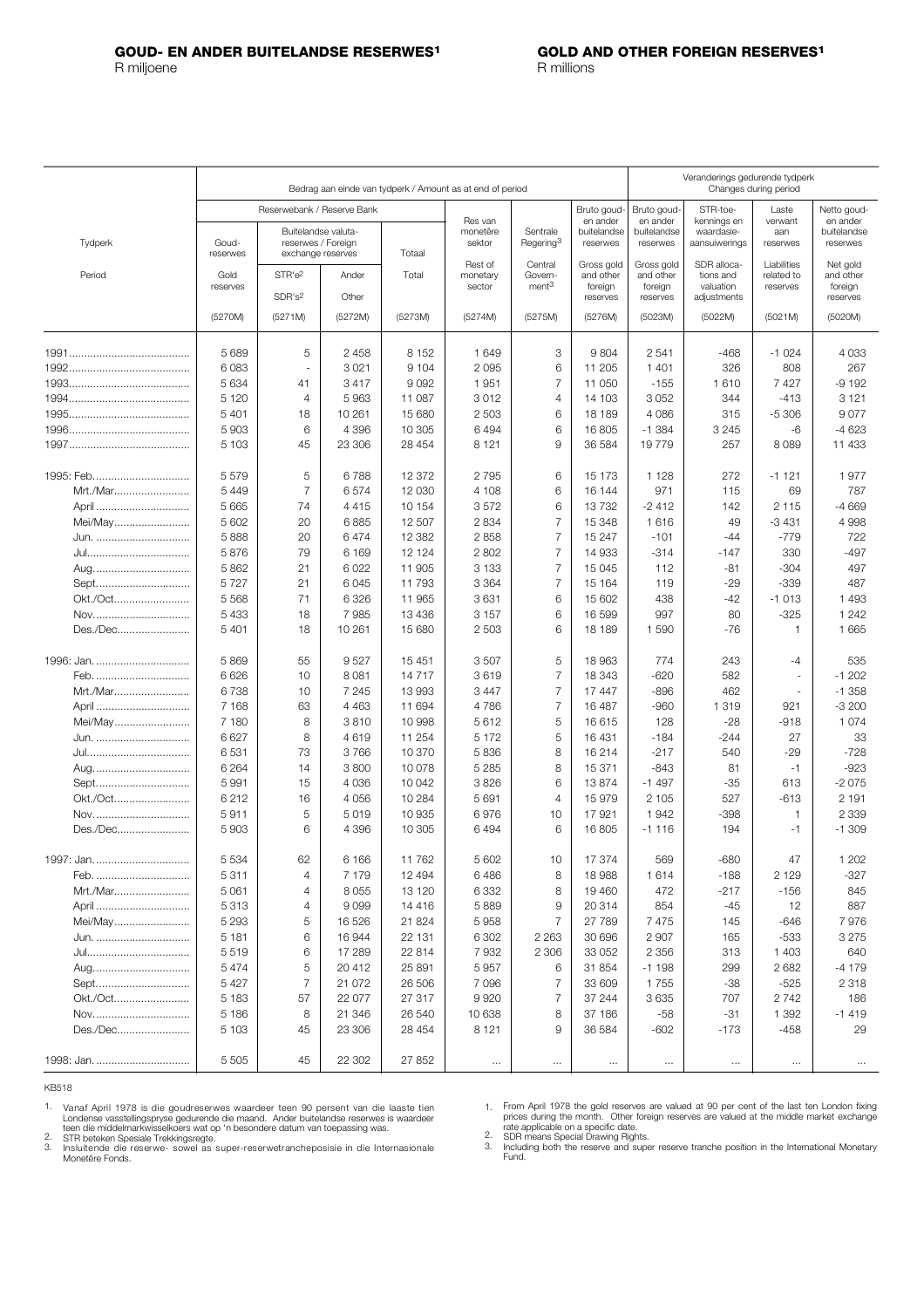### <span id="page-20-0"></span>**GEMIDDELDE DAAGLIKSE OMSET OP DIE AVERAGE DAILY TURNOVER ON THE SOUTH SUID-AFRIKAANSE BUITELANDSE VALUTAMARK AFRICAN FOR AFRICAN EXAMPLE EXAMPLE EXAMPLE AFTER AFTER AFTER**<br>VSA\$ millioene VSA\$ miljoene

|            |                    |                    |                                         |                          |                    | Netto omset <sup>1</sup><br>Net turnover <sup>1</sup> |                   |                         |                    |                    |                   |                  |                                                      |
|------------|--------------------|--------------------|-----------------------------------------|--------------------------|--------------------|-------------------------------------------------------|-------------------|-------------------------|--------------------|--------------------|-------------------|------------------|------------------------------------------------------|
|            |                    |                    | Kontanttransaksies<br>Spot transactions |                          |                    | Termyntransaksies<br>Forward transactions             |                   |                         |                    | <b>Bruto</b>       |                   |                  |                                                      |
| Tydperk    | Monetêre<br>sektor | Ander<br>inwoners  | Nie-<br>inwoners                        | <b>Totaal</b><br>kontant | Monetêre<br>sektor | Ander<br>inwoners                                     | Nie-<br>inwoners  | <b>Totaal</b><br>termyn | Monetêre<br>sektor | Ander<br>inwoners  | Nie-<br>inwoners  | Groot-<br>totaal | omset <sup>2</sup><br>Gross<br>turnover <sup>2</sup> |
| Period     | Monetary<br>sector | Other<br>residents | Non-<br>residents                       | <b>Total</b><br>spot     | Monetary<br>sector | Other<br>residents                                    | Non-<br>residents | <b>Total</b><br>forward | Monetary<br>sector | Other<br>residents | Non-<br>residents | Grand<br>total   |                                                      |
|            | (5290M)            | (5291M)            | (5292M)                                 | (5293M)                  | (5294M)            | (5295M)                                               | (5296M)           | (5297M)                 | (5298M)            | (5299M)            | (5300M)           | (5301M)          | (5302M)                                              |
| 1993       | 1 205              | 1015               | 330                                     | 2 5 5 0                  | 749                | 581                                                   | 91                | 1421                    | 1954               | 1596               | 422               | 3971             | 5938                                                 |
| 1994       | 1 4 3 7            | 858                | 460                                     | 2755                     | 718                | 556                                                   | 140               | 1414                    | 2 1 5 5            | 1414               | 600               | 4 169            | 6 3 2 0                                              |
| 1995       | 1 3 6 6            | 1 0 9 6            | 650                                     | 3 1 1 2                  | 906                | 688                                                   | 187               | 1781                    | 2 2 7 2            | 1784               | 837               | 4892             | 7 139                                                |
| 1996       | 1 4 0 8            | 1 3 4 2            | 1 607                                   | 4 358                    | 745                | 535                                                   | 374               | 1653                    | 2 1 5 3            | 1876               | 1981              | 6011             | 8 1 5 7                                              |
| 1997       | 1803               | 567                | 3 3 6 1                                 | 5731                     | 841                | 417                                                   | 745               | 2003                    | 2644               | 984                | 4 10 6            | 7 734            | 10 367                                               |
| 1995: Feb. | 1429               | 830                | 662                                     | 2921                     | 748                | 617                                                   | 251               | 1616                    | 2 177              | 1447               | 913               | 4537             | 6684                                                 |
| Mrt./Mar   | 1 302              | 1 0 0 6            | 877                                     | 3 1 8 5                  | 734                | 737                                                   | 271               | 1742                    | 2036               | 1743               | 1 1 4 8           | 4 927            | 6966                                                 |
| April      | 1 1 9 1            | 997                | 758                                     | 2946                     | 778                | 702                                                   | 236               | 1716                    | 1 969              | 1 6 9 9            | 994               | 4662             | 6668                                                 |
| Mei/May    | 1526               | 1079               | 575                                     | 3 180                    | 985                | 892                                                   | 200               | 2077                    | 2511               | 1971               | 774               | 5 2 5 6          | 7752                                                 |
| Jun.       | 1 3 6 7            | 1 1 4 4            | 594                                     | 3 1 0 5                  | 947                | 688                                                   | 154               | 1789                    | 2 3 1 4            | 1832               | 748               | 4894             | 7 173                                                |
| Jul.       | 1 4 4 7            | 1 0 9 1            | 468                                     | 3 0 0 6                  | 1 0 6 7            | 663                                                   | 143               | 1873                    | 2514               | 1754               | 611               | 4879             | 7372                                                 |
| Aug.       | 1654               | 1214               | 609                                     | 3477                     | 1 1 9 2            | 750                                                   | 133               | 2075                    | 2846               | 1 9 6 4            | 742               | 5 5 5 2          | 8415                                                 |
| Sept       | 1 3 9 8            | 1 1 2 1            | 613                                     | 3 1 3 2                  | 1 0 7 4            | 711                                                   | 183               | 1968                    | 2 4 7 2            | 1832               | 796               | 5 100            | 7495                                                 |
| Okt./Oct   | 1 2 1 0            | 1 0 8 7            | 706                                     | 3 0 0 3                  | 938                | 580                                                   | 142               | 1660                    | 2 147              | 1 667              | 848               | 4 662            | 6782                                                 |
| Nov        | 1 4 0 5            | 1496               | 683                                     | 3584                     | 950                | 805                                                   | 170               | 1925                    | 2 3 5 5            | 2 3 0 1            | 853               | 5 509            | 7798                                                 |
| Des./Dec   | 1 3 3 6            | 1 2 4 5            | 756                                     | 3337                     | 793                | 609                                                   | 191               | 1593                    | 2 1 2 9            | 1854               | 947               | 4930             | 6955                                                 |
| 1996: Jan. | 1 3 8 6            | 1 4 5 0            | 1 0 3 3                                 | 3869                     | 653                | 625                                                   | 322               | 1 600                   | 2039               | 2075               | 1 3 5 5           | 5469             | 7432                                                 |
| Feb.       | 1651               | 2 2 4 8            | 1 3 3 4                                 | 5 2 3 3                  | 847                | 856                                                   | 368               | 2071                    | 2 4 9 8            | 3 1 0 4            | 1 702             | 7 304            | 10 008                                               |
| Mrt./Mar   | 1 4 4 9            | 2 6 6 8            | 936                                     | 5053                     | 821                | 526                                                   | 256               | 1 603                   | 2 2 7 0            | 3 1 9 4            | 1 1 9 2           | 6656             | 8944                                                 |
| April      | 1945               | 2 980              | 1 107                                   | 6 0 3 2                  | 1 0 6 6            | 734                                                   | 347               | 2 1 4 7                 | 3011               | 3714               | 1 4 5 4           | 8 1 7 9          | 11 193                                               |
| Mei/May    | 1 1 4 9            | 2618               | 1 2 7 8                                 | 5 0 4 5                  | 639                | 642                                                   | 285               | 1566                    | 1788               | 3 2 6 0            | 1 5 6 3           | 6611             | 8 4 3 4                                              |
| Jun.       | 1 0 0 9            | 645                | 2 0 3 3                                 | 3687                     | 642                | 482                                                   | 365               | 1489                    | 1 651              | 1 1 2 7            | 2 3 9 8           | 5 1 7 6          | 6827                                                 |
| Jul.       | 1 160              | 511                | 1 6 9 0                                 | 3361                     | 606                | 441                                                   | 391               | 1438                    | 1766               | 952                | 2 0 8 1           | 4799             | 6516                                                 |
| Aug        | 1 2 9 0            | 540                | 1747                                    | 3577                     | 687                | 423                                                   | 424               | 1 534                   | 1977               | 963                | 2 1 7 1           | 5 1 1 1          | 7 050                                                |
| Sept       | 1 0 6 1            | 487                | 1829                                    | 3377                     | 673                | 346                                                   | 351               | 1 370                   | 1733               | 833                | 2 180             | 4 747            | 6435                                                 |
| Okt./Oct   | 1856               | 525                | 2 2 8 1                                 | 4662                     | 883                | 458                                                   | 487               | 1828                    | 2 7 3 9            | 983                | 2768              | 6490             | 9089                                                 |
| Nov.       | 1 580              | 743                | 2091                                    | 4414                     | 743                | 442                                                   | 454               | 1 639                   | 2 3 2 3            | 1 1 8 5            | 2 5 4 5           | 6053             | 8 3 6 9                                              |
| Des./Dec   | 1 3 6 4            | 687                | 1929                                    | 3980                     | 682                | 439                                                   | 433               | 1554                    | 2 0 4 6            | 1 1 2 6            | 2 3 6 2           | 5 5 3 4          | 7588                                                 |
| 1997: Jan. | 1 604              | 640                | 2547                                    | 4791                     | 777                | 406                                                   | 513               | 1696                    | 2 3 8 1            | 1 0 4 6            | 3 0 6 0           | 6487             | 8882                                                 |
| Feb.       | 1992               | 580                | 2847                                    | 5419                     | 911                | 546                                                   | 545               | 2 002                   | 2 9 0 3            | 1 1 2 6            | 3 3 9 2           | 7421             | 10 207                                               |
| Mrt./Mar   | 1456               | 549                | 2 3 3 5                                 | 4 340                    | 779                | 467                                                   | 546               | 1792                    | 2 2 3 5            | 1016               | 2881              | 6 132            | 8 3 3 6                                              |
| April      | 1 3 4 0            | 585                | 2 706                                   | 4631                     | 598                | 470                                                   | 530               | 1598                    | 1938               | 1 0 5 5            | 3 2 3 6           | 6 2 2 9          | 8 1 9 4                                              |
| Mei/May    | 1585               | 587                | 3036                                    | 5 2 0 8                  | 892                | 411                                                   | 662               | 1965                    | 2 4 7 7            | 998                | 3698              | 7 1 7 3          | 9632                                                 |
| Jun.       | 1 6 2 5            | 610                | 3536                                    | 5 7 7 1                  | 703                | 454                                                   | 794               | 1951                    | 2 3 2 8            | 1 0 6 4            | 4 3 3 0           | 7 722            | 10 0 26                                              |
| Jul.       | 1711               | 528                | 3 3 0 3                                 | 5 5 4 2                  | 880                | 389                                                   | 737               | 2 0 0 6                 | 2 5 9 1            | 917                | 4 0 4 0           | 7548             | 10 095                                               |
| Aug.       | 2 1 6 8            | 543                | 3 4 8 9                                 | 6 200                    | 1 1 9 7            | 371                                                   | 834               | 2 4 0 2                 | 3 3 6 5            | 914                | 4 3 2 3           | 8 602            | 12 116                                               |
| Sept       | 2 3 6 3            | 533                | 3523                                    | 6419                     | 1 3 0 1            | 383                                                   | 1 0 6 9           | 2 7 5 3                 | 3664               | 916                | 4592              | 9 1 7 2          | 12924                                                |
| Okt./Oct   | 2 2 6 2            | 534                | 4 2 1 7                                 | 7013                     | 787                | 350                                                   | 1 1 1 6           | 2 2 5 3                 | 3049               | 884                | 5 3 3 3           | 9 2 6 6          | 12 246                                               |
| Nov.       | 1982               | 549                | 4938                                    | 7469                     | 725                | 396                                                   | 926               | 2 0 4 7                 | 2707               | 945                | 5864              | 9516             | 12 128                                               |
| Des./Dec   | 1 5 5 0            | 562                | 3857                                    | 5969                     | 536                | 364                                                   | 666               | 1566                    | 2086               | 926                | 4523              | 7 535            | 9613                                                 |
| 1998: Jan. | 1613               | 476                | 4 5 5 9                                 | 6648                     | 958                | 411                                                   | 627               | 1996                    | 2571               | 887                | 5 1 8 6           | 8644             | 10888                                                |

KB519

1. Netto omsetsyfers is bruto syfers wat aangepas is vir dubbeltelling wat vanweë binnelandse

Net turnover figures are gross figures adjusted for double-counting arising from local interbank 1.

interbanksake ontstaan.<br>Bruto omsetsyfers verwys na die gemiddelde daaglikse aankope en verkope van<br>gemagtigde handelaars en die Reserwebank wat gedurende 'n besondere maand aange-<br>gaan is, ongeag die datum van lewering in 2.

business.<br>Gross turnover figures refer to the average daily purchases and sales of authorised dealers and<br>the Reserve Bank established during a specific month, regardless of date of delivery, in the six<br>main currencies in 2.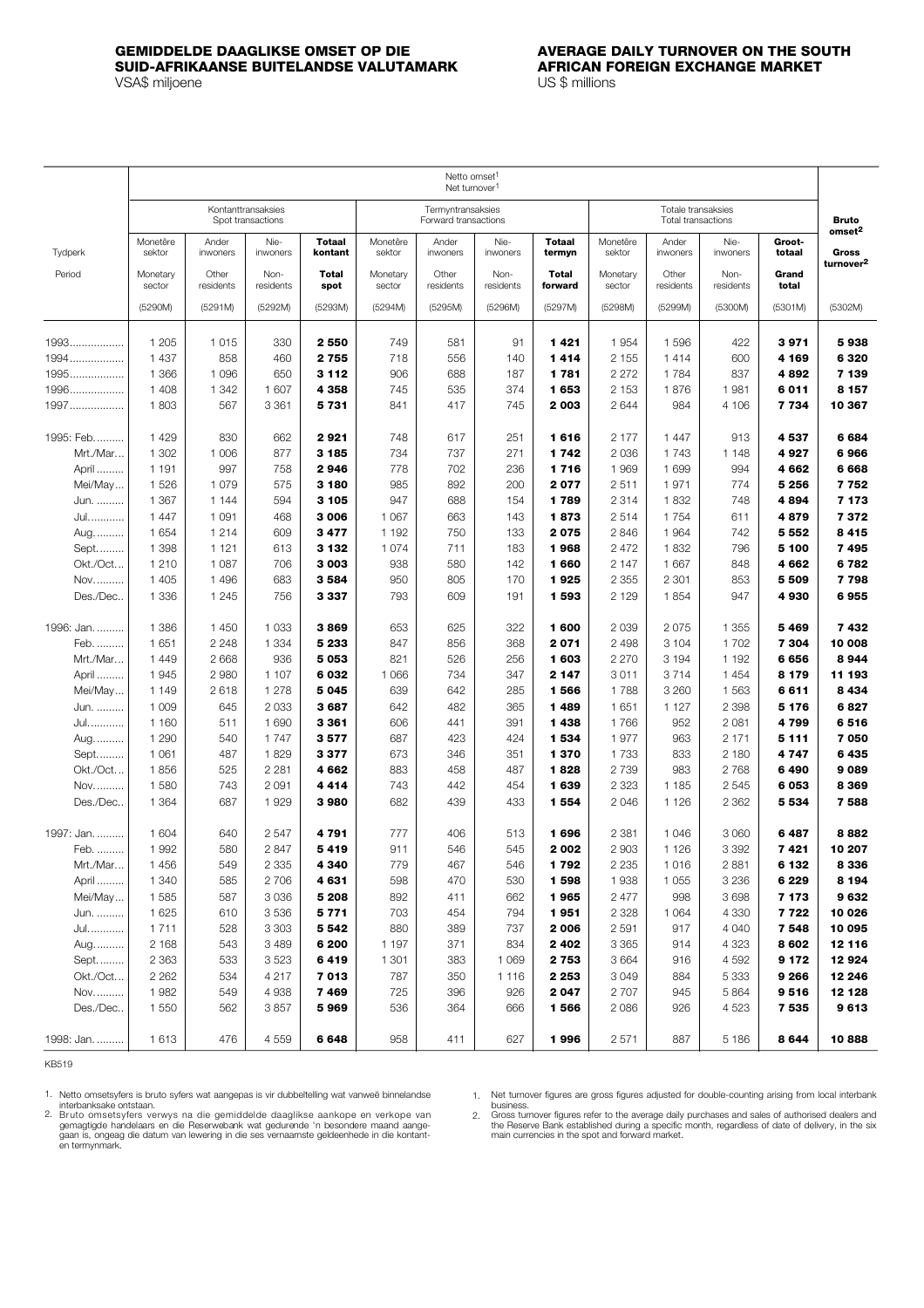## <span id="page-21-0"></span>**WISSELKOERSE1 EXCHANGE RATES1** per buitelandse geldeenheid

# **Middle rates in cents (R1=100 cents)** per foreign currency unit

| SA sent/cent per                                | Australië | België         | Botswana | Denemarke      | Duitsland | EG         | Frankryk       | IMF                      | Italië  | Japan      | Kanada  |
|-------------------------------------------------|-----------|----------------|----------|----------------|-----------|------------|----------------|--------------------------|---------|------------|---------|
|                                                 | Australia | Belgium        |          | Denmark        | Germany   | EC         | France         |                          | Italy   |            | Canada  |
| Buitelandse geldeenheid / Foreign currency unit | Dollar    | Frank<br>Franc | Pula     | Kroon<br>Krone | Mark      | EGE<br>ECU | Frank<br>Franc | <b>STR</b><br><b>SDR</b> | Lira    | Jen<br>Yen | Dollar  |
| Gemiddelde vir / Average for                    | (5310M)   | (5311M)        | (5312M)  | (5313M)        | (5314M)   | (5315M)    | (5316M)        | (5317M)                  | (5318M) | (5319M)    | (5320M) |
|                                                 | 202.82    | 7.76           | 139.86   | 41.91          | 160.46    | 330.46     | 47.55          | 350.59                   | 0.216   | 1.793      | 221.78  |
|                                                 | 215.76    | 8.10           | 137.28   | 43.28          | 166.71    | 342.13     | 49.01          | 377.49                   | 0.223   | 2.054      | 241.01  |
|                                                 | 210.20    | 8.88           | 134.21   | 47.33          | 182.89    | 368.92     | 53.96          | 401.68                   | 0.232   | 2.254      | 236.08  |
|                                                 | 222.38    | 9.46           | 135.37   | 50.44          | 197.64    | 382.11     | 57.71          | 456.24                   | 0.208   | 2.951      | 253.24  |
|                                                 | 259.80    | 10.69          | 132.36   | 55.98          | 219.30    | 420.81     | 64.11          | 508.64                   | 0.220   | 3.480      | 259.98  |
|                                                 | 268.87    | 12.34          | 130.95   | 64.79          | 253.35    | 469.11     | 72.75          | 550.53                   | 0.223   | 3.879      | 264.36  |
|                                                 | 336.88    | 13.86          | 129.60   | 74.05          | 285.36    | 538.14     | 83.95          | 623.82                   | 0.279   | 3.947      | 315.17  |
|                                                 | 342.40    | 12.89          | 126.51   | 69.82          | 266.02    | 520.95     | 79.02          | 634.02                   | 0.271   | 3.812      | 332.54  |
|                                                 | 370.64    | 14.95          | 129.32   | 80.21          | 308.09    | 591.65     | 91.05          | 676.08                   | 0.308   | 4.146      | 347.92  |
|                                                 | 373.54    | 14.64          | 128.72   | 78.84          | 301.76    | 582.12     | 89.31          | 673.45                   | 0.306   | 4.114      | 343.95  |
|                                                 | 361.26    | 14.05          | 127.73   | 75.94          | 289.65    | 562.31     | 85.83          | 657.33                   | 0.296   | 3.941      | 344.03  |
|                                                 | 342.41    | 12.89          | 125.37   | 69.75          | 266.04    | 516.37     | 78.78          | 616.89                   | 0.269   | 3.620      | 324.93  |
|                                                 | 349.82    | 12.66          | 125.13   | 68.49          | 261.27    | 507.28     | 77.45          | 610.82                   | 0.262   | 3.620      | 323.82  |
|                                                 | 346.06    | 12.59          | 125.08   | 68.22          | 259.86    | 506.94     | 77.15          | 609.57                   | 0.262   | 3.538      | 318.74  |
|                                                 | 346.18    | 12.72          | 125.54   | 68.91          | 262.46    | 511.50     | 77.82          | 618.82                   | 0.266   | 3.759      | 323.90  |
|                                                 | 339.31    | 12.63          | 126.13   | 68.46          | 260.68    | 509.35     | 77.23          | 625.85                   | 0.266   | 3.935      | 324.85  |
|                                                 | 338.36    | 12.33          | 126.11   | 66.86          | 254.64    | 502.25     | 75.47          | 627.61                   | 0.262   | 3.959      | 331.07  |
|                                                 | 347.22    | 12.31          | 126.42   | 66.72          | 254.14    | 500.11     | 75.41          | 634.01                   | 0.260   | 3.972      | 337.29  |
|                                                 | 339.40    | 12.70          | 126.55   | 68.86          | 262.17    | 514.25     | 77.99          | 637.94                   | 0.269   | 3.881      | 338.21  |
|                                                 | 339.54    | 12.99          | 127.12   | 70.36          | 267.89    | 526.45     | 79.86          | 645.31                   | 0.273   | 3.890      | 339.85  |
|                                                 | 336.20    | 13.54          | 128.61   | 73.38          | 279.41    | 552.37     | 83.41          | 664.47                   | 0.285   | 3.865      | 342.33  |
|                                                 | 323.01    | 13.28          | 128.31   | 71.93          | 273.99    | 542.20     | 81.85          | 659.59                   | 0.279   | 3.763      | 341.44  |
|                                                 | 323.64    | 13.19          | 128.46   | 71.73          | 272.04    | 537.36     | 81.23          | 663.84                   | 0.276   | 3.814      | 343.11  |

KB520

| SA sent/cent per                                | Neder-<br>land<br>Nether-<br>lands                                                                                   | Noorweë<br>Norway                                                                                        | Oostenryk<br>Austria                                                                                     | Portugal                                                                                     | Spanje<br>Spain                                                                              | Swede<br>Sweden                                                                                          | Switserland<br>Switzerland                                                                                           | Taiwan                                                                                                   | <b>VK</b><br><b>UK</b>                                                                                               | <b>VSA</b><br>US                                                                                                     | Zimbabwe                                                                                                 |
|-------------------------------------------------|----------------------------------------------------------------------------------------------------------------------|----------------------------------------------------------------------------------------------------------|----------------------------------------------------------------------------------------------------------|----------------------------------------------------------------------------------------------|----------------------------------------------------------------------------------------------|----------------------------------------------------------------------------------------------------------|----------------------------------------------------------------------------------------------------------------------|----------------------------------------------------------------------------------------------------------|----------------------------------------------------------------------------------------------------------------------|----------------------------------------------------------------------------------------------------------------------|----------------------------------------------------------------------------------------------------------|
| Buitelandse geldeenheid / Foreign currency unit | Gulden<br>Guilder                                                                                                    | Kroon<br>Krone                                                                                           | Sjieling<br>Schilling                                                                                    | Escudo                                                                                       | Peseta                                                                                       | Kroon<br>Krona                                                                                           | Frank<br>Franc                                                                                                       | NT dollar                                                                                                | Pond<br>Pound                                                                                                        | Dollar                                                                                                               | Dollar                                                                                                   |
| Gemiddelde vir / Average for                    | (5330M)                                                                                                              | (5331M)                                                                                                  | (5332M)                                                                                                  | (5333M)                                                                                      | (5334M)                                                                                      | (5335M)                                                                                                  | (5336M)                                                                                                              | (5337M)                                                                                                  | (5338M)                                                                                                              | (5339M)                                                                                                              | (5340M)                                                                                                  |
|                                                 | 142.35<br>147.95<br>162.35<br>175.97<br>195.55<br>226.18<br>254.68<br>236.36<br>274.68<br>268.93                     | 41.42<br>42.64<br>45.99<br>46.09<br>50.32<br>57.27<br>66.55<br>65.23<br>73.28<br>72.41                   | 22.81<br>23.63<br>26.00<br>28.10<br>31.17<br>36.01<br>40.57<br>37.80<br>43.78<br>42.89                   | 1.82<br>1.92<br>2.12<br>2.05<br>2.14<br>2.42<br>2.78<br>2.63<br>3.05<br>2.99                 | 2.54<br>2.66<br>2.79<br>2.58<br>2.66<br>2.91<br>3.39<br>3.15<br>3.66<br>3.58                 | 43.79<br>45.70<br>49.15<br>42.04<br>46.22<br>50.91<br>64.09<br>60.39<br>70.29<br>68.63                   | 187.02<br>192.94<br>203.30<br>221.26<br>260.30<br>307.29<br>347.36<br>317.75<br>365.41<br>352.78                     | 9.64<br>10.32<br>11.34<br>12.40<br>13.42<br>13.70<br>15.65<br>16.07<br>16.93<br>17.03                    | 461.35<br>487.49<br>502.42<br>491.00<br>543.74<br>572.43<br>671.96<br>754.85<br>774.10<br>779.31                     | 258.77<br>276.09<br>285.16<br>326.67<br>354.97<br>362.70<br>429.64<br>460.73<br>465.56<br>468.16                     | 106.38<br>80.55<br>56.13<br>50.58<br>43.42<br>41.85<br>42.89<br>38.43<br>43.55<br>43.40                  |
|                                                 | 257.95<br>236.84<br>232.18<br>231.08<br>233.34<br>231.69<br>226.13<br>225.65<br>232.77<br>237.78<br>247.81<br>243.13 | 72.05<br>67.21<br>65.10<br>63.75<br>63.24<br>62.45<br>61.30<br>61.36<br>64.03<br>66.56<br>68.55<br>67.18 | 41.17<br>37.81<br>37.12<br>36.93<br>37.29<br>37.04<br>36.19<br>36.12<br>37.25<br>38.07<br>39.69<br>38.94 | 2.90<br>2.65<br>2.60<br>2.62<br>2.61<br>2.58<br>2.52<br>2.51<br>2.58<br>2.63<br>2.74<br>2.68 | 3.45<br>3.14<br>3.08<br>3.08<br>3.11<br>3.09<br>3.02<br>3.01<br>3.11<br>3.17<br>3.31<br>3.24 | 65.81<br>60.18<br>57.96<br>57.87<br>58.21<br>58.10<br>58.35<br>58.57<br>60.87<br>62.18<br>63.99<br>62.52 | 333.83<br>306.51<br>302.33<br>304.15<br>312.21<br>312.07<br>307.89<br>309.13<br>318.45<br>324.20<br>343.85<br>338.40 | 16.92<br>16.17<br>16.11<br>16.09<br>16.09<br>16.15<br>16.29<br>16.31<br>16.39<br>15.99<br>15.30<br>15.06 | 771.62<br>723.47<br>712.83<br>723.84<br>729.42<br>739.41<br>761.86<br>751.01<br>750.29<br>768.16<br>816.08<br>810.22 | 464.42<br>445.27<br>443.61<br>444.12<br>446.83<br>449.81<br>455.74<br>468.41<br>469.01<br>470.90<br>483.61<br>487.07 | 42.66<br>40.27<br>39.57<br>39.31<br>39.50<br>39.74<br>39.84<br>39.91<br>38.30<br>37.99<br>35.33<br>28.72 |
|                                                 | 241.39                                                                                                               | 65.97                                                                                                    | 38.69                                                                                                    | 2.66                                                                                         | 3.21                                                                                         | 61.67                                                                                                    | 335.00                                                                                                               | 14.57                                                                                                    | 807.75                                                                                                               | 493.91                                                                                                               | 26.28                                                                                                    |

KB521

1. Geweegde gemiddelde van die banke se daaglikse koerse om ongeveer 10:30. Gewigte is and Weighted average of the banks' daily rates at approximately 10:30. Weights are based on the gebaseer op die banke se buitelandse va 1. Weighted average of the banks' daily r banks' foreign exchange transactions.